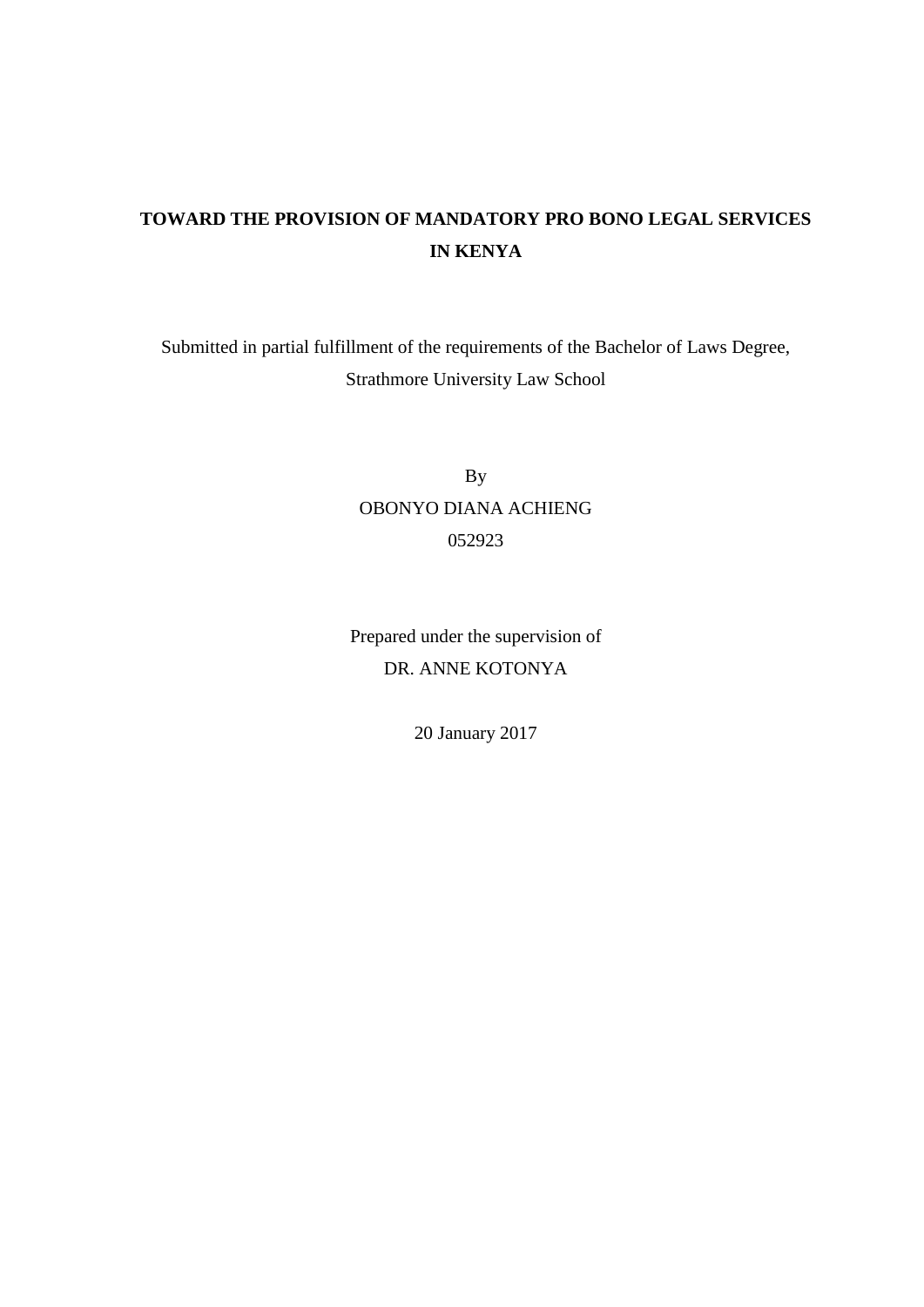## **Declaration**

<span id="page-1-0"></span>I, OBONYO DIANA ACHIENG, do hereby declare that this research is my original work and that to the best of my knowledge and belief, it has not been previously, in its entirety or in part, been submitted to any other university for a degree or diploma. Other works cited or referred to are accordingly acknowledged.

Signed: ....................................................................... Date: ..........................................................................

This dissertation has been submitted for examination with my approval as University Supervisor.

| DR ANNE KOTONYA |  |
|-----------------|--|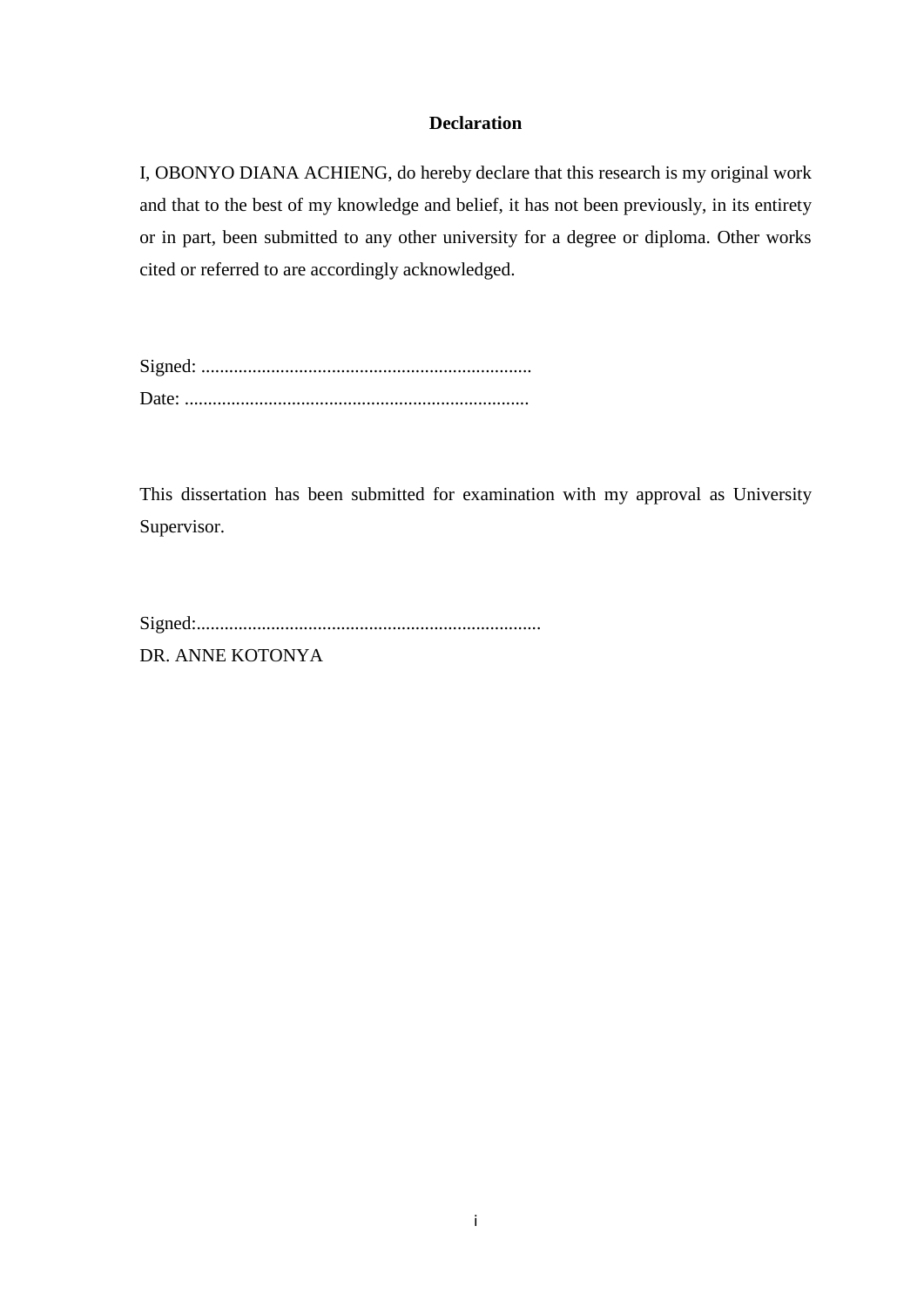## Contents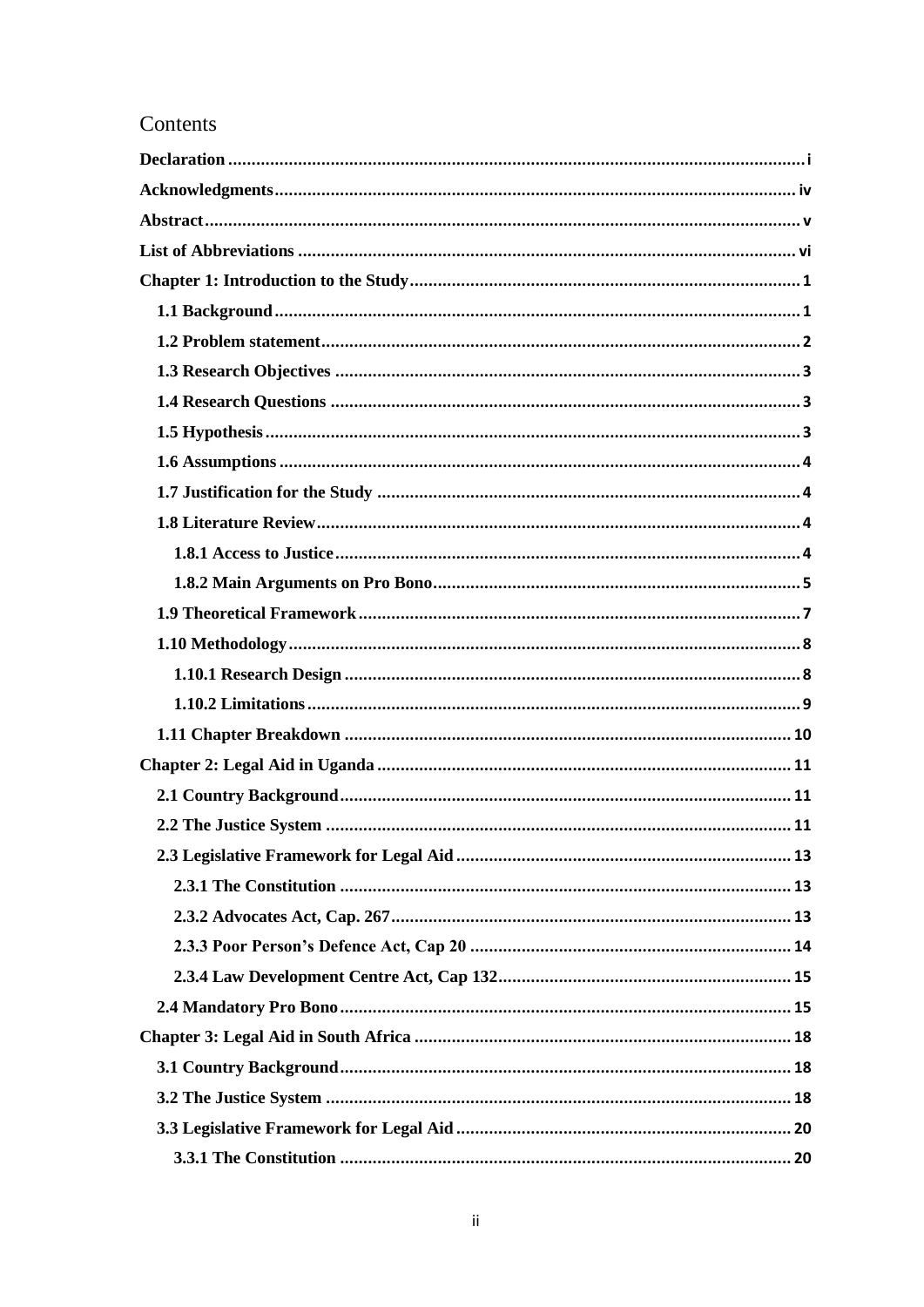| 4.3.2 Rules of the Court of Appeals for Admission of Attorneys and Counselors at Law, |
|---------------------------------------------------------------------------------------|
|                                                                                       |
|                                                                                       |
|                                                                                       |
|                                                                                       |
|                                                                                       |
|                                                                                       |
| 6.1 How does mandatory pro bono function in the select jurisdictions?  32             |
|                                                                                       |
|                                                                                       |
|                                                                                       |
|                                                                                       |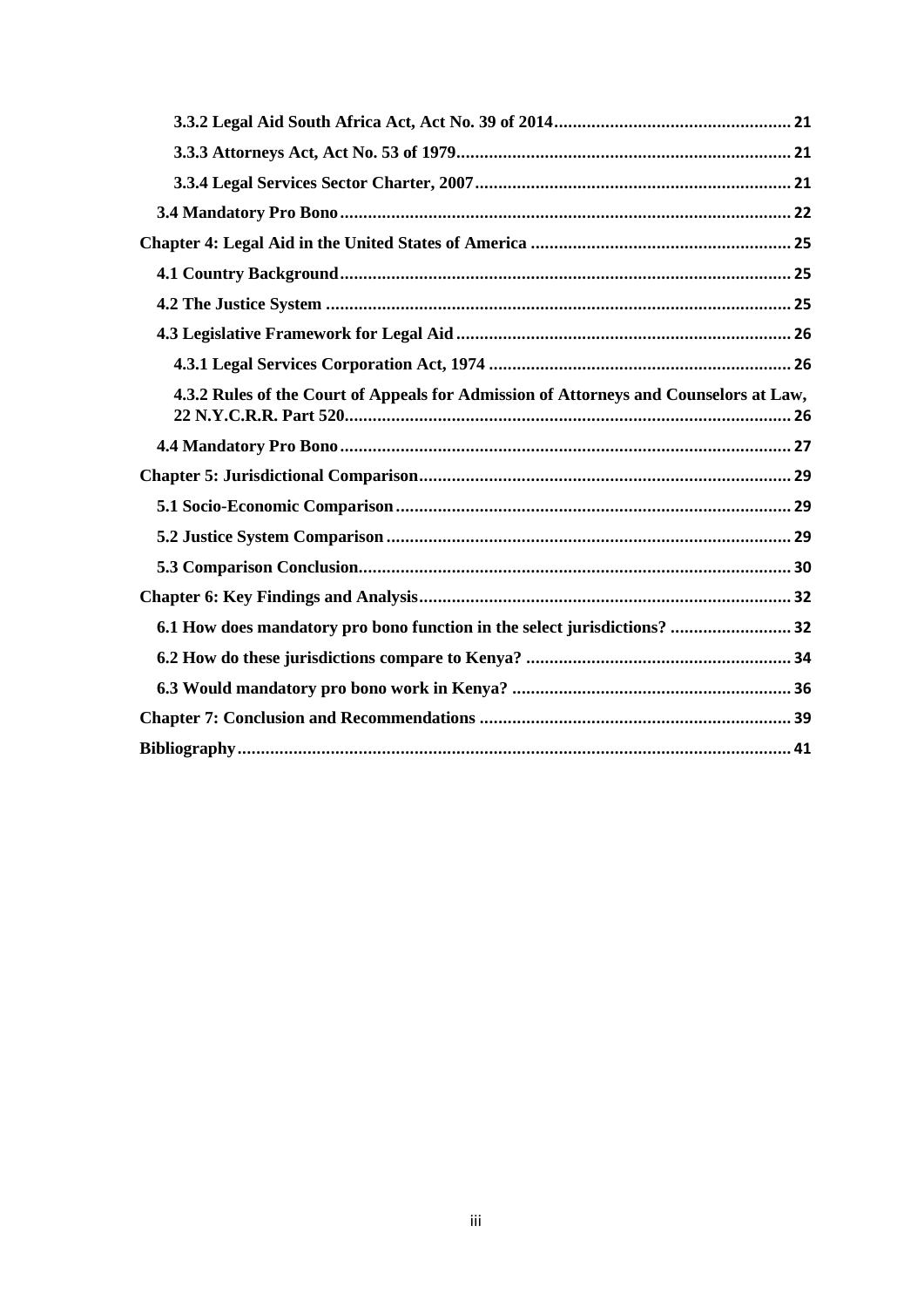## **Acknowledgments**

<span id="page-4-0"></span>I would like to acknowledge the efforts of my supervisor, Dr Anne Kotonya, and Strathmore Law School faculty in general, in assisting in the preparation of this dissertation. Additionally, this dissertation would also not be possible without my parents, who provided the full support and facilities necessary to conduct the research. I would similarly like to acknowledge the undying support of my friends, who made the world a brighter place with their constant encouragement.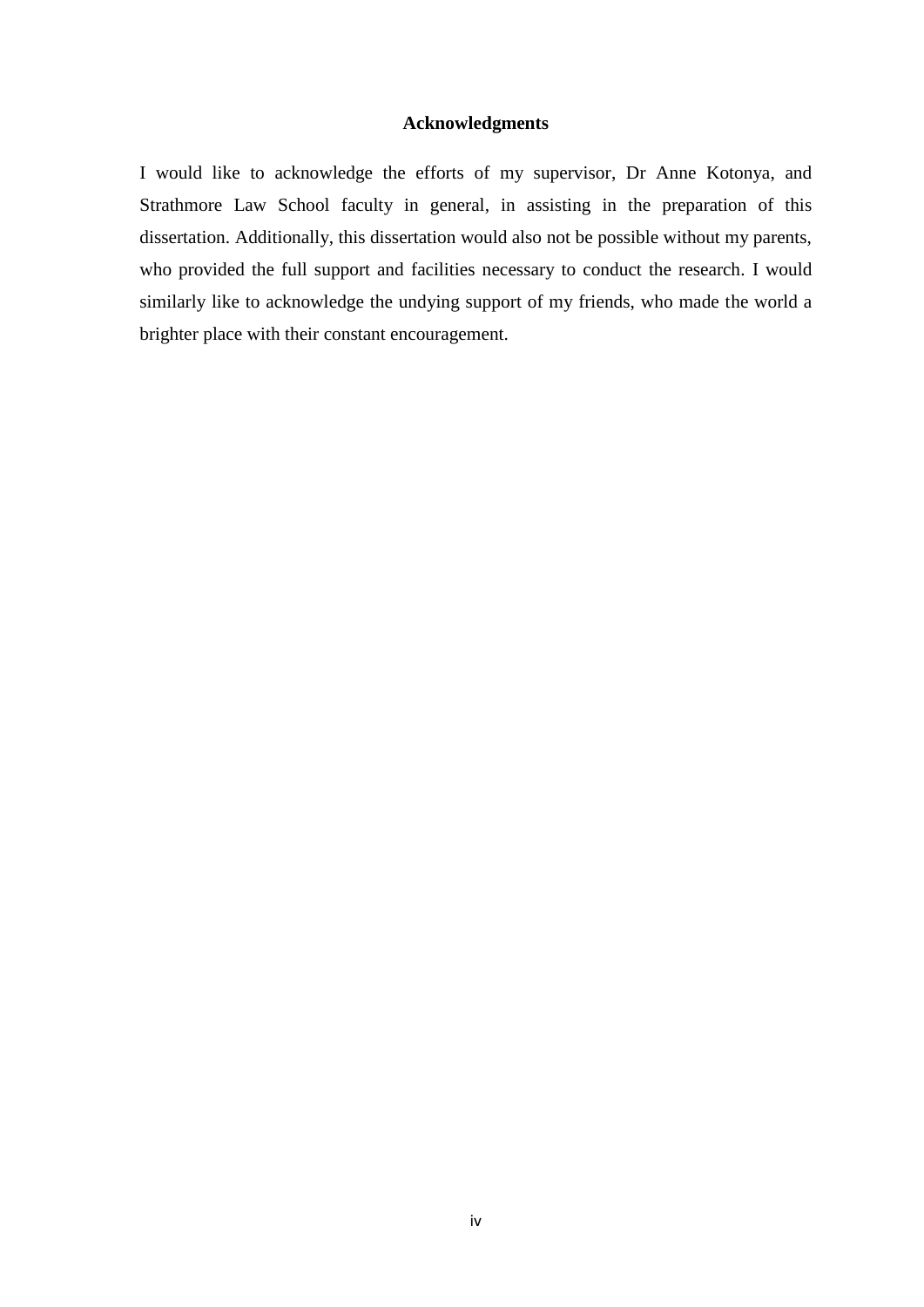#### **Abstract**

<span id="page-5-0"></span>The problems of access to justice in Kenya, and other countries, are numerous and may seem insurmountable. Due to the nature of economic reality, where legal services have a monetary cost to access, there will be persons who are unable to pay the fee for access. A number of countries have undertaken to resolve this problem by instating mandatory pro bono rules for lawyers in their jurisdictions. This research was undertaken to determine how mandatory pro bono rules function in select jurisdictions, see how those jurisdictions compare to Kenya and whether a mandatory pro bono rule would work in Kenya. The project covered several jurisdictions; these are Kenya, Uganda, South Africa, and the USA. Its scope was limited to materials available online or in the Strathmore University library. It mainly involved desktop research and the collection of qualitative information which describes the existing situation in these countries. This information was then analysed and conclusions drawn from it. Specifically, the research found that all three jurisdictions chosen for establishing how mandatory pro bono rules work actually do have mandatory pro bono requirements, which vary in the number of hours required, the persons required to undertake the pro bono work and the persons to whom the pro bono services are to be provided. However, the research also found that the rules barely function in practice, with few lawyers actually undertaking to provide pro bono services and little enforcement of the rule. It is recommended that Kenya institutes a mandatory pro bono rule for lawyers to be implemented and enforced by the Law Society of Kenya, with appropriate tracking and enforcement mechanisms as well as proper sanctions for lawyers who do not undertake to complete their hours. Further research in the area of access to justice in Kenya is also recommended, with specific focus on how to enhance access to justice for the indigent.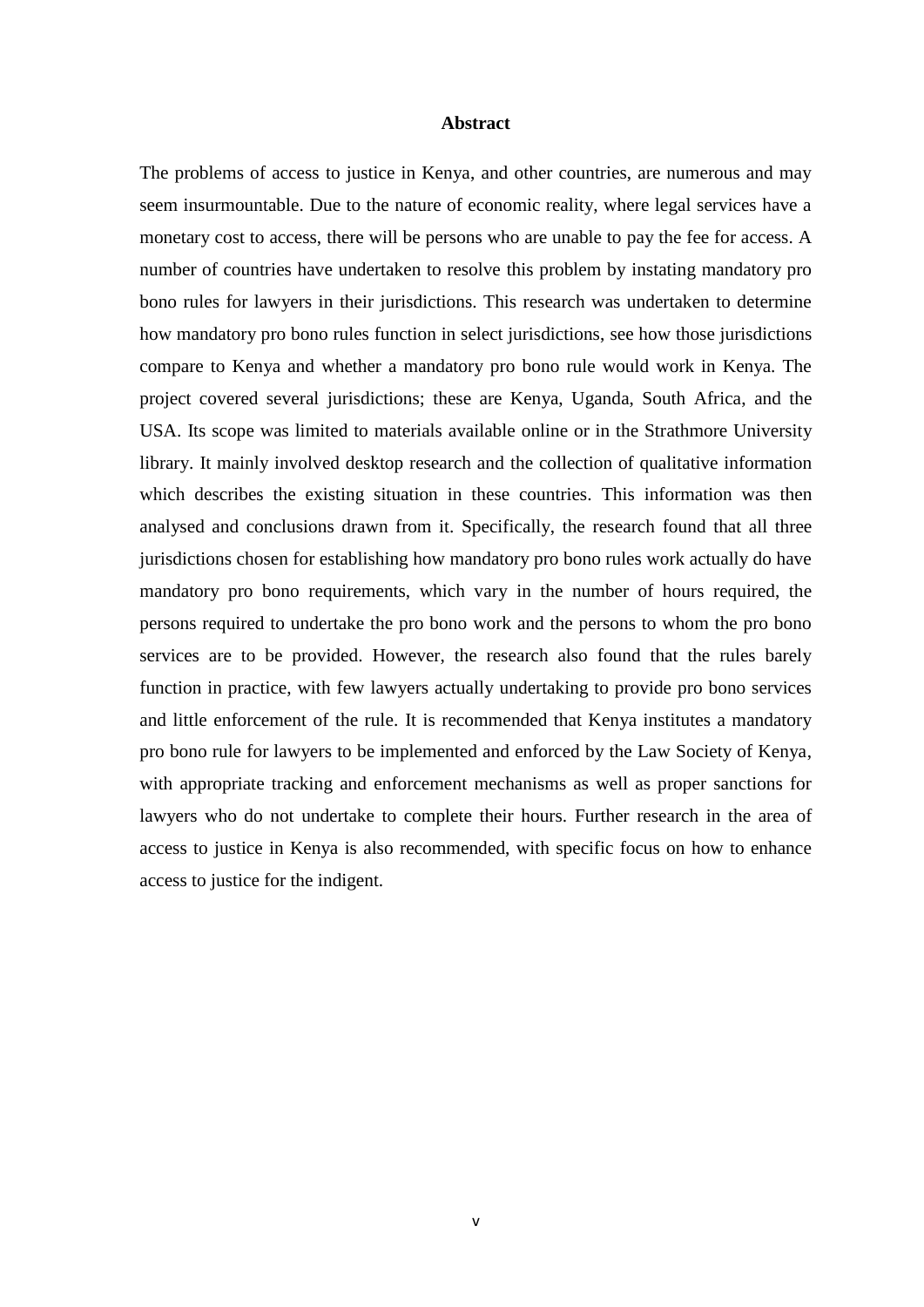## **List of Abbreviations**

<span id="page-6-0"></span>

| <b>ADR</b>   | <b>Alternative Dispute Resolution</b>                |
|--------------|------------------------------------------------------|
| <b>AIDS</b>  | Acquired Immune Deficiency Syndrome                  |
| <b>CLS</b>   | Cape Law Society                                     |
| <b>FSLS</b>  | Law Society of the Free State                        |
| <b>GDP</b>   | <b>Gross Domestic Product</b>                        |
| <b>GNI</b>   | <b>Gross National Income</b>                         |
| <b>HIV</b>   | Human Immunodeficiency Virus                         |
| <b>ICCPR</b> | International Covenant on Civil and Political Rights |
| <b>IDP</b>   | <b>Internally Displaced Persons</b>                  |
| IT           | <b>Information Technology</b>                        |
| <b>KZNLS</b> | KwaZulu-Natal Law Society                            |
| <b>LLP</b>   | <b>Limited Liability Partnership</b>                 |
| <b>LSK</b>   | Law Society of Kenya                                 |
| <b>LSNP</b>  | Law Society of the Northern Provinces                |
| <b>NGO</b>   | Non-Governmental Organisation                        |
| UK           | <b>United Kingdom</b>                                |
| <b>UN</b>    | <b>United Nations</b>                                |
| <b>UNDP</b>  | <b>United Nations Development Programme</b>          |
| US/USA       | <b>United States of America</b>                      |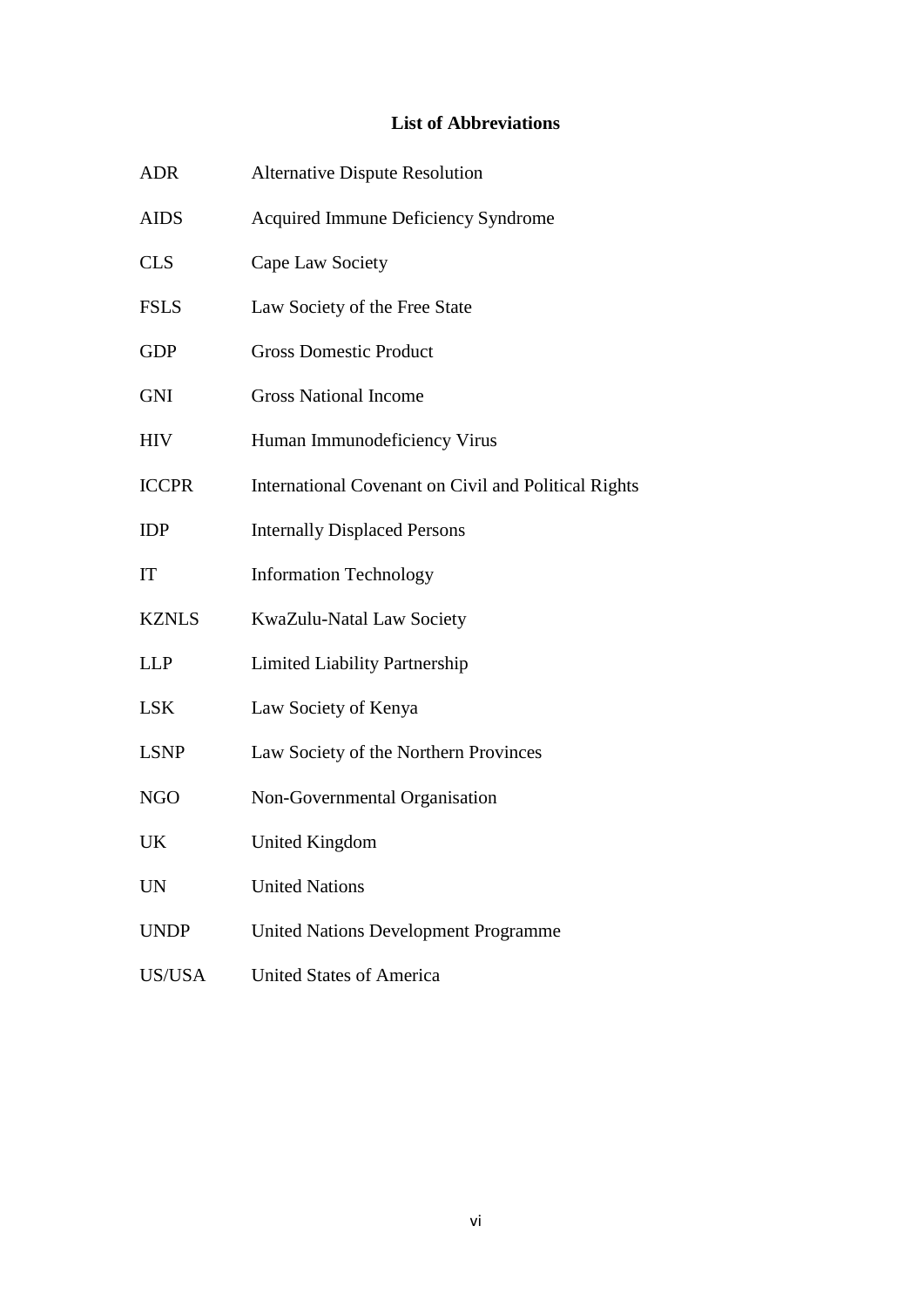## <span id="page-7-0"></span>**Chapter 1: Introduction to the Study**

### <span id="page-7-1"></span>**1.1 Background**

Legal aid refers to legally aided representation and is the provision of legal assistance to persons who are otherwise unable to access legal services  $<sup>1</sup>$ . The role of legal aid lies in</sup> promoting respect for civil and political rights, particularly the right to fair trial, with reference specifically to access to justice.<sup>2</sup> It is based on the recognition that there are people who are unable to access these services for various reasons, mostly the poor and underprivileged. This makes justice equally unreachable for them.

In Kenya, although some paralegals and lawyers provide legal aid, most free legal aid is provided by Non-Governmental Organizations (NGOs).<sup>3</sup> Pro bono publico (or in short, pro bono) service can be defined as work that is undertaken by a professional voluntarily for no pay or for token pay.<sup>4</sup> Pro bono legal work is celebrated in some jurisdictions, for example in the United Kingdom (UK), there is an annual Pro Bono Week celebrated by law firms and law schools, to encourage provision of pro bono legal services and increase awareness on the issue.<sup>5</sup> In other jurisdictions, it is recommended. For example, the American Bar Association"s ethical rules recommend that lawyers contribute at least 50 hours of pro bono legal work every year.<sup>6</sup> In yet others, pro bono legal work is mandatory. For example, in South Korea, lawyers are required to provide at least 30 hours of pro bono legal services.<sup>7</sup> Those who are unable to fulfil this condition for good reason must pay a certain amount per hour in lieu of providing the service.

The Law Society of Kenya (LSK) celebrates a Legal Awareness Week in which members of the LSK offer pro bono services to the public, and organisations that are involved in legal work showcase their services to promote public understanding of their work in legal literacy and advocacy.<sup>8</sup>

7 Article 3, *Korean Bar Association Rules*.

<sup>1</sup> Legal Aid Review, *Improving the Legal Aid System: A public discussion paper*, 2009, 4.

<sup>2</sup> Article 14, *International Covenant on Civil and Political Rights*, 16 December 1966, 999 UNTS 171.

<sup>3</sup> Latham & Watkins LLP, *A survey of pro bono practices and opportunities in 71 jurisdictions*, 2012, 163.

 $<sup>4</sup>$  McColl-Kennedy JR, Patterson P, Brady MK, Cheung M, Nguyen D, 'To give or not to give professional</sup> services to non-paying clients', 26 *Journal of Service Management*, 3 (2015), 427.

<sup>5</sup> 'Dyer C: Win or lose, no fee: pro bono week promotes free legal services', *The Guardian*, 5 June 2006 <http://www.theguardian.com/uk/2006/jun/05/law.world> on 4 December 2015.

<sup>6</sup> Rule 6.1, *American Bar Association Model Rules of Professional Conduct* (2012).

<sup>&</sup>lt;sup>8</sup> [http://www.lsk.or.ke/index.php/for-the-public,](http://www.lsk.or.ke/index.php/for-the-public) on 10 December 2015.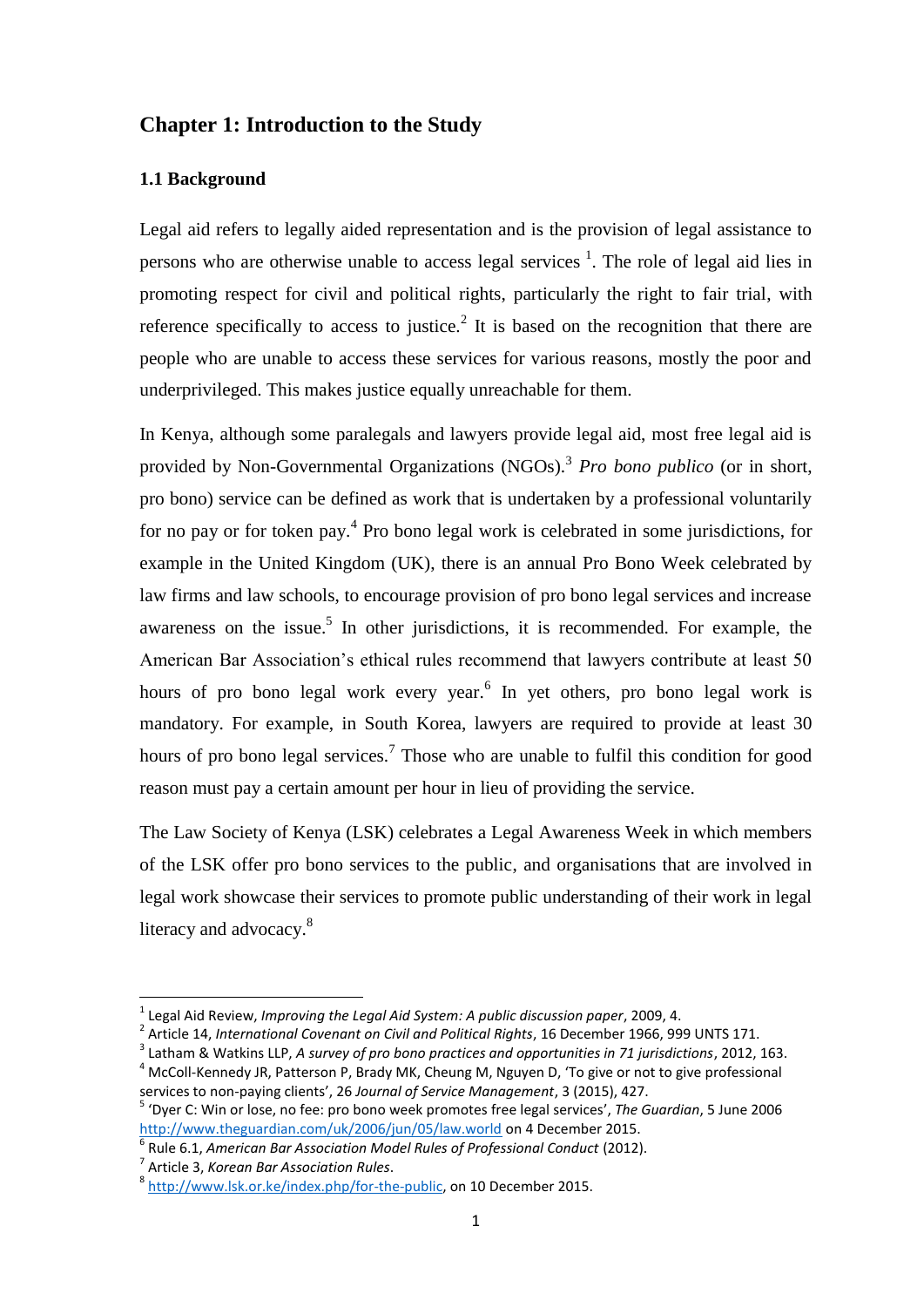Kenya's current constitution provides that it is the state's responsibility to ensure access to justice for all persons,  $9$  and that every person has the right to a fair trial, including adequate time and facilities to prepare a defence.<sup>10</sup> It specifically provides for the responsibility of the state. Article 48 states that "The State **shall** ensure access to justice for all persons...." Article 50 on the other hand, additionally provides that an accused person has the right to a fair trial which includes having an advocate assigned to them by the state at its own expense if substantial injustice would occur otherwise. Article 25 further provides that the rights that cannot be limited include the right to a fair trial. Article 27 provides for equality amongst all persons before the law, including full and equal enjoyment of all rights and fundamental freedoms.

The right to fair trial is enunciated internationally in the International Covenant on Civil and Political Rights (ICCPR), which also provides for equality before the courts and adequate time and facilities to prepare a defence.<sup>11</sup>

#### <span id="page-8-0"></span>**1.2 Problem statement**

Despite the clear language as to the responsibility of the state to provide for the right to fair trial, the Kenyan government only provides lawyers for persons accused of capital offences before the High Court who do not have access to legal representation.<sup>12</sup> In a country where legal services are unaffordable to most, this is a significant hindrance for access to justice.  $^{13}$  The Gross National Income (GNI) per capita for Kenya as of 2015 from the Kenya Bureau of Standards is Ksh.124,044 per year, which translates to about Ksh.10,337 per month.<sup>14</sup> Meanwhile, the lowest figure for taking instructions in the Advocates Remuneration Order is Ksh. 45,000 to sue in an ordinary civil suit before the High Court<sup>15</sup> and Ksh. 10,000 in a lower court.<sup>16</sup> There is no minimum fee stipulated with regard to criminal matters, but the fees actually charged are usually unaffordable to the common person.<sup>17</sup> The country's budget for the  $2015/2016$  financial year amounted to

 9 Article 48, *Constitution of Kenya* (2010).

<sup>10</sup> Article 50, *Constitution of Kenya* (2010).

<sup>11</sup> Article 14, *International Covenant on Civil and Political Rights*.

<sup>12</sup> United States Department of State, *Country Reports on Human Rights Practices, Kenya*, 2006, 7.

<sup>13</sup> Latham & Watkins LLP, *A survey of pro bono practices and opportunities in 71 jurisdictions*, 2012, 162.

<sup>14</sup> Kenya National Bureau of Statistics, *Economic Survey 2015*, 2015, 32.

<sup>15</sup> Section 1, Schedule 6, *Advocates Act Remuneration Amendment* (Order No. 2 of 2014).

<sup>16</sup> Section 1, Schedule 7, *Advocates Act Remuneration Amendment* (Order No. 2 of 2014).

<sup>17</sup> The Open Society Initiative for Eastern Africa, *Kenya: Justice Sector and the rule of law*, 2011, 158.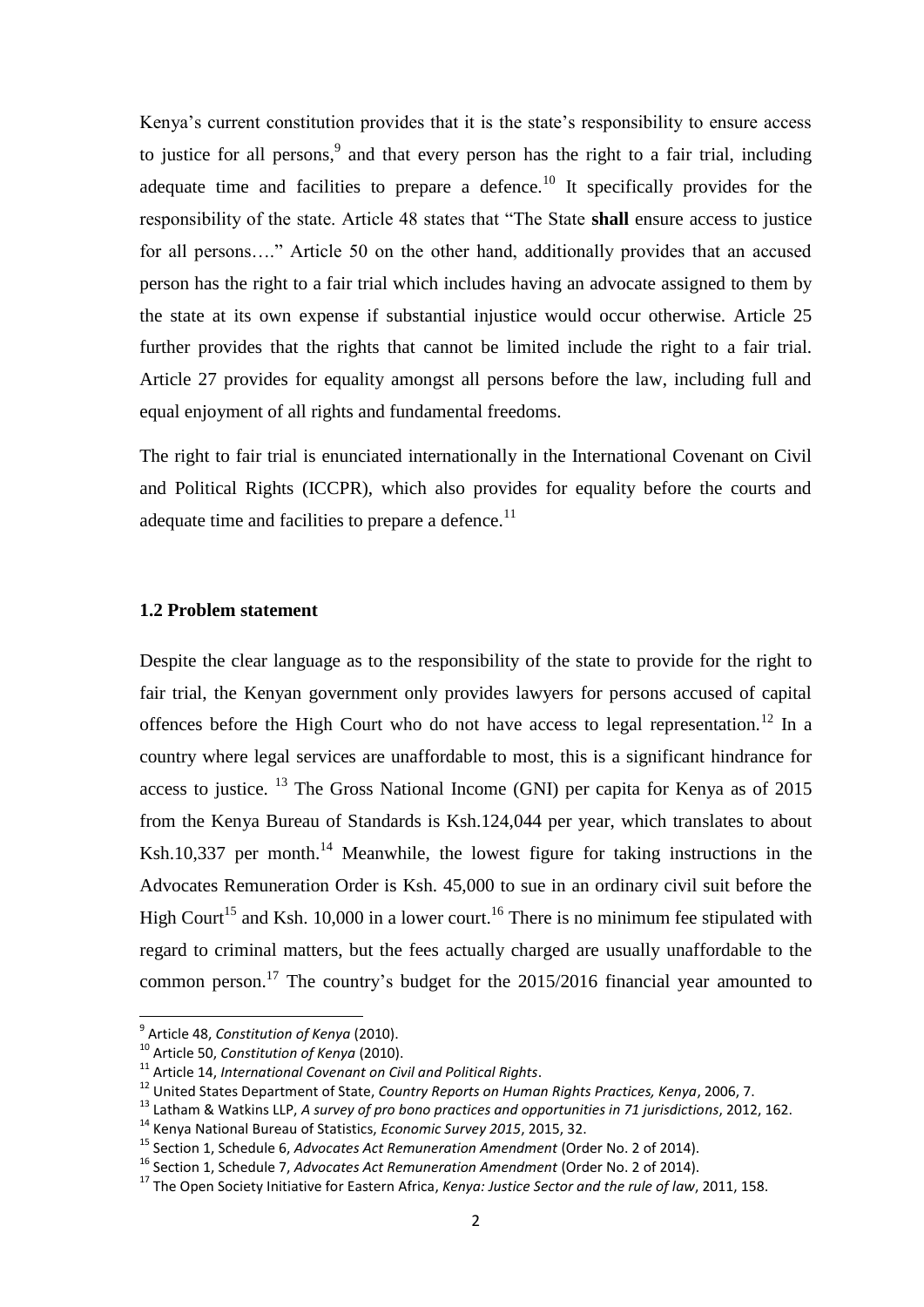Ksh. 2 trillion estimated expenditure, which already had a deficit of around 600 billion.<sup>18</sup> Therefore, it is clear that the state is unable to provide a lawyer for every person who needs to access the court, and the responsibility then falls on lawyers to do so. However, lawyers in Kenya have not taken up this mantle voluntarily, as most legal aid is provided by NGOs, despite the LSK"s efforts in its pro bono celebration as discussed in the introduction.<sup>19</sup>

While other jurisdictions have dealt with the issue by mandating a certain number of minimum required hours of pro bono work for lawyers as stated in the introduction, Kenyan law does not have such a provision. The Legal Aid Act (2016) attempts to address this issue by establishing mechanisms dealing with legal aid, but there is no mention of mandated legal work. Therefore, this prompts the question of how mandatory pro bono rules for lawyers work in other jurisdictions and whether they could work in Kenya.

### <span id="page-9-0"></span>**1.3 Research Objectives**

- I. To assess the working of mandatory pro bono rules in select jurisdictions.
- II. To compare these jurisdictions to Kenya.
- III. To assess whether mandatory pro bono would work in Kenya.

### <span id="page-9-1"></span>**1.4 Research Questions**

- I. How do mandatory pro bono rules work in select jurisdictions?
- II. How do these jurisdictions compare to Kenya?
- III. Would mandatory pro bono rules work in Kenya?

## <span id="page-9-2"></span>**1.5 Hypothesis**

**.** 

The institution of mandatory pro bono rules for lawyers in any country increases access to justice for the indigent.

<sup>18</sup> Rotich HK, *Budget statement for the fiscal year 2015/2016 (1st July – 30th June),* 2015, 23.

<sup>19</sup> Latham & Watkins LLP, *A survey of pro bono practices and opportunities in 71 jurisdictions*, 2012, 163.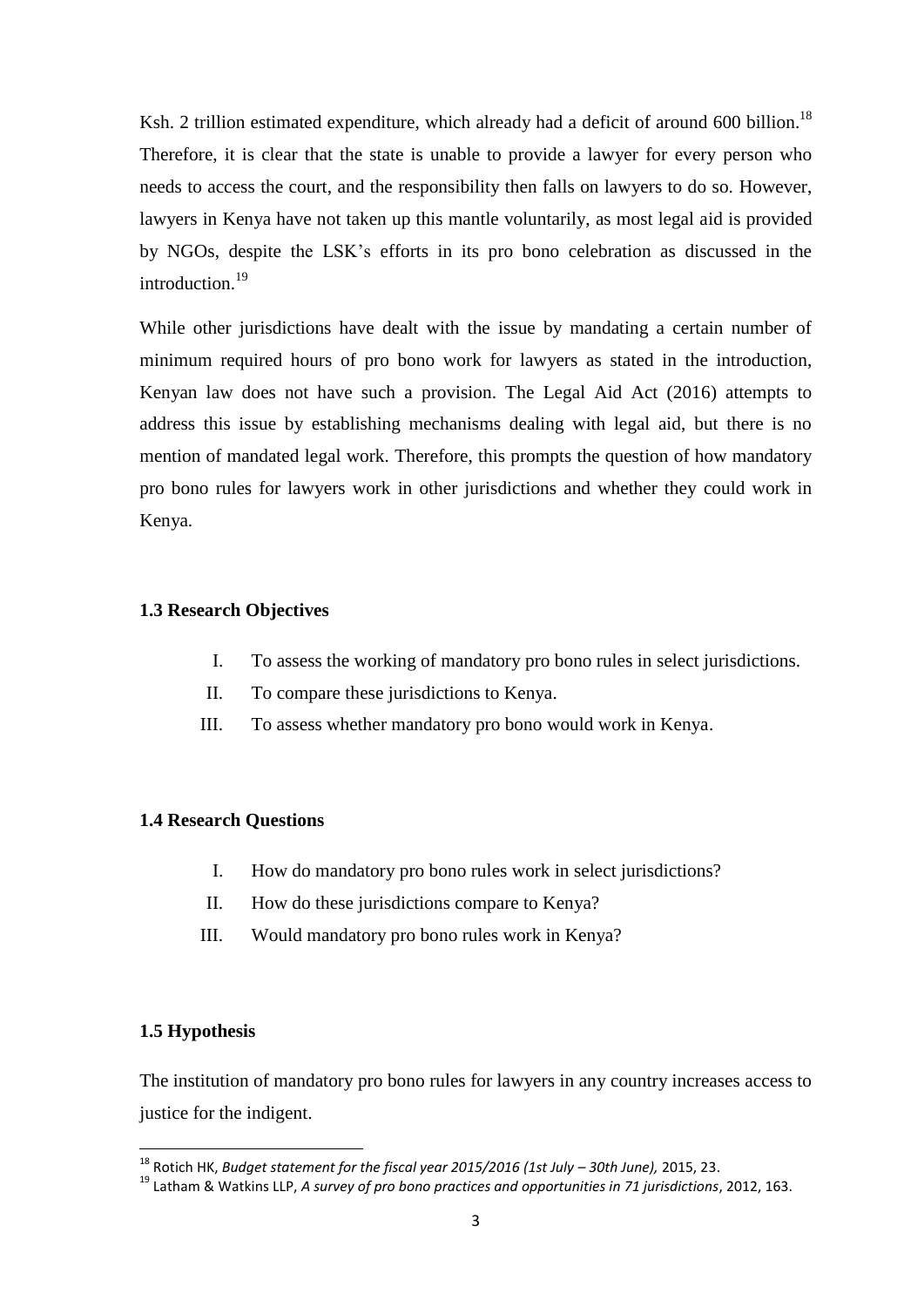#### <span id="page-10-0"></span>**1.6 Assumptions**

This study makes a number of assumptions. First, that access to justice problems can be identified and solutions found after this identification. Secondly, the study assumes that where there is information pertaining to other jurisdictions' legal aid services, this information and conclusions drawn from it can be applied to the Kenyan context. Finally, the study assumes that each individual lawyer (and not just law firms) does actually have the time and capacity to provide pro bono legal services.

#### <span id="page-10-1"></span>**1.7 Justification for the Study**

The average Kenyan is impeded from accessing justice by the cost of legal services, and lawyers have generally been unable or unwilling to offer pro bono services voluntarily. This gives rise to the issue of a mandatory rule with regard to pro bono services. This paper attempts to establish how such a rule would work in Kenya.

A number of people would benefit from such a study. Legislators would be able to use the results to consider how access to justice laws could be implemented. The LSK would be able to use it in considering requirements for lawyers, both practising and prospective. The final beneficiary is, of course, the ordinary Kenyan who may currently be unable to access justice due to the high cost of legal services.

## <span id="page-10-2"></span>**1.8 Literature Review**

This literature review was undertaken with a focus on the main objectives of the research. Part 1.8.1 deals with the concept of access to justice and part 1.8.2 presents the various arguments that have been advanced on pro bono.

#### <span id="page-10-3"></span>**1.8.1 Access to Justice**

The concept of access to justice is widely discussed in literature pertaining to mandatory pro bono. It involves effective access to the components of the system of administration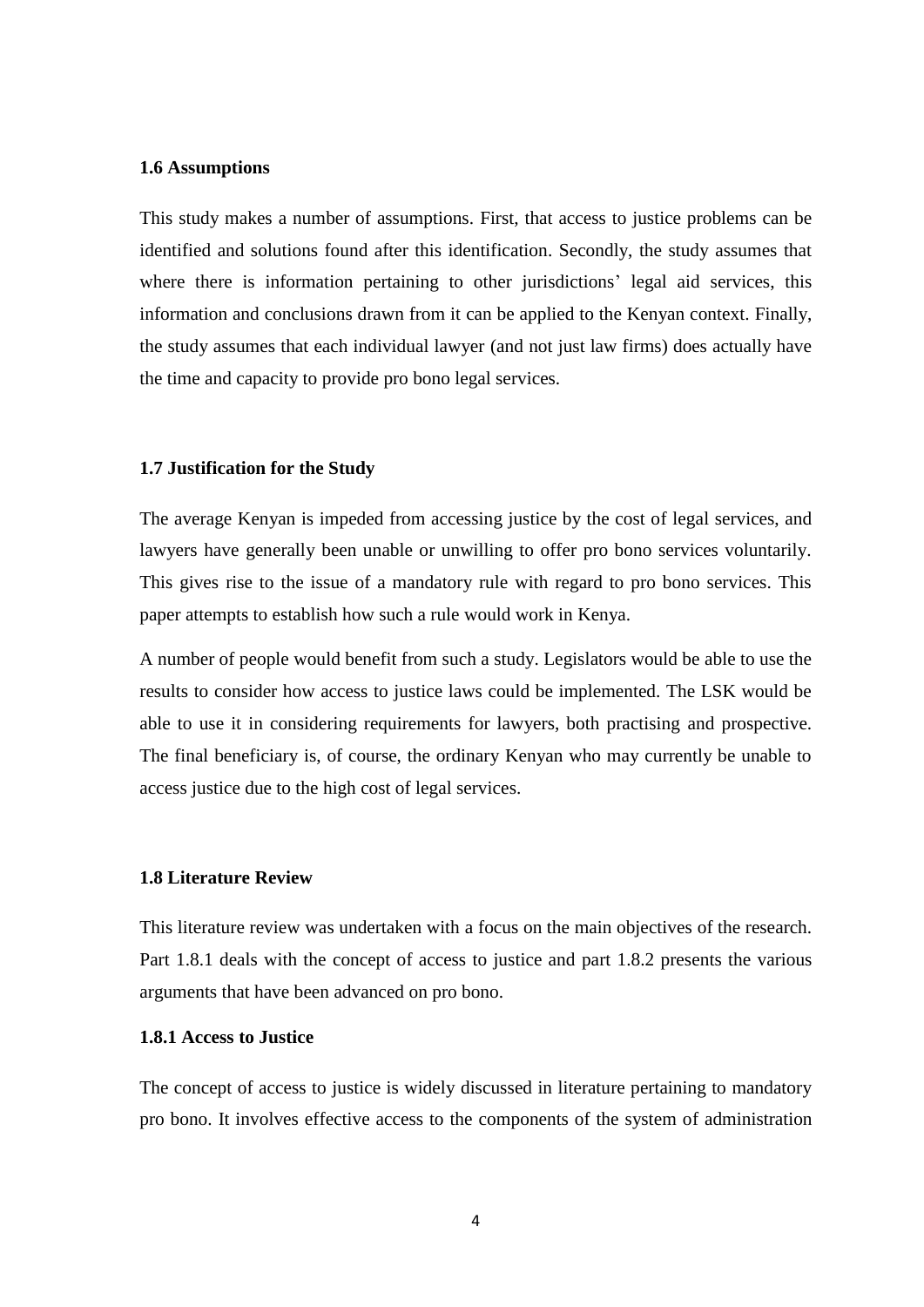of justice, that is, the systems, procedures, information and the actual locations.<sup>20</sup> Ortoleva discusses three distinct aspects of access to justice, the substantive, procedural and symbolic.<sup>21</sup> Substantive justice is about the assessment of rights claims, procedural justice is about accessing the system with the opportunities in and barriers to it, while symbolic justice is about the legal regime and to what extent it promotes citizens in terms of belonging and empowerment. Legal fees as a barrier can be said to fit in the procedural aspect, as they are a barrier to access. Where the amount of money one has determines the kind of trial they get, there cannot be said to be equal access to justice.<sup>22</sup> A lack of funds for legal fees is recognized as one of the main barriers to access to justice, especially since the layman is not as qualified as a lawyer to navigate the intricacies of the justice system alone.<sup>23</sup> This is where pro bono comes in, as an answer to this challenge. Many modern societies have introduced some form of legal aid system, through both legal aid programmes and mandatory pro bono rules to enhance access to justice.<sup>24</sup>

## <span id="page-11-0"></span>**1.8.2 Main Arguments on Pro Bono**

A number of arguments have been advanced with regard to the pro bono responsibilities of lawyers. The seminal work is that of Justin Hansford because it outlines all the oftcited arguments on pro bono in four broad categories.<sup>25</sup>

The first of these categories is that of theoretical arguments for pro bono as charity, which state why pro bono should not be mandatory. One argument is that the practice of law is labour, so making pro bono mandatory would be a violation of individual freedom and would force lawyers to work against their will.<sup>26</sup> For Kenya, this would be against the Bill of Rights, which espouses that a person shall not be held in slavery or servitude, nor shall they be required to perform forced labour.<sup>27</sup> A further theoretical argument for pro bono

1

<sup>20</sup> Ortoleva S, 'Inaccessible justice: Human rights, persons with disabilities and the legal system', 17 *ILSA Journal of International & Comparative Law*, 2 (2011), 284.

<sup>&</sup>lt;sup>21</sup> Ortoleva S, 'Inaccessible justice: Human rights, persons with disabilities and the legal system', 284.

<sup>22</sup> Maxeiner JR 'A right to legal aid: The ABA Model Access Act in international perspective', 13 *Loyola Journal of Public Interest Law*, 1 (2011), 61 – 113.

<sup>&</sup>lt;sup>23</sup> Maxeiner JR 'A right to legal aid: The ABA Model Access Act in international perspective'.

<sup>24</sup> Latham & Watkins LLP, *A survey of pro bono practices and opportunities in 71 jurisdictions*, 2012. <sup>25</sup> Hansford J, 'Lippman's law: Debating the fifty-hour pro bono requirement for bar admission', 41 *Fordham Urban Law Journal*, 4, (2014), 1141-1188.

<sup>&</sup>lt;sup>26</sup> Hansford J, 'Lippman's law: Debating the fifty-hour pro bono requirement for bar admission'.

<sup>27</sup> Article 30, *Constitution of Kenya* (2010).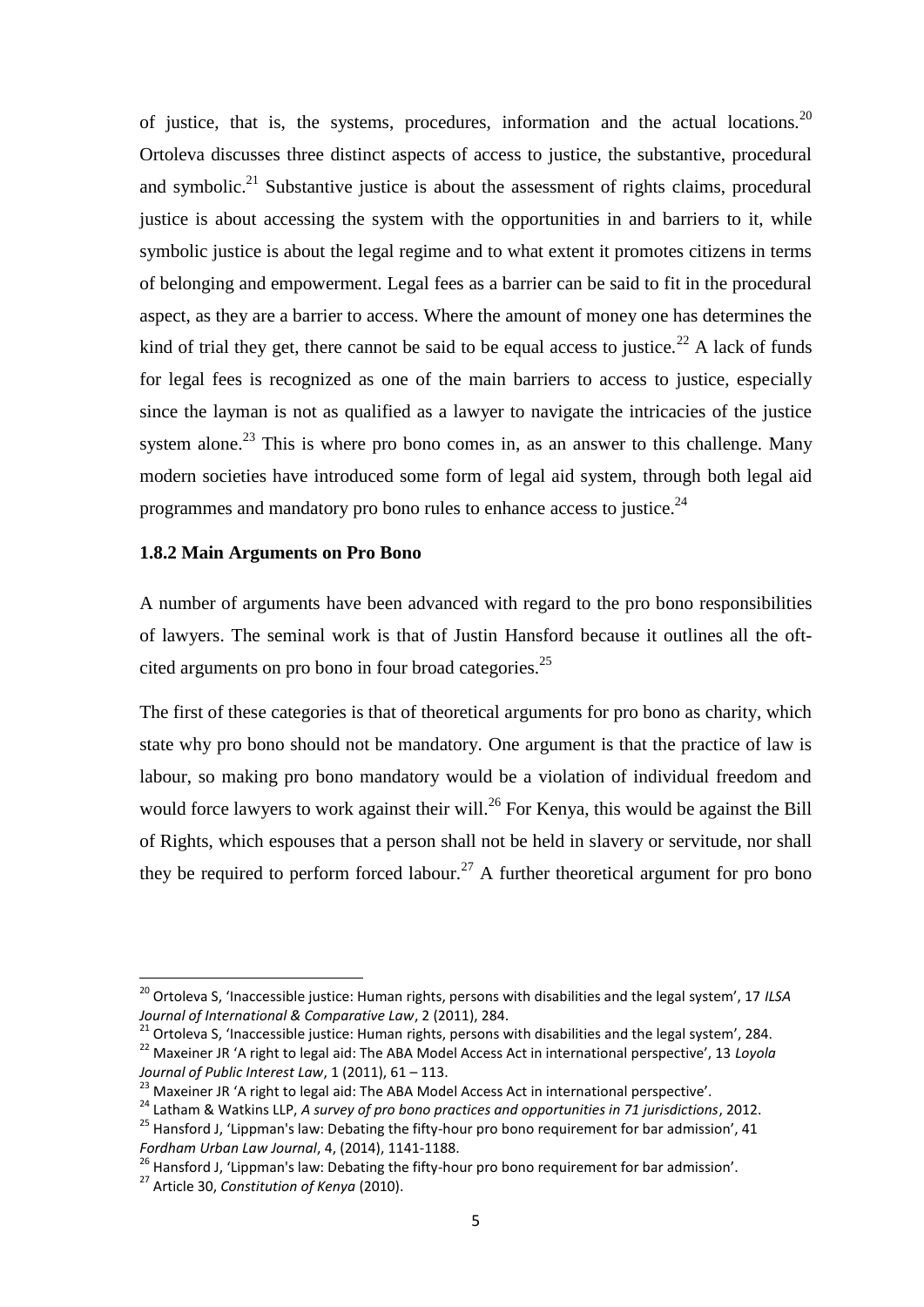as charity is that once it becomes mandatory, it loses its moral significance and altruistic character.<sup>28</sup>

The second category encompasses traditional arguments for pro bono as charity, also meant to justify pro bono not being mandatory. Saint Thomas Aquinas stated, "He that lacks food is no less in need than he that lacks an advocate. Yet he that is able to give food is not always bound to feed the needy. Therefore, neither is an advocate always bound to defend the suits of the poor...."<sup>29</sup> According to Maxeiner, the dominant view in the United States since the first century of its independence has been that pro bono work is an act of personal charity, which should not be subject to mandatory rules.<sup>30</sup> Traditionally, many professionals offer their services for free voluntarily.<sup>31</sup>

The third category involves traditional arguments for pro bono as duty, which suggest that pro bono should be mandatory. The language of public service as a duty and obligation has endured over the years, despite lack of enforceability.<sup>32</sup> With phrases like, "The basic responsibility for providing legal services for those unable to pay ultimately rests upon the individual lawyer... $^{33}$  and "the profession is a branch of the administration of justice and not a mere money-getting trade,  $134$  it is clear that public service is considered a duty for lawyers.

The final category is that of theoretical arguments for pro bono as duty, meaning that it should be mandatory. First, law is considered a higher calling, and should therefore be undertaken not only for self-interest but also in the service of others for equal justice under the law.<sup>35</sup> This is embodied in what Gordon refers to as the Citizen Lawyer, who always acts for the public good and general welfare because it is his duty.<sup>36</sup> New York's Chief Justice Lippman is one of the most vocal advocates for mandatory pro bono

<sup>&</sup>lt;sup>28</sup> Hansford J. 'Lippman's law: Debating the fifty-hour pro bono requirement for bar admission'.

<sup>&</sup>lt;sup>29</sup> Hansford J, 'Lippman's law: Debating the fifty-hour pro bono requirement for bar admission'.

<sup>&</sup>lt;sup>30</sup> Maxeiner JR 'A right to legal aid: The ABA Model Access Act in international perspective'.

<sup>&</sup>lt;sup>31</sup> McColl-Kennedy *et al*, 'To give or not to give professional services to non-paying clients', 427.

<sup>&</sup>lt;sup>32</sup> Hansford J, 'Lippman's law: Debating the fifty-hour pro bono requirement for bar admission'.

<sup>33</sup> EC 2-25, *Model Code of Professional Responsibility* (1983).

<sup>34</sup> Canon 12, *Canons of Professional Ethics* (1908).

<sup>35</sup> 'Lippman J: Address at Law Day 2012 Ceremony at the New York Court of Appeals' *New York State Unified Court System,* <http://www.nycourts.gov/whatsnewATranscript-of-LawDay-Speech-Mayl-2012.pdf> on 4 January 2016.

 $36$  Gordon RW, 'The citizen lawyer - A brief informal history of a myth with some basis in reality', 50 *William and Mary Law Review*, 4 (2009), 1169 - 1206.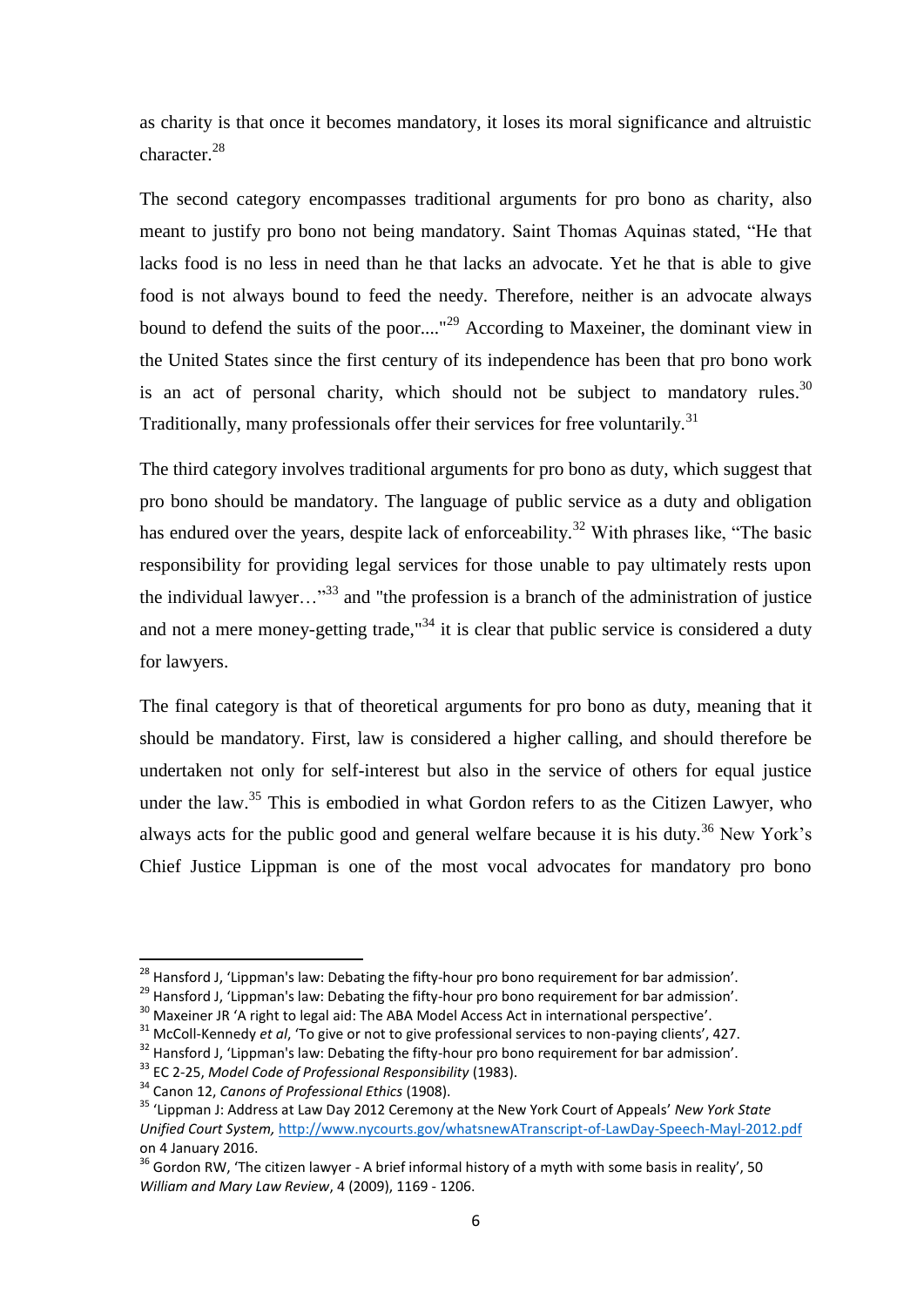because he believes that pro bono is a duty for lawyers.<sup>37</sup> Mandatory pro bono in China is said to be viewed in a similar light to paying taxes.  $38$ 

This author is mainly convinced by the argument that law is a higher calling. Indeed, the practise of law is elevated because it is about serving the needs of justice, which should outweigh financial considerations. For this reason, lawyers have an obligation to serve the needs of the indigent because they are the only ones who can. To ensure this obligation is not shirked lightly, there should be a mandatory requirement.

#### <span id="page-13-0"></span>**1.9 Theoretical Framework**

1

There are three main theories that underpin this paper. The first is Critical Theory. Critical Theory applies knowledge from social sciences and humanities in order to assess and critique culture and society.<sup>39</sup> Its proponents are critical of injustices and inequalities in everyday life. It advocates for change and seeks emancipation.<sup>40</sup> Theorists in this school of thought believe that a dominant way of thinking is perpetuated which keep oppressive structures in place.<sup>41</sup> This is the main reason that drew the author to this issue in the first place, the belief that there is injustice in the Kenyan legal system which remains unaddressed due to the status quo. The dominant way of thinking in the practice of law is that when one provides legal services, they must be paid, despite the fact that lawyers know that there are people who deserve justice who will not be able to pay. Mandatory pro bono is a way to deal with the inequality of lack of access to justice.

The second theory is the Public Assets Theory, which espouses that the government provides the lawyer with the product in the form of the law and its accompanying commodities such as the privileged relationship.<sup> $42$ </sup> The state therefore has a right to place conditions on how it is practised in the fulfilment of its purpose of access to justice.

<sup>37</sup> Moy LM, 'Justice, justice, shall you pursue for rich and poor, high and low alike', 75 *Albany Law Review*, 2, (2011), 635.

<sup>38</sup> 'Adopting and adapting: Clinical Legal Education and access to justice in China', 120 *Harvard Law Review*, 8, (2007), 2134-2155.

<sup>39</sup> Golding MP and Edmundson WA, *The Blackwell Guide to the Philosophy of Law and Legal Studies*, Blackwell Publishing Ltd, Oxford, 2005, 81.

<sup>40</sup> Freeman M and Vasconcelos E, 'Critical Social Theory: Core tenets, inherent issues', 2010 *New Directions for Evaluation*, 127, (2010), 7 - 19.

<sup>41</sup> Golding MP and Edmundson WA, *The Blackwell Guide to the Philosophy of Law and Legal Studies*, 80.

<sup>42</sup> Lubet S and Stewart C, 'Public Assets Theory of lawyers' pro bono obligations', 145 *University of Pennsylvania Law Review*, 5, (1997), 1245 – 1307.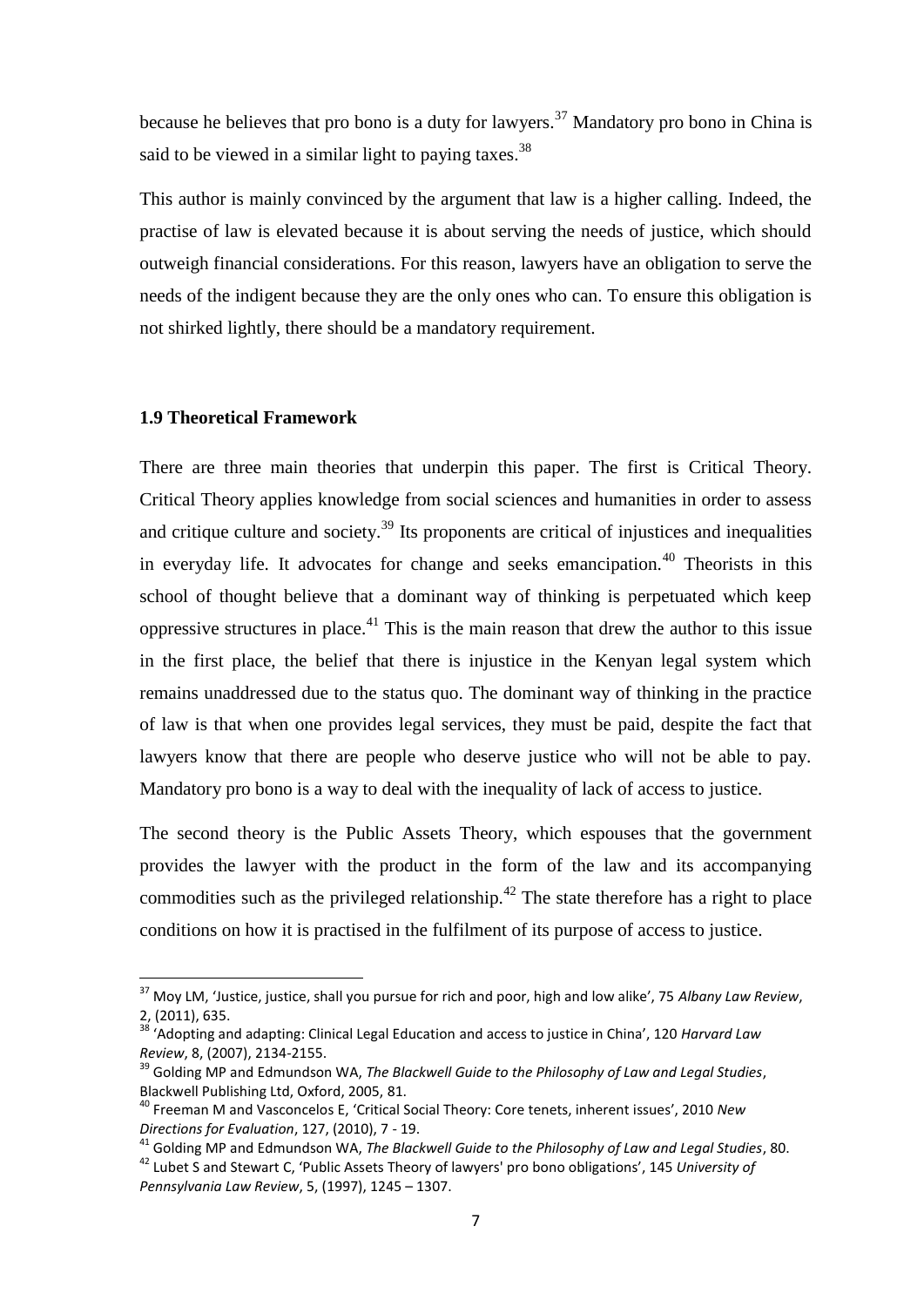Finally, is the 'Monopoly Approach'<sup>43</sup> Lawyers have a monopoly over legal service provision because of the legal barriers to entry into the profession. Because of this, there is a shortage of legal services affordable to the indigent. If they do not serve them, who will?

#### <span id="page-14-0"></span>**1.10 Methodology**

1

#### <span id="page-14-1"></span>**1.10.1 Research Design**

Most of the literature on pro bono originates from North America, but there is very little literature comparing pro bono policies and practices in different jurisdictions.<sup>44</sup> The seminal work is by Latham and Watkins LLP.<sup>45</sup> The survey covers several jurisdictions, including Kenya. It identifies a number of countries which have some form of mandatory pro bono rule, including the three key jurisdictions that this paper will look at, that is South Africa, Uganda and the USA.

The main method of research will be desktop research. This will involve the perusal of both primary and secondary information on mandatory pro bono requirements in certain jurisdictions and how they function. Qualitative information will be collected which describes the existing situation in select jurisdictions, that is, descriptive research. It is also exploratory research as it will seek to determine the efficacy and applicability of a new rule to Kenyan legal practitioners. The rationale for the design is that the study seeks to look at how mandatory pro bono works in the selected places and compare them to Kenya, and this is best done by reviewing available literature on the issues.

The main focus will be on South Africa and Uganda. These two countries were identified by the seminal work of Latham and Watkins as having some form of mandatory pro bono requirements, and are closely related to Kenya because they are African countries. Another country the paper shall focus on is the United States of America. This is not only

<sup>43</sup> Marx A, 'A Restitution Theory of mandatory pro bono', 22 *Business & Professional Ethics Journal*, 4, (2003), 1-24.

<sup>44</sup> Maguire R, Shearer G and Field R, 'Reconsidering pro bono: A comparative analysis of protocols in Australia, the United States, the United Kingdom and Singapore', 37 *University of New South Wales Law Journal*, 3, (2014), 1164-1197.

<sup>&</sup>lt;sup>45</sup> The work is titled "A survey of pro bono practices and opportunities in 71 jurisdictions", done for The Pro Bono Institute by Latham and Watkins LLP in 2012 and has been referred to a number of times in this paper. Note that while this research paper was being written, a newer version of the research was released in 2016, and will be relied on in the successive chapters.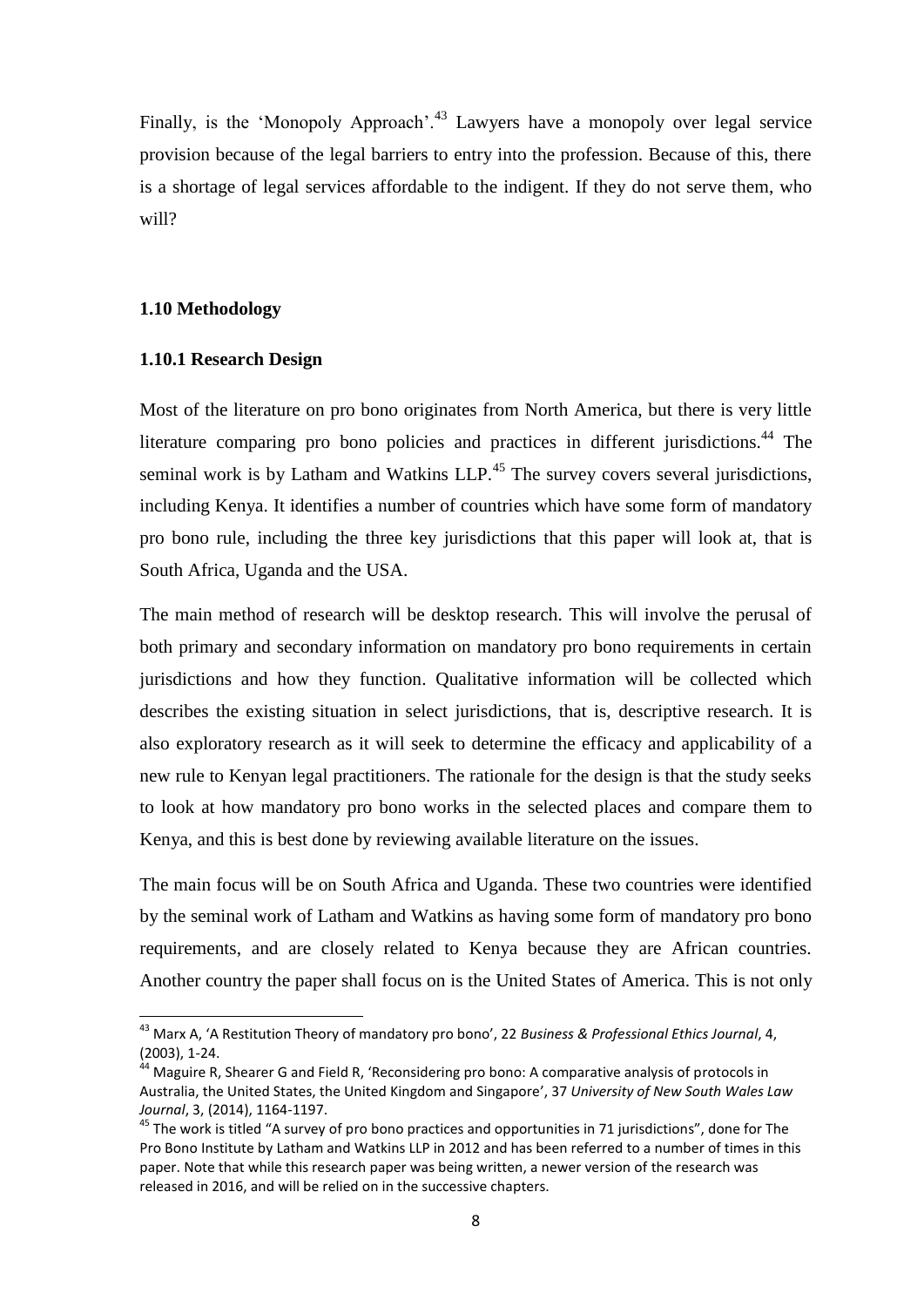because most literature available on mandatory pro bono is from North America, but also because it stands apart from the two previously selected due to the implementation of mandatory pro bono requirements for persons seeking to become advocates, as opposed to persons who are already practicing advocates.

The main research method will be document review and analysis. This is appropriate because there are existing documents that address the issues in question. The information will be sourced mainly from books, journals and online resources.

A simple checklist will be used based on the research questions to ensure all relevant bases are covered. For the first research question of how mandatory pro bono rules will work, the checklist items include finding out the rules with regard to pro bono, to whom the rules and how they are implemented. For the second question of how these jurisdictions compare to Kenya, the items to find out include the economic situation, the socio-cultural situation, the ratio of lawyers to population and the functioning of the legal system. Finally, for the last question of whether mandatory rules can work in Kenya, the items to find out and analyse are the factors determining the functioning of pro bono rules and if Kenya has these factors

Once all the checklist bases have been covered, content analysis will be employed to look at the general ways in which the other jurisdictions handle mandatory pro bono and translating that to Kenya through the lens of the Kenyan situation. This is the most appropriate means of analysing such qualitative information.

## <span id="page-15-0"></span>**1.10.2 Limitations**

This study seeks to collect information from secondary sources, which are limited and not as reliable as primary sources. The information might also be incomplete. Further, due to the qualitative and exploratory nature of the research, the conclusions that can be drawn are based on generalizations from the information and can offer no guarantee on how a mandatory pro bono rule would actually work; it simply seeks to be the first step in implementing such a rule.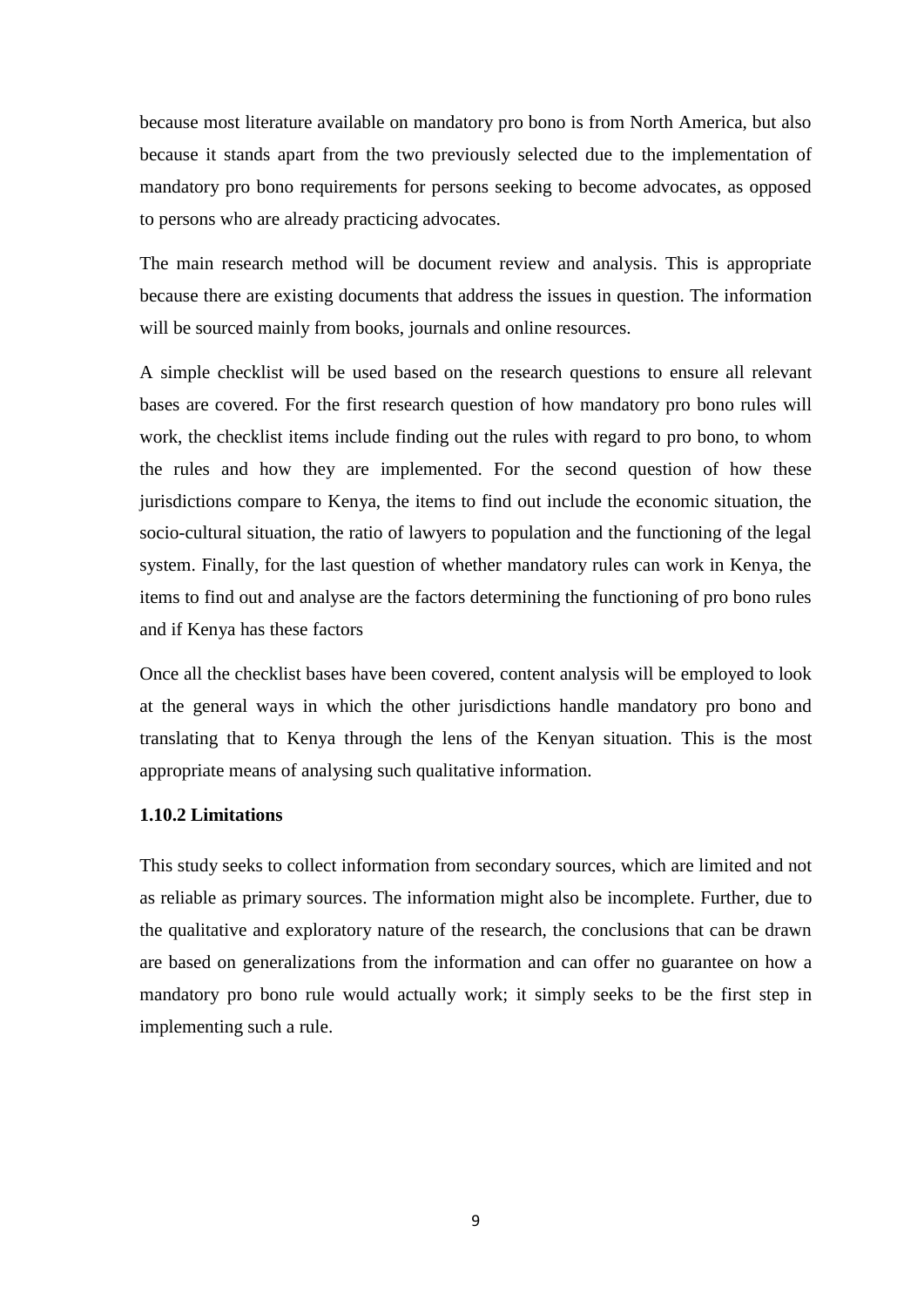#### <span id="page-16-0"></span>**1.11 Chapter Breakdown**

Chapter 1: Introduction to the Study: This chapter introduces the study, giving a brief background, stating the problem and the research objectives and questions. It also provides a brief review of the literature on pro bono and a breakdown of the research methodology, along with the limitations of the study.

Chapter 2: Legal Aid in Uganda: This chapter provides a brief country background of Uganda and its justice system. It then undertakes a discussion of legal aid in Uganda and how its mandatory pro bono requirement functions.

Chapter 3: Legal Aid in South Africa: This chapter contains a brief background of South Africa and how its justice system works. It then highlights legal aid in South Africa and how its mandatory pro bono requirement functions.

Chapter 4: Legal Aid in the United States of America: This chapter introduces the USA through a brief country background and a discussion of its justice system, and then discusses its legal aid provision and the mandatory pro bono requirement.

Chapter 5: Jurisdictional Comparison: This chapter undertakes to compare the three jurisdictions looked at in the research project to Kenya, highlighting similarities and differences and drawing conclusions from itself and the previous chapters.

Chapter 6: Key Findings and Analysis: This chapter gives the key findings of the research and analyses them, with a specific focus on the research questions. It also gives the paper"s final conclusion and recommendations.

Chapter 7: Conclusions and Recommendations: This chapter provides the conclusion of the dissertation and provides recommendations on both the institution of mandatory pro bono requirements for lawyers in Kenya and further areas of research.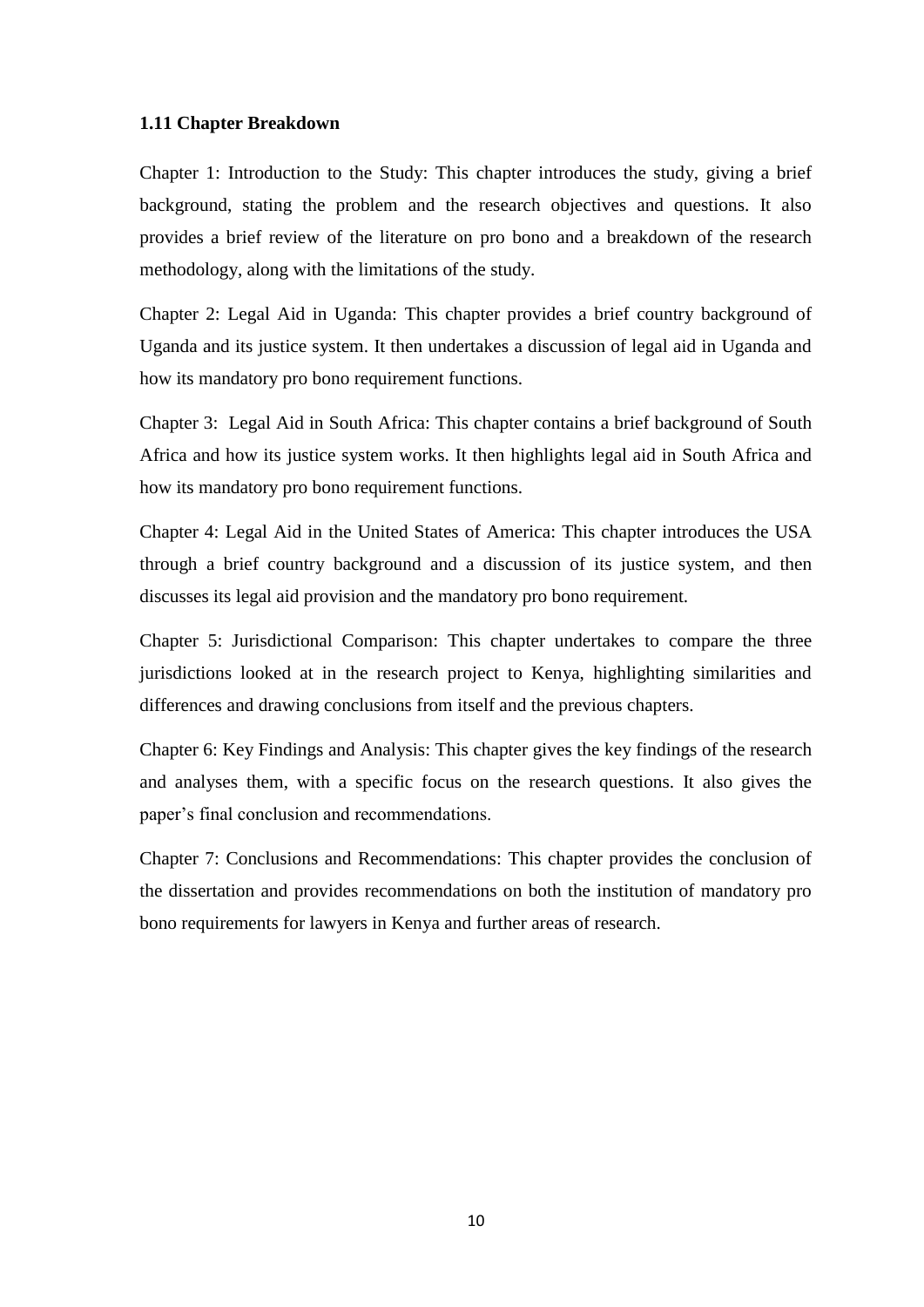## <span id="page-17-0"></span>**Chapter 2: Legal Aid in Uganda**

## <span id="page-17-1"></span>**2.1 Country Background**

Uganda is a land-locked country located in East Africa with a population of about 34.6 million people.<sup>46</sup> The literacy rate of the male adult population (over 15 years) is 79% while that of the female adult population is  $62\%$ .<sup>47</sup> Uganda's annual Gross Domestic Product (GDP) of 2015 is just over 27 billion US Dollars and GDP per capita is about 780 US dollars.<sup>48</sup> Income inequality in Uganda is high, with a Gini coefficient of 44.3.<sup>49</sup> The country is ranked  $163<sup>rd</sup>$  overall in the world in the United Nations Development Programme's (UNDP) Human Development Index.<sup>50</sup> It is ranked 105<sup>th</sup> out of 113 jurisdictions in the World Justice Project's Rule of Law Index with a score of 0.39 (scoring is from  $0 - 1$  with 1 indicating the strongest adherence to the rule of law).<sup>51</sup>

## <span id="page-17-2"></span>**2.2 The Justice System**

**.** 

As a former British colony, Uganda"s legal system is based on the English common law system.<sup>52</sup> The constitution of 1995 is the supreme legal document governing the country. It provides for an executive branch headed by a president, a legislature in the form of parliament, and an independent judiciary headed by a Chief Justice.<sup>53</sup> It establishes a Supreme Court, Court of Appeal, High Court, and other subordinate courts as may be established by Parliament, including Qadhis' Courts.<sup>54</sup>

The constitution requires justice to be rendered to all without undue regard to legal technicality.<sup>55</sup> Pursuant to this, the formal justice system has adopted Alternative Dispute Resolution (ADR) mechanisms, paralegals have been deployed to local communities to facilitate resolution through reconciliatory justice modes, and community-based

<sup>46</sup> Uganda Bureau of Statistics, *The National Population and Housing Census 2014 – Main Report*, 2016, 8.

<sup>47</sup> World Bank Group, *World development indicators: Education completion and outcomes*, 2016, 4.

<sup>48</sup> World Bank Group, *World development indicators: Gross Domestic Product 2015*, 2016, 2.

<sup>49</sup> [http://hdr.undp.org/en/content/income-gini-coefficient,](http://hdr.undp.org/en/content/income-gini-coefficient) on 30 October 2016.

<sup>50</sup> [http://hdr.undp.org/en/composite/HDI,](http://hdr.undp.org/en/composite/HDI) on 30 October 2016.

<sup>51</sup> World Justice Project, *Rule of Law Index 2016*, 2016, 5.

<sup>52</sup> African Centre for Research and Legal Studies, *Judiciary staff handbook*, 2006, 8.

<sup>53</sup> Chapters 6, 7 and 8, *Constitution of Uganda* (1995).

<sup>54</sup> Article 129, *Constitution of Uganda* (1995).

<sup>55</sup> Article 126, *Constitution of Uganda* (1995).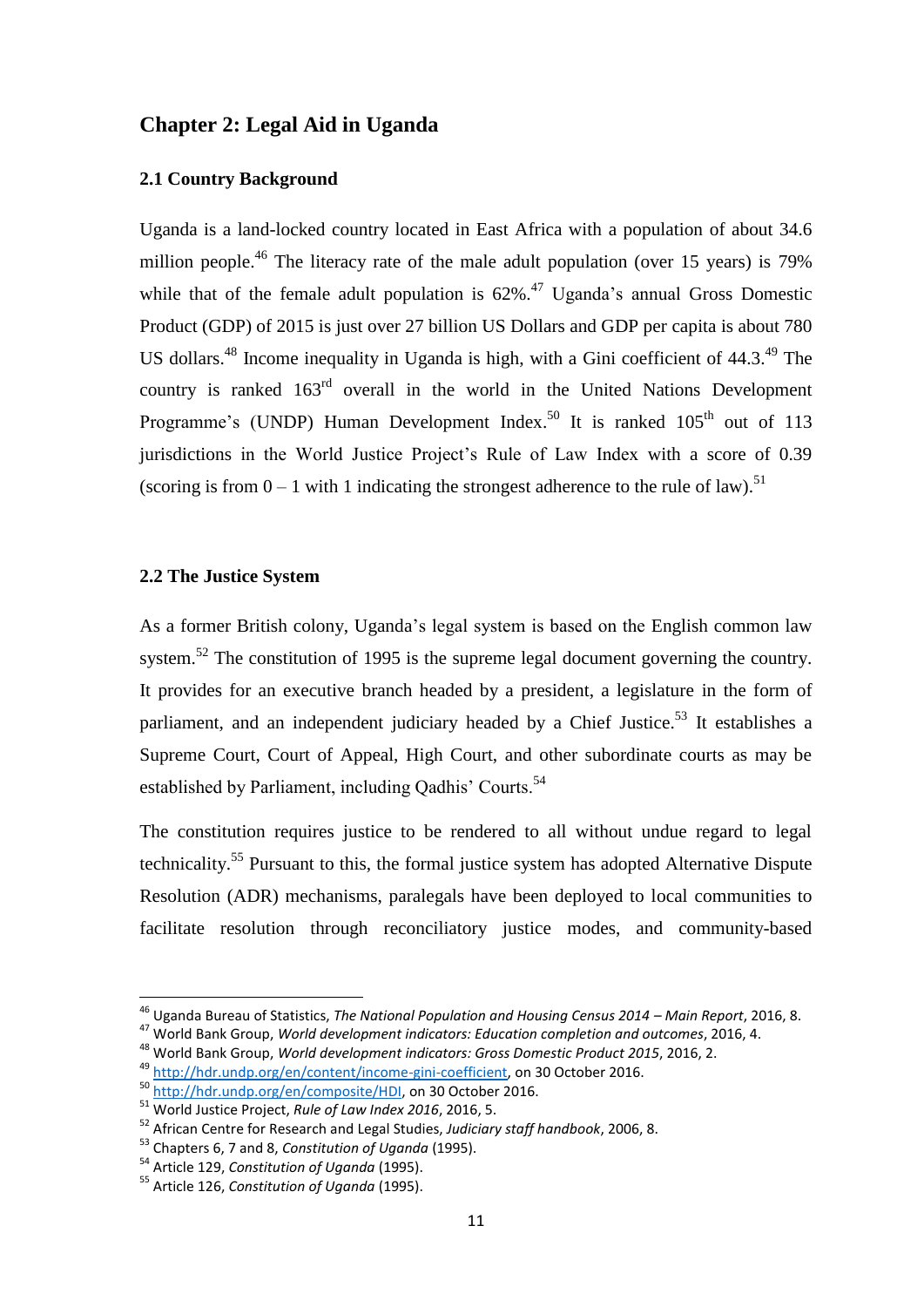traditional justice systems are in wide use in Uganda, which is similar to Kenya"s use of traditional justice systems.<sup>56</sup>

According to a United Nations (UN) report on access to justice in Africa, there are only about 2,000 advocates to serve the entire population of Uganda, which would indicate a severe shortage.<sup>57</sup> Other problems with access to justice include the fact that a significant proportion of the population live in poverty, the state-funded legal aid is only available in a limited number of districts, and the existence of a huge backlog of cases.<sup>58</sup> The trend in Uganda"s prison population tends toward over 50% of inmates being those on remand, with 55% of the total prison population in 2014 being persons on remand.<sup>59</sup> This is in addition to the prison population being over double the official prison capacity. An audit conducted by the Ugandan Prisons Service not only found that a significant number of prisoners had exceeded their constitutional remand period and should have been afforded unconditional bail, but also that a majority of the prison population was deprived of effective legal representation and in fact, did not have a proper understanding of the law and their rights.<sup>60</sup> Poverty remains one of the largest barriers, key personnel in the justice sector often lack the necessary training, a lack of communication and coordination between key actors in the legal system remains a matter of concern and the geographical distribution of justice centres is similarly a problem.<sup>61</sup>

The justice system itself has other problems away from access to justice, such as corruption, political interference and the continued abuse of power by personnel in the legal sector e.g. unlawful search and seizure, and unlawful detention of persons.<sup>62</sup>

Despite these issues, the general access to justice situation has improved, as noted through the perception that existing laws and on-going reforms are moving things in the right direction, the fact that increased use of civil society actors has had positive effects on access to justice and the use of Information Technology (IT) has allowed easy access to case files and information, which enhances access to justice.<sup>63</sup>

1

<sup>56</sup> Danish Institute for Human Rights, *Access to justice and legal aid in East Africa*, 2011, 32.

<sup>57</sup> United Nations Office on Drugs and Crime, *Access to legal aid in criminal justice systems in Africa: Survey report*, 2011, 12.

<sup>58</sup> Latham & Watkins LLP, *A survey of pro bono practices and opportunities in 84 jurisdictions*, 2016, 665. <sup>59</sup> [http://www.prisonstudies.org/country/uganda,](http://www.prisonstudies.org/country/uganda) on 20 September 2016.

<sup>60</sup> Latham & Watkins LLP, *A survey of pro bono practices and opportunities in 84 jurisdictions*, 2016, 666.

<sup>61</sup> Danish Institute for Human Rights, *Access to justice and legal aid in East Africa*, 2011, 33.

<sup>62</sup> Danish Institute for Human Rights, *Access to justice and legal aid in East Africa*, 2011, 33.

<sup>63</sup> Danish Institute for Human Rights, *Access to justice and legal aid in East Africa*, 2011, 33.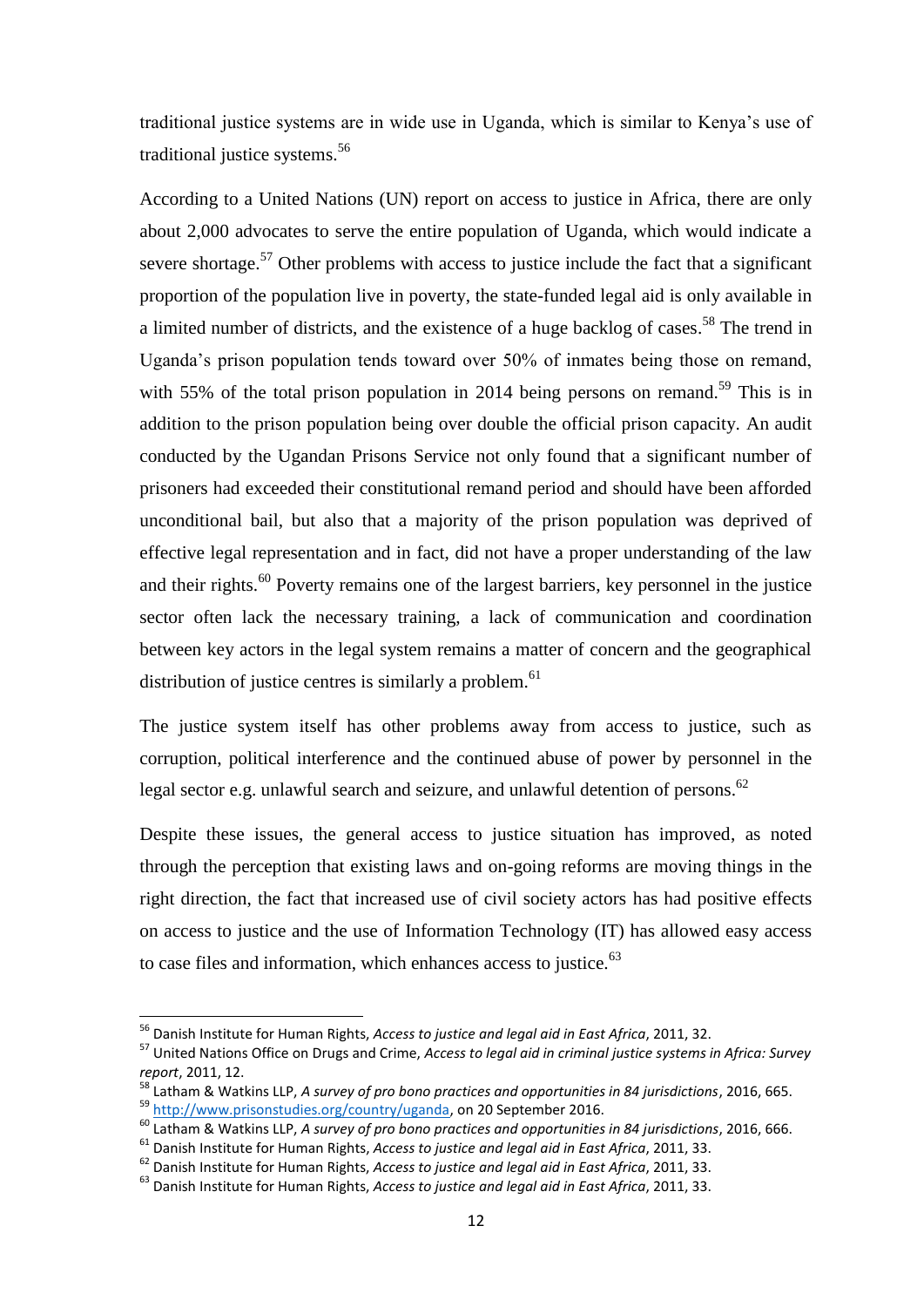## <span id="page-19-0"></span>**2.3 Legislative Framework for Legal Aid**

There are several different legal aid models in use in Uganda; pro bono services by lawyers, state brief referrals to private lawyers, justice centres (use lawyers and paralegals to provide a range of services), agreements where a national legal aid body contracts specialists to provide aid in a specific area, university law clinics, and paralegal advice offices.<sup>64</sup> These models work within the legislative framework discussed below:

## <span id="page-19-1"></span>**2.3.1 The Constitution**

The Ugandan constitution provides that in the adjudication of civil and criminal case, courts shall administer justice to all, irrespective of their social and economic status.<sup>65</sup> This raises the question of how this can be done, considering how social and economic status can act as barriers to access to justice. In reality, the constitution only requires the state to ensure legal representation for persons accused of serious crimes that attract a death sentence or life imprisonment.<sup>66</sup>

## <span id="page-19-2"></span>**2.3.2 Advocates Act, Cap. 267**

The Act provides for the Law Council exercising general control and supervision over the provision of legal aid and advice to indigent persons.<sup>67</sup> The Act was further amended to provide that every advocate shall provide services when required to do so by the aforementioned Law Council or to pay a fee prescribed by the Council in lieu of providing these services; and, that the Council shall refuse to issue or renew a practicing certificate to any advocate who fails to comply with this requirement.<sup>68</sup> There are several pieces of subsidiary legislation made pursuant to this Act:

#### *2.3.2.1 The Advocates (Legal Aid to Indigent Persons) Regulations, S.I No. 12 of 2007*

These are regulations made pursuant to the Advocates Act. Their main objectives are to regulate and monitor the quality of legal aid service delivery, ensure it is provided in the most efficient and effective manner, ensure legal aid providers have basic facilities and

<sup>64</sup> Danish Institute for Human Rights, *Access to justice and legal aid in East Africa*, 2011, 45.

<sup>65</sup> Article 126, *Constitution of Uganda* (1995).

<sup>66</sup> Article 28(3), *Constitution of Uganda* (1995).

<sup>67</sup> Section 3, *Advocates Act* (2000).

<sup>68</sup> Section 15A, *Advocates Act* (2000).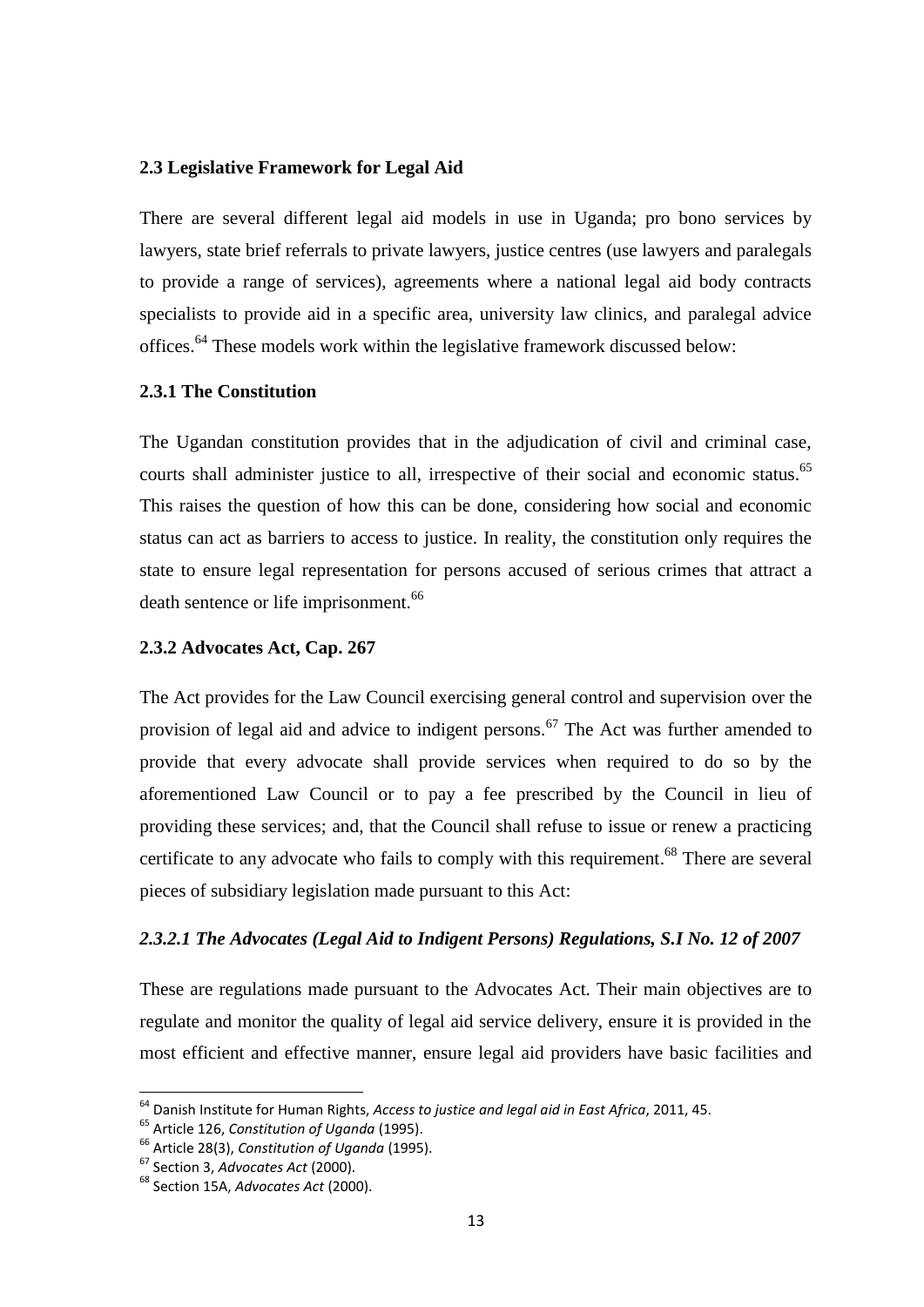qualified personnel needed, establish criteria to be followed by legal aid providers when reviewing applications for legal aid and to generally encourage the provision of legal aid throughout the country.<sup>69</sup>

#### *2.3.2.2 The Advocates (Student Practice) Regulations, S.I No. 70 of 2004*

Also made pursuant to the Advocates Act, these regulations provide for participation of students who have fulfilled the eligibility criteria to appear before a court of law, but requires the student to neither ask for nor receive any compensation for services rendered under these regulations.<sup>70</sup> This constitutes a form of legal aid, since the student is not receiving payment for rendering legal services. It is of interest to note that the regulations provide for a supervising lawyer to be in charge of the student in their provision of these services but does not proscribe the supervising lawyer charging the client for services of the student, which would then not be legal aid.<sup>71</sup>

# *2.3.2.3 The Advocates (Pro-bono Services to Indigent Persons) Regulations, S.I No. 39 of 2009*

These are the final relevant set of regulations made pursuant to the Advocates Act and are the main regulations establishing mandatory pro bono for lawyers in Uganda, the details of which shall be discussed extensively below.

## <span id="page-20-0"></span>**2.3.3 Poor Person's Defence Act, Cap 20**

This is an Act which aims to make provision for the defence of poor persons at trial before the High Court.<sup>72</sup> The most important provision is Section 2 of the Act, which states that if it appears desirable for whatever reason, in the interests of justice, that a prisoner should have legal aid in preparation and conduct of their defence at trial and that their means are insufficient to enable them to obtain such aid by themselves then either a certifying officer, upon the committal of the prisoner for trial or a certifying officer at any time after reading the summary of the case submitted at the committal proceedings, may certify that the prisoner should have legal aid.<sup>73</sup> In addition, if an indictment is filed

<sup>69</sup> Regulation 2, *The Advocates (Legal Aid to Indigent Persons) Regulations* (SI No. 6 of 2007).

<sup>70</sup> Regulation 7, *The Advocates (Student Practice) Regulations* (S.I No. 70 of 2004).

<sup>71</sup> Regulation 8, *The Advocates (Student Practice) Regulations* (S.I No. 70 of 2004).

<sup>72</sup> Preamble, *Poor Persons Defence Act* (1998).

<sup>73</sup> Section 2, *Poor Persons Defence Act* (1998).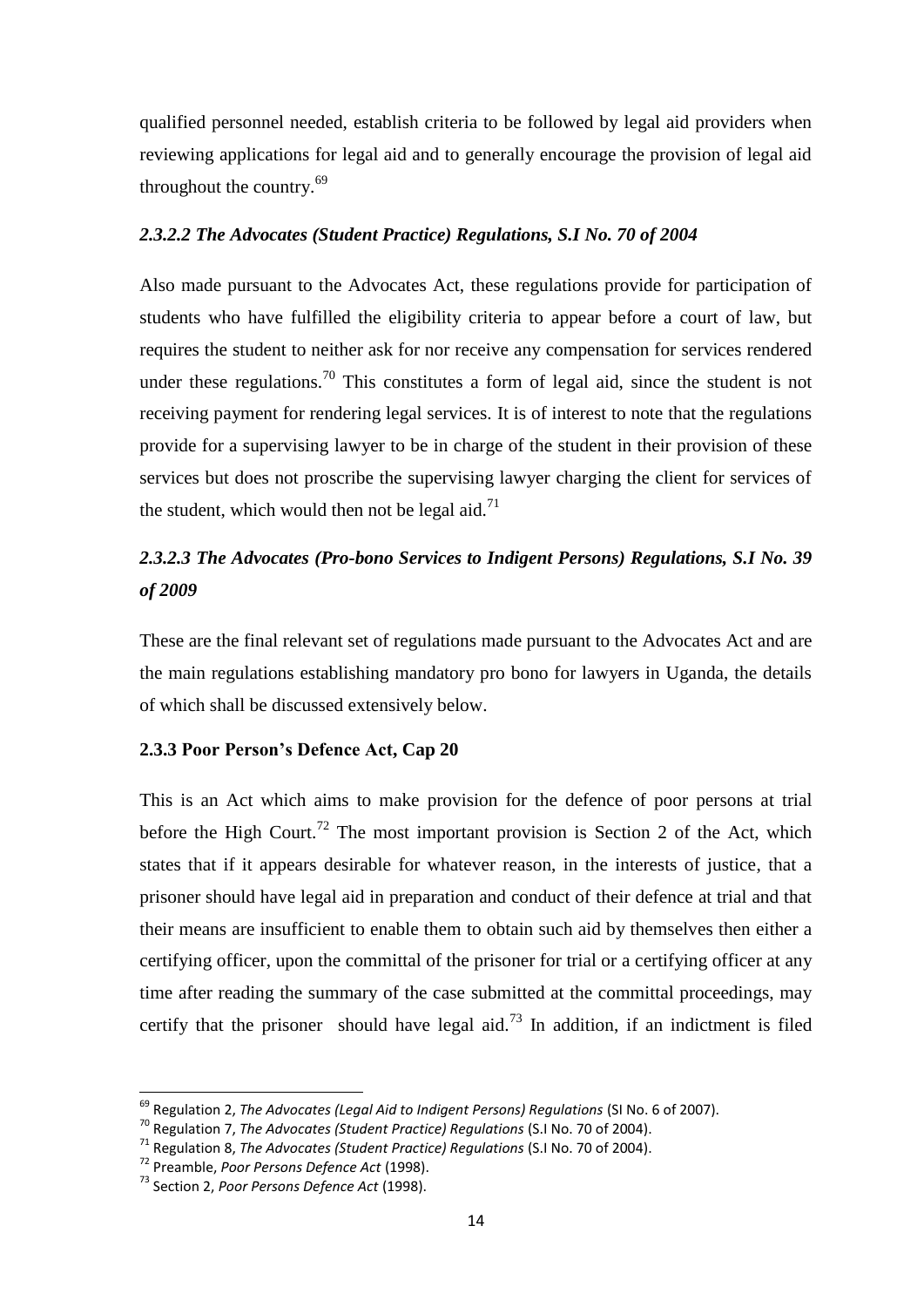against the prisoner and it is possible to get an advocate, they shall be entitled to have an advocate assigned to them.

This Act is further supplemented by the *Poor Persons Defence Rules*.

#### <span id="page-21-0"></span>**2.3.4 Law Development Centre Act, Cap 132**

This Act establishes the Law Development Centre and provides for its functions, including that of assisting in provision of legal aid and advice to indigent persons.<sup>74</sup>

#### <span id="page-21-1"></span>**2.4 Mandatory Pro Bono**

With respect to the main issue for this paper, legislation was adopted in Uganda to make it mandatory for all lawyers to offer pro bono legal services for at least 40 hours in a year.<sup>75</sup> Lawyers must undertake to offer pro bono services for the 40 hours every year, or pay a fine in lieu of service under this legislation. The fine is to pay the equivalent of one currency point to the Law Council for every two professional hours missed, with a currency point being equivalent to  $20,000$  Ugandan shillings.<sup>76</sup> The same regulations establishing the requirement also provide for the pro bono services to be offered, including giving advice or providing representation to indigent persons; involvement in free community legal education and involvement in giving free legal advice or representation to a charitable or community organization or to a client of such an organization.<sup>77</sup> The services can be professional services relating to administrative law; business law, in relation to a non-profit making organization; child care and protection; criminal law; debt and credit; discrimination; employment and industrial law; family and succession law; wills and estates; human rights; land rights; tenancies; women's rights; environment and health; and any other matter approved by the Law Council or a body delegated by the Law Council for that purpose.<sup>78</sup>

There are specific services that are proscribed for the pro bono scheme however, and these are business law in relation to profit making organizations; intractable disputes

<sup>74</sup> Section 2 and 3, *Law Development Centre Act* (1970).

<sup>&</sup>lt;sup>75</sup> Regulation 3, *The Advocates (Pro-bono Services to Indigent Persons) Regulations (SI No. 39 of 2009).* 

<sup>&</sup>lt;sup>76</sup> Regulation 4, *The Advocates (Pro-bono Services to Indigent Persons) Regulations (SI No. 39 of 2009).* 

<sup>77</sup> Regulation 3, *The Advocates (Pro-bono Services to Indigent Persons) Regulations* (SI No. 39 of 2009).

<sup>78</sup> Regulation 3, *The Advocates (Pro-bono Services to Indigent Persons) Regulations* (SI No. 39 of 2009).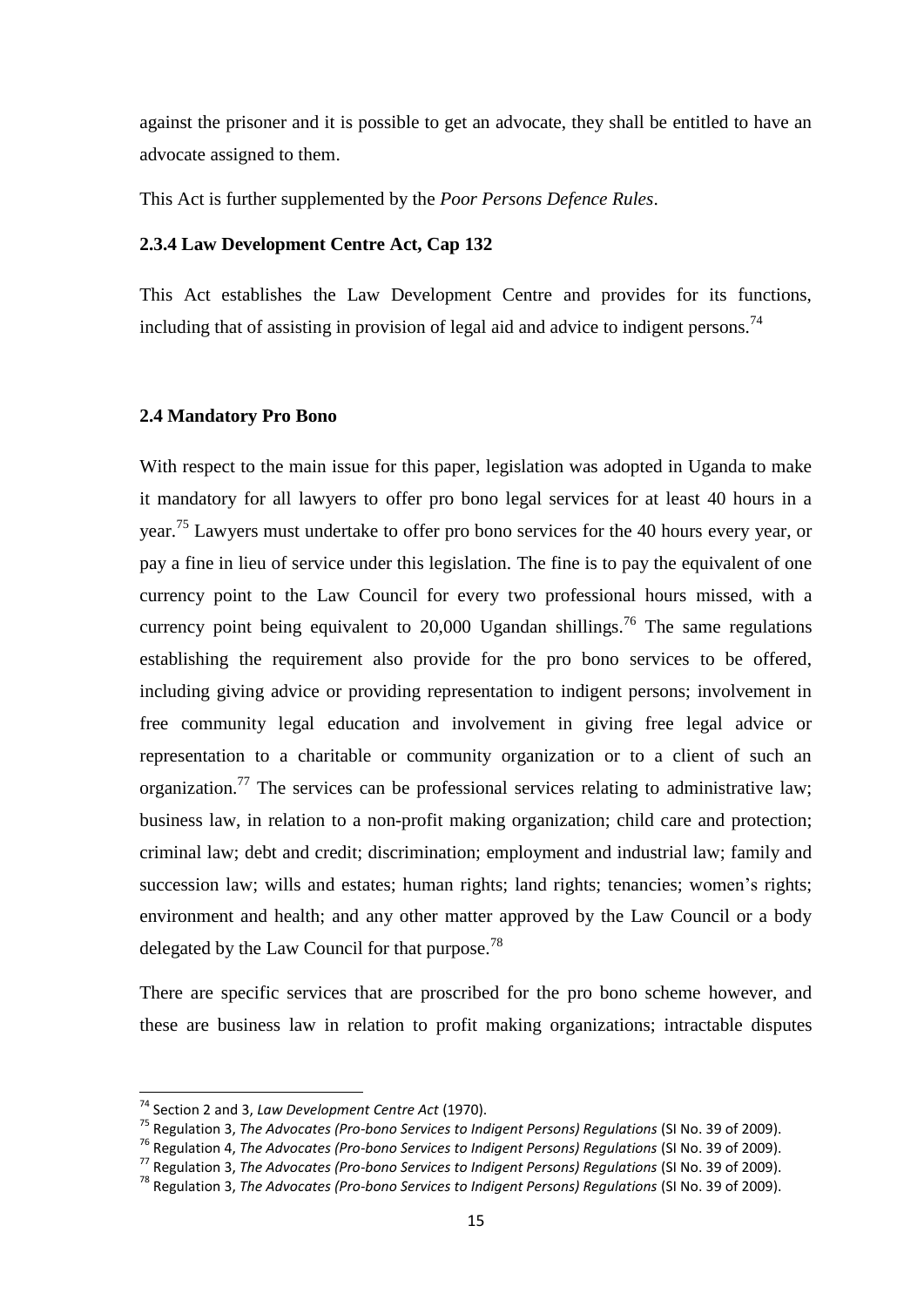between neighbours; personal injury and professional negligence; traffic matters; motor vehicle accidents and local government and planning issues.<sup>79</sup>

All legal aid provision in Uganda is generally supervised and controlled by the Law Council of Uganda.<sup>80</sup> As stated above, the requirement is for *all advocates* to provide the 40 hours a year worth of pro bono services. The services are to be provided to indigent persons, who are defined in The Advocates (Legal Aid to Indigent Persons) Regulations of 2007. These regulations provide that a person is eligible for legal aid if they have insufficient means to be able to afford the services of an advocate on their own, they have reasonable grounds for initiating, carrying on or defending the legal matter in question or it is of public interest, and the person is in need of or would benefit from legal aid.<sup>81</sup> If the matter in question is a civil one however, there must be a reasonable prospect of success or recovery. The regulations also provide that a legal aid provider may grant legal aid to an applicant for any other sufficient reason, allowing for situations that the law may not have foreseen.<sup>82</sup> In an attempt to care for the vulnerable, there are certain persons and matters to be given priority by legal aid providers. For persons, the elderly, widows, orphans, children, persons living with disabilities, Internally Displaced Persons (IDPs), persons living with HIV/AIDS, prisoners currently on remand and refugees are all to be given priority before others. $83$  In terms of matters, issues with regard to land disputes, inheritance and succession disputes, domestic violence, child maintenance and custody, torture and other forms of human rights abuse are all matters to be given priority over others by legal aid providers.<sup>84</sup>

The mandatory pro bono legislation has been beneficial to lawyers. Law firms that actively provide pro bono services have become attractive places to work especially for newly qualified advocates who can gain early experience in their careers, and the requirement has provided a clear avenue for advocates to give back to the community, enhancing morale, provided training and skill development and formed new connections between advocates and clients.<sup>85</sup>

<sup>&</sup>lt;sup>79</sup> [http://www.uls.or.ug/projects/pro-bono-project/pro-bono-project/,](http://www.uls.or.ug/projects/pro-bono-project/pro-bono-project/) on 12 October 2016.

<sup>80</sup> Regulation 5, *The Advocates (Legal Aid to Indigent Persons) Regulations* (SI No. 6 of 2007).

<sup>81</sup> Regulation 23, *The Advocates (Legal Aid to Indigent Persons) Regulations* (SI No. 6 of 2007).

<sup>82</sup> Regulation 23, *The Advocates (Legal Aid to Indigent Persons) Regulations* (SI No. 6 of 2007).

<sup>83</sup> Regulation 25, *The Advocates (Legal Aid to Indigent Persons) Regulations* (SI No. 6 of 2007).

<sup>84</sup> Regulation 25, *The Advocates (Legal Aid to Indigent Persons) Regulations* (SI No. 6 of 2007).

<sup>85</sup> Latham & Watkins LLP, *A survey of pro bono practices and opportunities in 84 jurisdictions*, 2016, 667.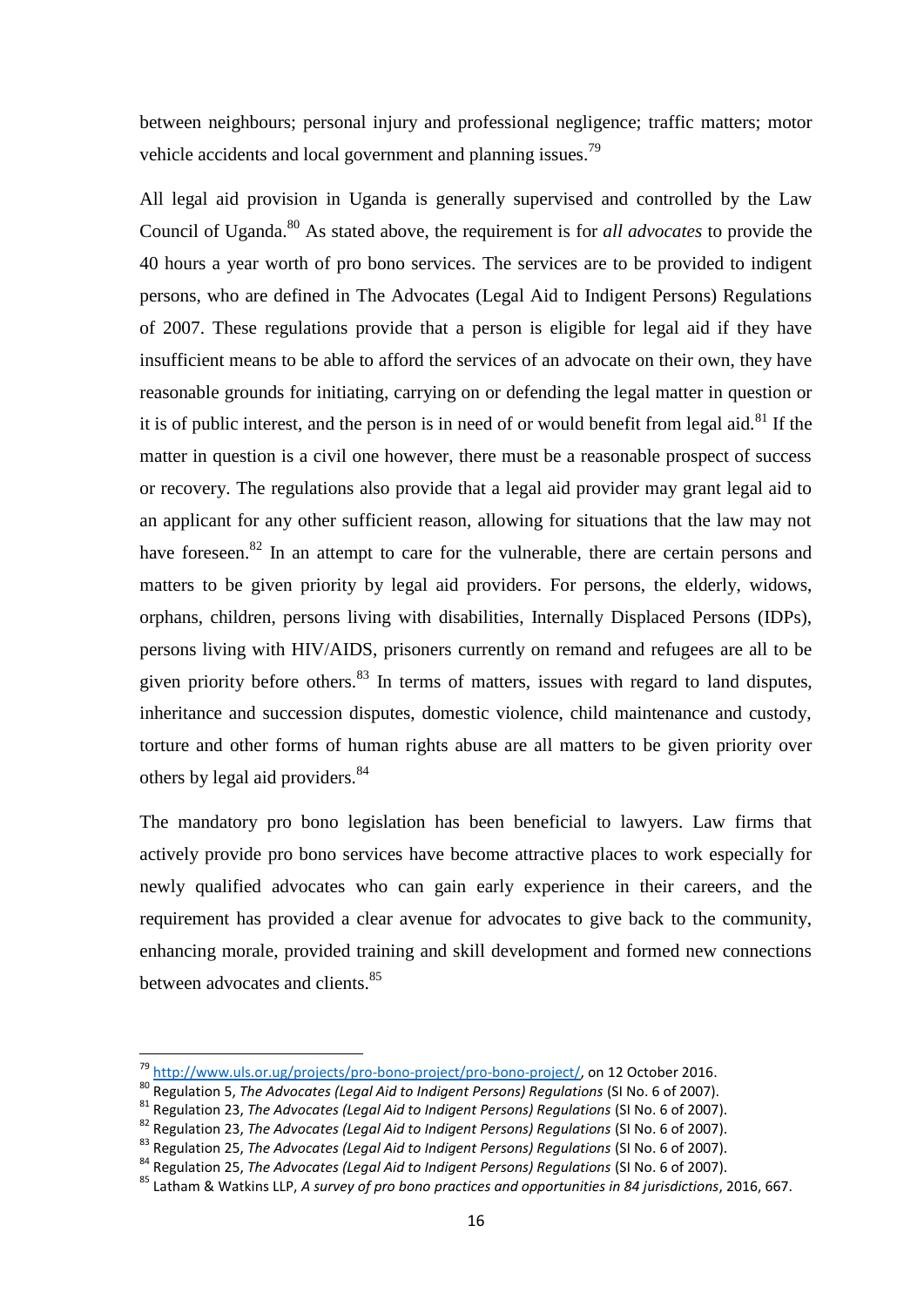In practice, many lawyers manage to go around the requirement of mandatory pro bono by simply paying the penalty fee.<sup>86</sup> This can present a problem because it decreases the number of lawyers actually carrying out pro bono work. More importantly, the pro bono requirement is undermined by the fact that the Law Council has yet to operationalize an account to receive the mandated penalty fees, so in practice, few advocates actually provide voluntary pro bono services.  $87$  Finally, even with the requirement, most advocates are located in the urban centres while most of the population (87%) is located in the rural areas, which limits the reach of their services anyway.<sup>88</sup>

<sup>86</sup> Danish Institute for Human Rights, *Access to justice and legal aid in East Africa*, 2011, 47.

<sup>87</sup> Latham & Watkins LLP, *A survey of pro bono practices and opportunities in 84 jurisdictions*, 2016, 668.

<sup>88</sup> Latham & Watkins LLP, *A survey of pro bono practices and opportunities in 84 jurisdictions*, 2016, 668.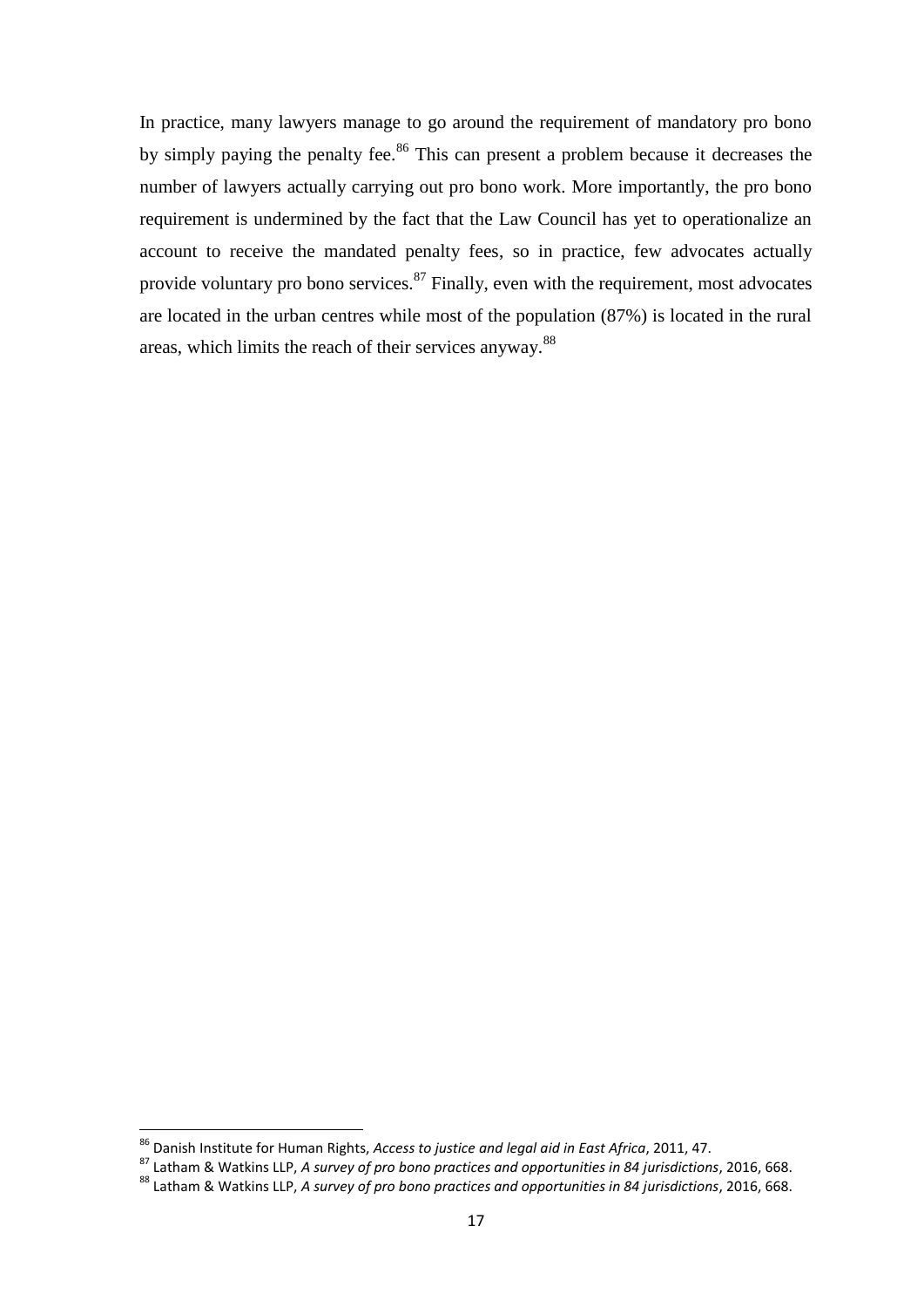## <span id="page-24-0"></span>**Chapter 3: Legal Aid in South Africa**

## <span id="page-24-1"></span>**3.1 Country Background**

South Africa is a country on the Southern tip of the African continent, with a population of 55.6 million people.<sup>89</sup> Its annual GDP of 2015 is 314 billion US dollars, with a GDP per capita of 5,647 US dollars.<sup>90</sup> In terms of adult literacy, the male literacy rate is 95% and female literacy rate is  $93\%$ .<sup>91</sup> South Africa has a very high income inequality rate, with a Gini coefficient of  $63.1.^{92}$  It holds the  $116<sup>th</sup>$  position on the UNDP Human Development Index.<sup>93</sup> In the Rule of Law Index, it has a score of 0.59 and ranks  $43<sup>rd</sup>$ overall.<sup>94</sup>

#### <span id="page-24-2"></span>**3.2 The Justice System**

South Africa uses a hybrid legal system whose foundation is Roman-Dutch common law, on top of which there is the use of English law and the recognition of traditional African customary law post-apartheid.<sup>95</sup> The supreme law of the land in South Africa is the constitution adopted in 1996.<sup>96</sup> Like Uganda's, it provides for a national executive, parliament and an independent judiciary headed by a Chief Justice.<sup>97</sup> The constitution establishes a Constitutional Court, a Supreme Court of Appeal, a High Court of South Africa, Magistrates" Courts and any other court established or recognised in terms of an Act of Parliament of either High Court or Magistrates' Courts status.<sup>98</sup>

The practising legal profession in South Africa is divided into two branches; attorneys (solicitors), with whom persons make first contact when seeking legal advice or if faced with a legal problem and who traditionally did not appear before the higher courts but are now allowed to do so in limited circumstances; and advocates (barristers), who deal mostly with presentation of cases to court and tend to have specialised expertise in

<sup>89</sup> Statistics South Africa, *Community survey 2016: Statistical release*, 2016, 21.

<sup>90</sup> World Bank Group, *World development indicators: Gross Domestic Product 2015*, 2016, 1.

<sup>91</sup> World Bank Group, *World development indicators: Education completion and outcomes*, 2016, 3.

<sup>92</sup> [http://hdr.undp.org/en/content/income-gini-coefficient,](http://hdr.undp.org/en/content/income-gini-coefficient) on 30 October 2016.

<sup>93</sup> [http://hdr.undp.org/en/composite/HDI,](http://hdr.undp.org/en/composite/HDI) on 30 October 2016.

<sup>94</sup> World Justice Project, *Rule of Law Index 2016*, 2016, 5.

<sup>95</sup> [http://www.justice.gov.za/sca/historysca.htm,](http://www.justice.gov.za/sca/historysca.htm) on 15 September 2016.

<sup>96</sup> Preamble, *Constitution of South Africa* (1996).

<sup>97</sup> Chapter 4, 5 and 8, *Constitution of South Africa* (1996).

<sup>98</sup> Section 166, *Constitution of South Africa* (1996).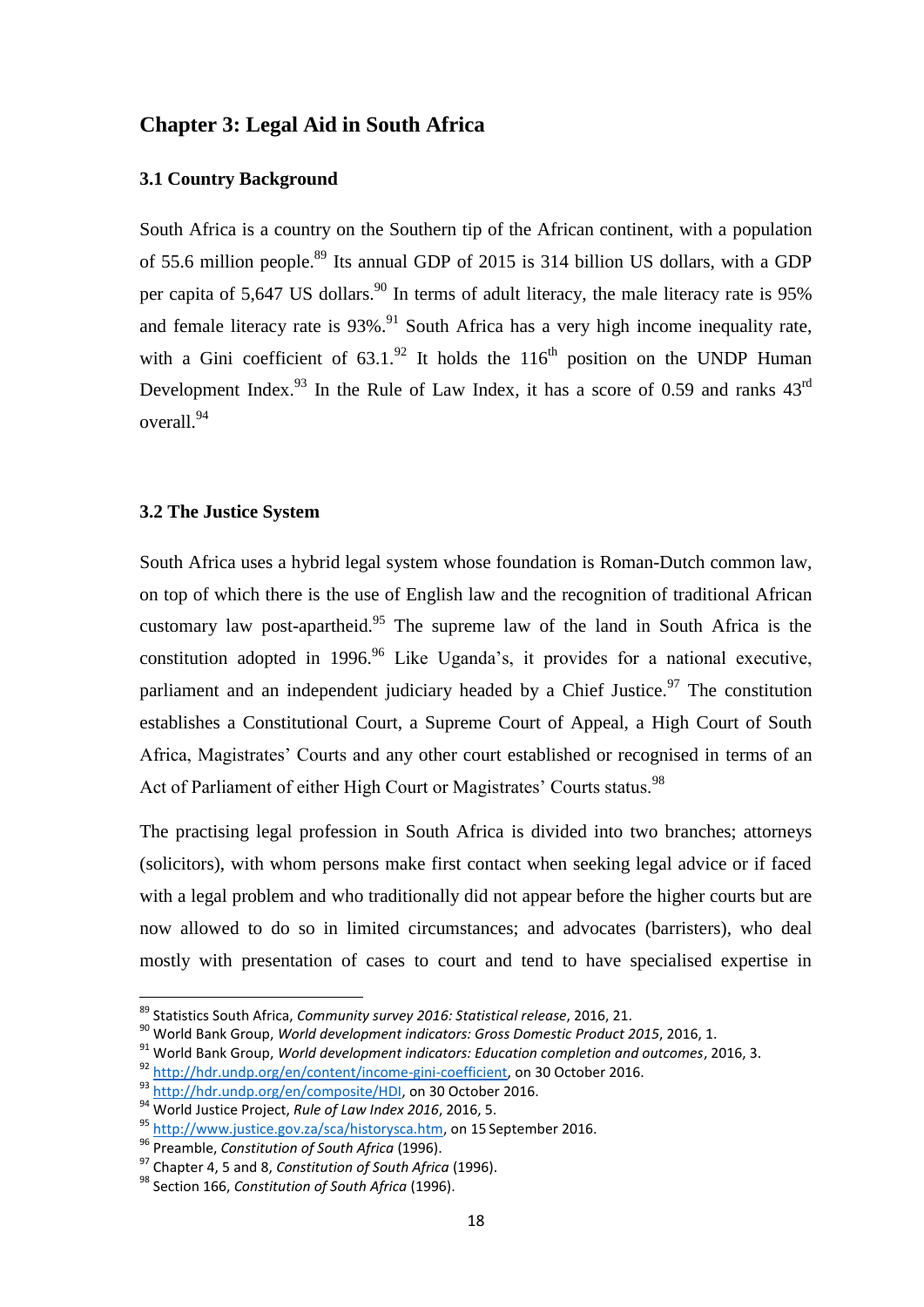various areas of law.<sup>99</sup> Attorneys are registered with any of four provincial law societies, which are in turn constituent members of the Law Society of South Africa.<sup>100</sup> Mandatory legal aid for attorneys is based on the rules of these societies, as shall be discussed below. Advocates are registered in any one of ten societies of practicing advocates called bars, which are found at the seat of every provincial and local division of the High Court of South Africa.<sup>101</sup> The ten bars are in turn members of the General Council of the Bar of South Africa, a federal body which represents the advocates' profession. In the same manner as the attorneys, advocates mandatory pro bono rules are made and enforced by these societies, but because the bar is a referral profession, advocates must wait to have pro bono cases referred to them by attorneys e.g. each member of the Cape Bar is required to perform at least 20 hours of pro bono services in a year, but applications for assistance are made to the Cape Bar by the attorney acting for the litigant, and then the Pro Bono Committee of the Cape Bar allocates counsels to litigants as they see fit.<sup>102</sup> For this reason, this paper shall mostly focus on mandatory pro bono in the attorneys" profession in South Africa, since advocates are not actively involved in the pro bono process and must wait to receive referrals.

One of the single greatest problems that face South Africa"s justice system is the fact that indigent persons are unable to afford the costs of legal services, which are prohibitive.<sup>103</sup> For example, the High Court Tariffs list 15 minutes in court or in a consultation are listed at R177.50 and documents drafted at R50 per page. The prohibitive nature of these costs constitute an effective barrier of access to justice, although there is wide availability of legal aid in criminal matters as provided by Legal Aid South Africa, so the problem would seem to arise more in civil matters.<sup>104</sup> Over 90% of the state funded Legal Aid South Africa"s budget is spent on criminal legal aid, leaving indigent civil litigants with few options.<sup>105</sup>

<sup>99</sup> Law Society of South Africa, *Career guide to the legal profession*, 2016, 7 – 8.

<sup>100</sup> [http://www.lssa.org.za/about-us/this-is-the-lssa,](http://www.lssa.org.za/about-us/this-is-the-lssa) on accessed 28 August 2016.

<sup>101</sup> [http://www.sabar.co.za/legal-system.html,](http://www.sabar.co.za/legal-system.html) on 12 September 2016.

<sup>102</sup> [https://capebar.co.za/cape-bar/pro-bono/,](https://capebar.co.za/cape-bar/pro-bono/) on 12 September 2016.

<sup>103</sup> D Holness, 'Recent developments in the provision of pro bono legal services by attorneys in South Africa', 16 *Potchefstroom Electronic Law Journal*, 1, (2013), 129-130.

<sup>&</sup>lt;sup>104</sup> D Holness, 'Recent developments in the provision of pro bono legal services by attorneys in South Africa', 130.

<sup>105</sup> McQuoid-Mason D, 'Access to justice in South Africa: Are there enough lawyers?', 3 *Oñati Socio-legal Series*, 3, (2013), 566.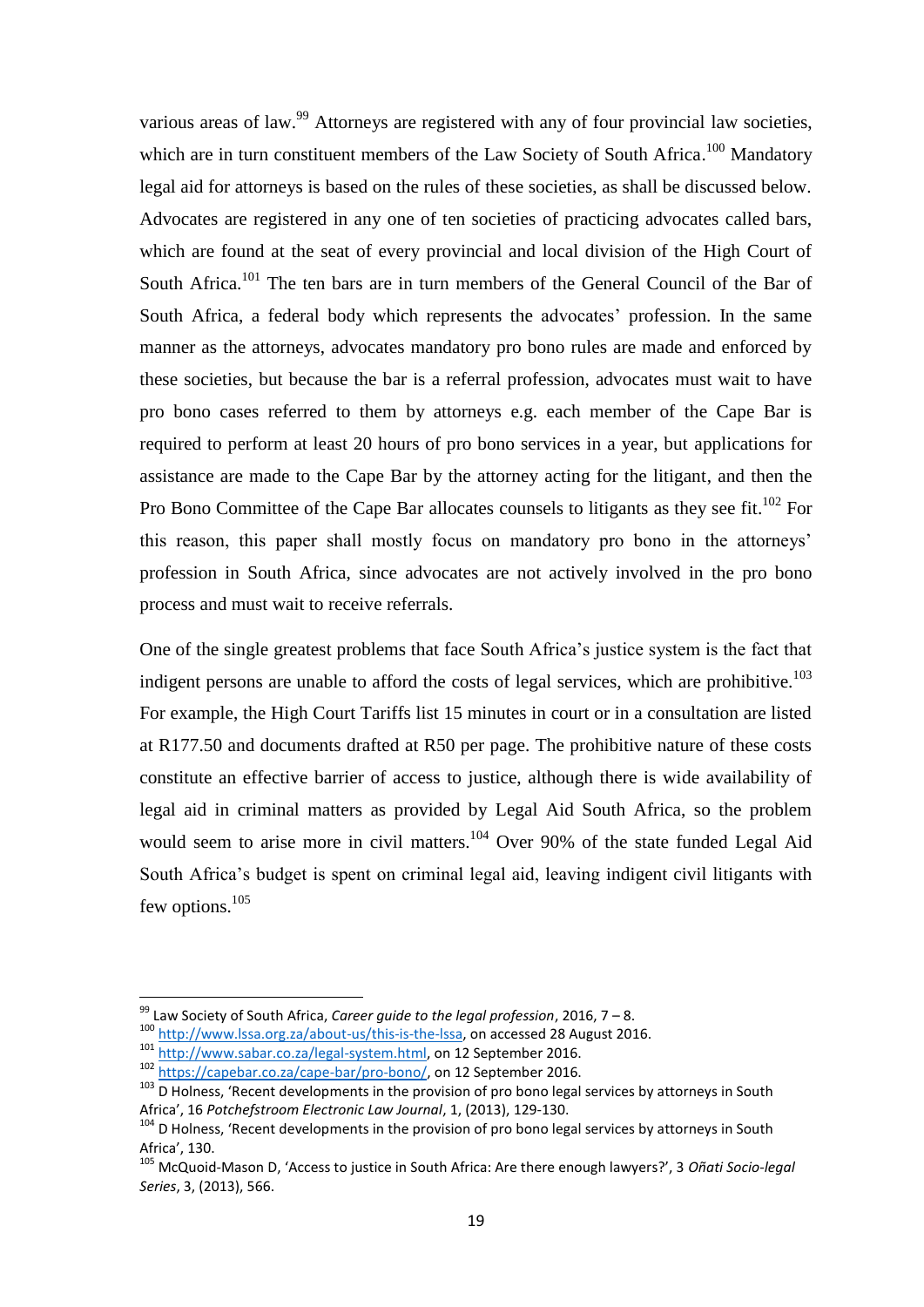The access to justice problems faced in South Africa are identified in the Legal Services Sector Charter of 2007. Challenges of access to legal services include systemic social and economic inequality that characterises the South African community due to historical injustices, and in particular factors such as socio-economic status, race, gender, disability, and geographic location form significant obstacles to access to legal services.<sup>106</sup> Challenges of access to courts include courts that are poorly resourced and maintained, infrastructure that is in a state of disrepair, inaccessibility of courts for people with disabilities, lack of adequate interpretation services for those not conversant with the language used in courts, and a backlog of cases and delays in the finalisation of cases due to inadequate staff and poor training.<sup>107</sup> Other hurdles include a lack of state infrastructure and scarcity of legal skills in poor areas. 108

There is also a shortage of legal practitioners as a result of historical barriers to entry into the profession.<sup>109</sup> There are over 20,000 practising attorneys and over 2,000 practising advocates who serve the population of South Africa.<sup>110</sup>

## <span id="page-26-0"></span>**3.3 Legislative Framework for Legal Aid**

There are several different providers of legal aid in South Africa, such as Legal Aid South Africa, community-based advice offices, Non-Governmental Organisations (NGOs) and university legal aid clinics; who use different models, such as the use of justice centres, judicare, cooperation agreements, agency agreements, paralegal services, and call centres.<sup>111</sup> These function under the following framework:

#### <span id="page-26-1"></span>**3.3.1 The Constitution**

 $\overline{a}$ 

The South African constitution provides for the right of every person to have any dispute that can be resolved by law decided in a fair and public hearing before some form of independent and impartial tribunal, and provides for the right to legal representation in criminal matters.<sup>112</sup> This can be seen as the basis for legal aid in both civil and criminal

<sup>106</sup> Law Society of South Africa, *Legal Services Sector Charter*, 2007, 8.

<sup>107</sup> Law Society of South Africa, *Legal Services Sector Charter*, 2007, 10.

<sup>108</sup> Latham & Watkins LLP, *A survey of pro bono practices and opportunities in 84 jurisdictions*, 2016, 603.

<sup>109</sup> Law Society of South Africa, *Legal Services Sector Charter*, 2007, 11.

<sup>110</sup> McQuoid-Mason D, 'Access to justice in South Africa: Are there enough lawyers?', 565.

<sup>111</sup> Legal Aid South Africa, *Country report*, 2015, 2 – 15.

<sup>112</sup> Section 34 and 35, *Constitution of South Africa* (1996).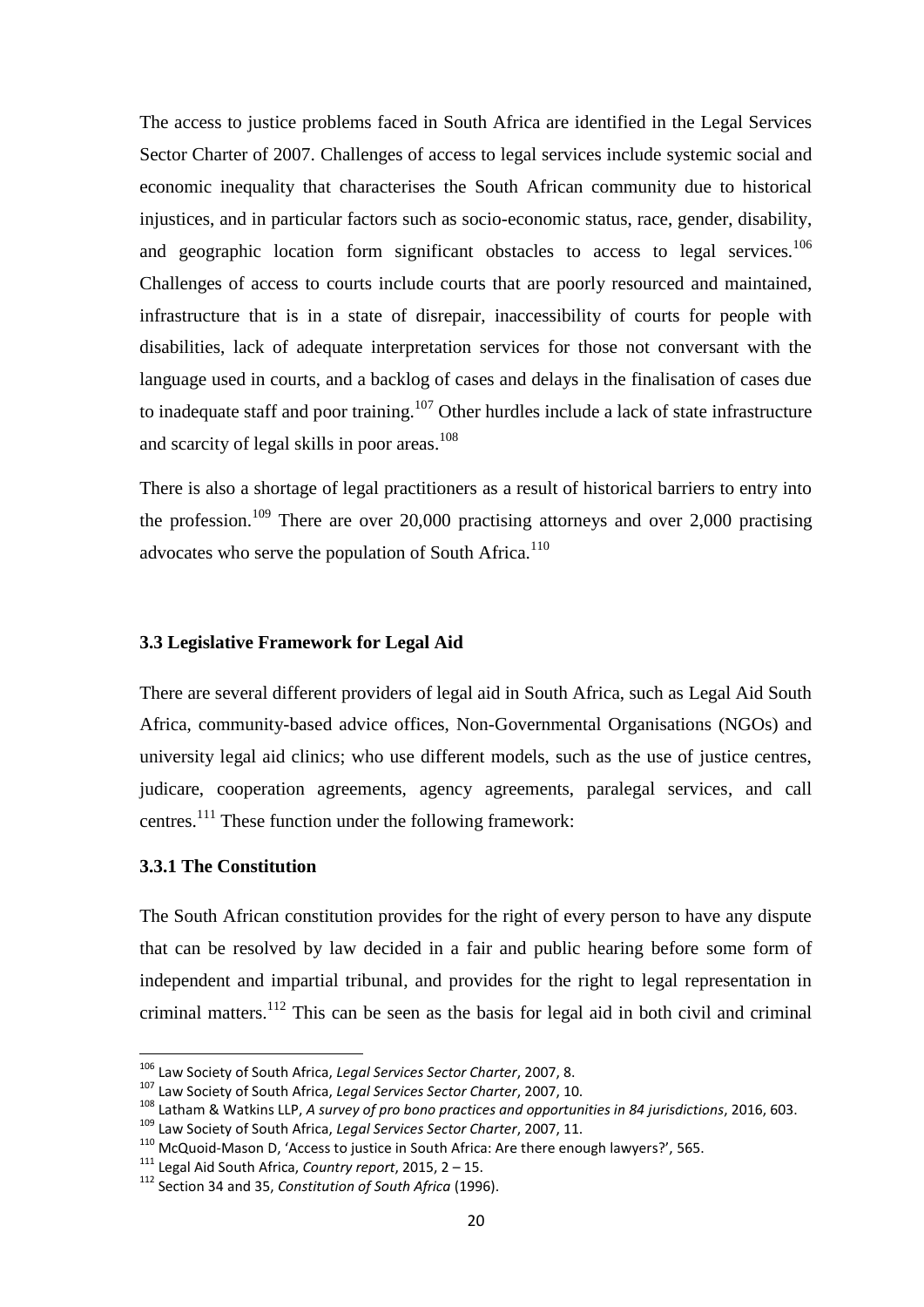matters, since it has been earlier established in this paper that the right to representation is a requirement for the enjoyment of the right to a fair hearing.

## <span id="page-27-0"></span>**3.3.2 Legal Aid South Africa Act, Act No. 39 of 2014**

This is an Act made for the actual purpose of ensuring access to justice and the realisation of the right to representation and to make legal aid and legal advice available.<sup>113</sup> For this purpose, the Act establishes a national public entity called Legal Aid South Africa which has as its objectives making legal aid or advice available, providing legal representations to persons at the expense of the state and providing education and information about legal rights and obligations.<sup>114</sup>

## <span id="page-27-1"></span>**3.3.3 Attorneys Act, Act No. 53 of 1979**

This is an Act to regulate the general admission and practice of attorneys and their law societies.<sup>115</sup> Although it does not specifically mention the issue of pro bono legal services, it creates the enabling provision under which law societies made rules regarding legal aid.<sup>116</sup> Rules were then enacted pursuant to this provision:

## *3.3.3.1 Rules for the Attorneys Profession, 2016*

Coming into effect in March of 2016, these are made pursuant to section 74 of the Attorneys Act and replaced the rules previously enacted by the various regional law societies, although their enforcement is still to be done by the regional law societies.<sup>117</sup> The Rules created a uniform mandatory pro bono obligation on all attorneys in South Africa who are members of any of the regional law societies, which shall be discussed in detail below.

## <span id="page-27-2"></span>**3.3.4 Legal Services Sector Charter, 2007**

Although not an Act of Parliament, this document was drafted by the legal profession in consultation with the Department of Justice and Constitutional Development, and is a binding and guiding principle on all members of the legal profession in South Africa.<sup>118</sup>

<sup>113</sup> Preamble, *Legal Aid South Africa Act* (Act No. 39 of 2014).

<sup>114</sup> Section 3, *Legal Aid South Africa Act* (Act No. 39 of 2014).

<sup>115</sup> Preamble, *Attorneys Act* (Act No. 53 of 1979).

<sup>116</sup> Section 74, *Attorneys Act* (Act No. 53 of 1979).

<sup>117</sup> Introduction, *Rules for the Attorneys Profession*, 2016.

<sup>118</sup> Law Society of South Africa, *Legal Services Sector Charter*, 2007, 2 -3.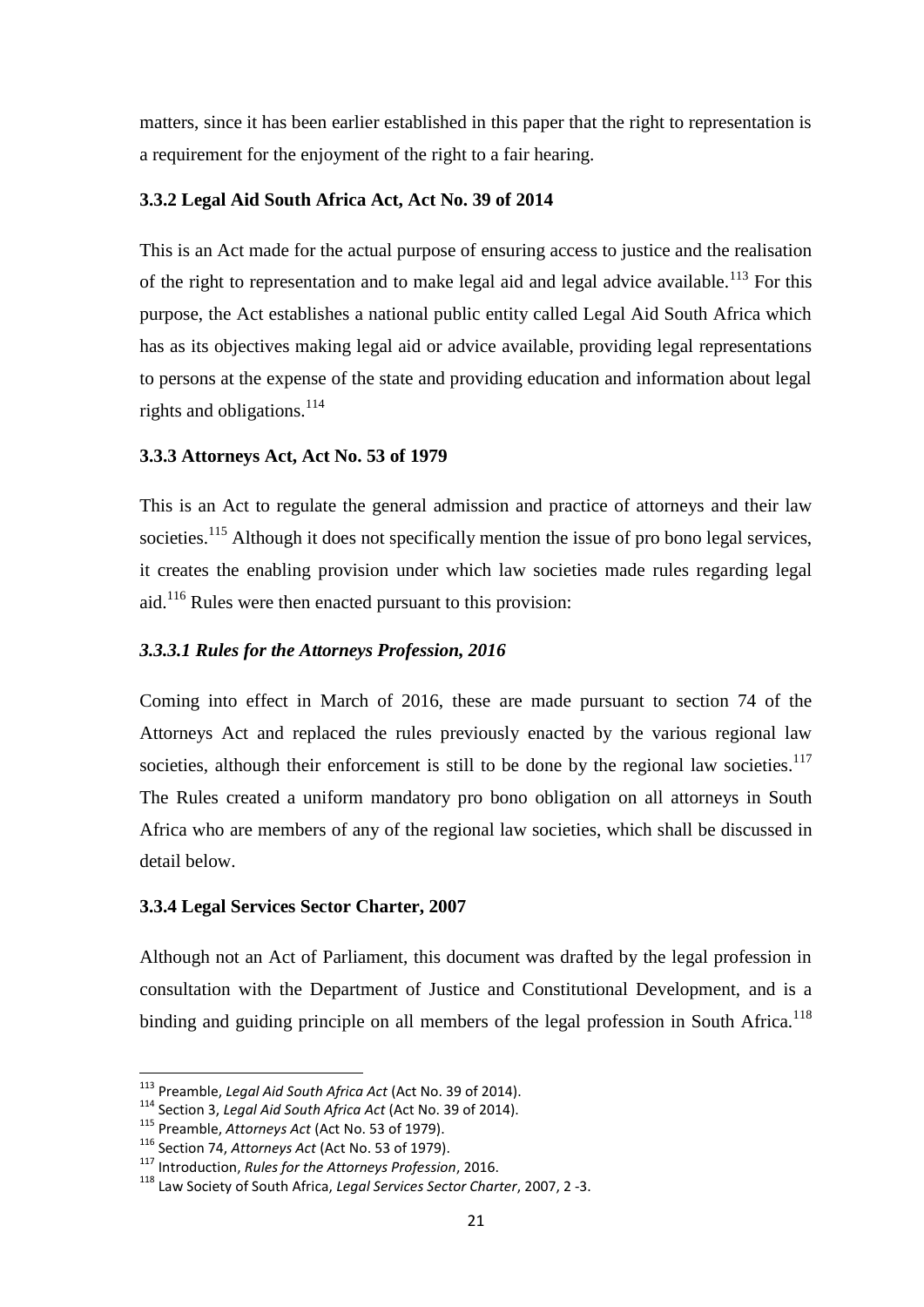Clause 2.2.2 of the Charter outlines certain responsibilities for all legal practitioners, such as the obligation to perform pro bono legal work. It is this clause that creates the basis for the obligation of mandatory pro bono hours placed on lawyers in South Africa, and a refusal to perform one's hours without good reason amounts to unprofessional conduct.<sup>119</sup>

#### <span id="page-28-0"></span>**3.4 Mandatory Pro Bono**

For attorneys, the Cape Law Society (CLS) was the first to introduce a mandatory pro bono obligation for its members, by requiring 24 hours a year of pro bono services since  $2003$ <sup>120</sup> It was later followed by similar rules, for example the mandatory pro bono requirement for the members of the KwaZulu-Natal Law Society (KZNLS).<sup>121</sup> All the various societies rules were replaced in 2016 by the Rules for the Attorneys Profession of 2016, whose Rule 25 creates and regulates the mandatory pro bono requirements for all attorneys, although the rules for the members of the KZNLS, the Law Society of the Free State (FSLS) and the Law Society of the Northern Provinces (LSNP) are different from those for the members of the  $CLS$ <sup>122</sup>

All practising members of the LSNP, KZNLS and FSLS who have practised for less than 40 years and/or are less than 60 years old shall perform pro bono services of at least 24 hours in a calendar year, subject to being asked to do so.<sup>123</sup> These hours are pro-rated for attorneys who become practising attorneys in the course of the year. All practising members of the CLS shall perform pro bono services of at least 24 hours in a calendar year, similarly pro-rated for attorneys who become practising members in the course of the year.<sup>124</sup> The services to be provided pro bono include advice, opinion or assistance in areas to be listed by the Council of the Society (in this case LSNP, KZNLS and FSLS) from time to time, but are not limited to those services and members can propose areas of professional services to be recognised.<sup>125</sup> For CLS members, the services shall include but

 $119$  D Holness, 'Recent developments in the provision of pro bono legal services by attorneys in South Africa', 137.

<sup>120</sup> Rule 21, *Cape Law Society Rules*.

<sup>121</sup> Rule 27, *KwaZulu-Natal Law Society Rules.*

<sup>122</sup> Explanatory Notes, *Rules for the Attorneys Profession*, 2016.

<sup>123</sup> Rule 25.2 as applies to LSNP, KZNLS and FSLS only, *Rules for the Attorneys Profession*, 2016.

<sup>124</sup> Rule 25.3 as applies to CLS only, *Rules for the Attorneys Profession*, 2016.

<sup>125</sup> Rule 25.1 as applies to LSNP, KZNLS and FSLS only, *Rules for the Attorneys Profession*, 2016.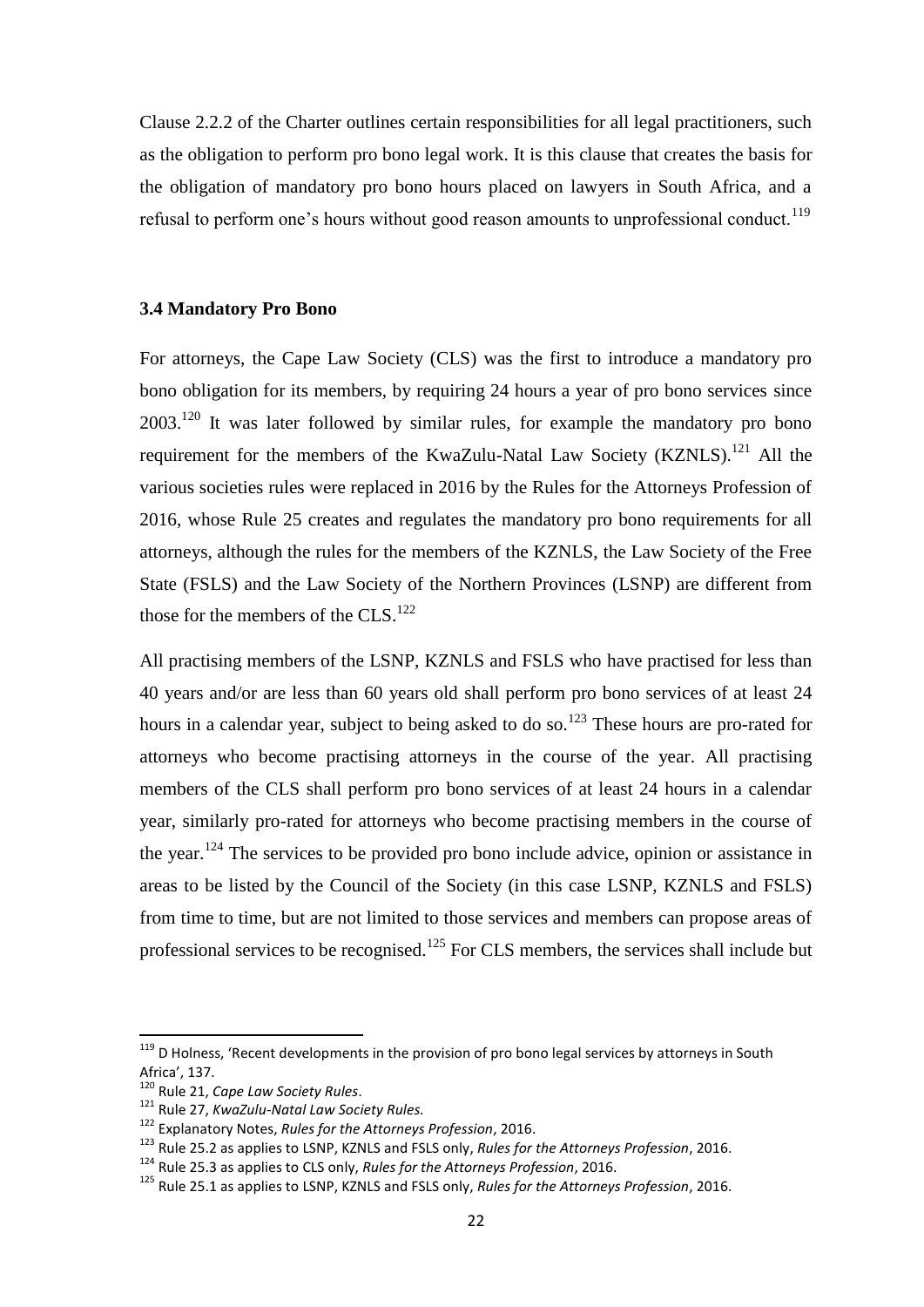are not limited to advice, opinion, or assistance in matters falling within the professional competence of an attorney.<sup>126</sup>

The pro bono services have to be rendered through recognised structures, which for CLS include those in the list of structures that the CLS shall publish from time to time, with which joint venture agreements have been concluded for the delivery of pro bono services.<sup>127</sup> For the others, the recognised structures include but are not limited to office of the Registrars of the High Court when issuing *in forma pauperis* instructions, small claims courts, community (non-commercial) advice offices, university law clinics, nongovernment organisations, the office of the Inspectorate of Prisons, and circle and specialist committees of the society.<sup>128</sup>

Refusal to deliver pro bono services without good cause by a member who has not performed pro bono services for all their required hours for the year shall be unprofessional conduct.<sup>129130</sup> The Rules (in rule 25) provide for reporting and recording mechanisms in order for attorneys to record their hours and report them to the Council, who are to keep a record.

Rule 25 of the Rules as applies to LSNP, KZNLS and FSLS only identify persons who ordinarily qualify for assistance as "those who cannot afford to pay."<sup>131</sup> For CLS members, the persons to be assisted are individuals, groups of people, organisations and small businesses who comply with the means test as determined and prescribed by  $CLS.<sup>132</sup>$ 

The mandatory pro bono requirement seems to be more theoretical, since there is actually very little enforcement of the rule.<sup>133</sup> In addition, case-processing and organizational capacity for handling pro bono intake is constrained, for example fewer than 50% of the applications for pro bono services to the law societies were actually approved and

1

- <sup>129</sup> Rule 25.15 as applies to LSNP, KZNLS and FSLS only, *Rules for the Attorneys Profession*, 2016.
- <sup>130</sup> Rule 25.11.1 as applies to CLS only, *Rules for the Attorneys Profession*, 2016.
- <sup>131</sup> Rule 25.1 as applies to LSNP, KZNLS and FSLS only, *Rules for the Attorneys Profession*, 2016.
- <sup>132</sup> Rule 25.1 as applies to CLS only, *Rules for the Attorneys Profession*, 2016.

<sup>126</sup> Rule 25.1 as applies to CLS only, *Rules for the Attorneys Profession*, 2016.

<sup>127</sup> Rule 25.1 and 25.7 as applies to CLS only, *Rules for the Attorneys Profession*, 2016.

<sup>128</sup> Rule 25.1 as applies to LSNP, KZNLS and FSLS only, *Rules for the Attorneys Profession*, 2016.

<sup>&</sup>lt;sup>133</sup> D Holness, 'Recent developments in the provision of pro bono legal services by attorneys in South Africa', 137.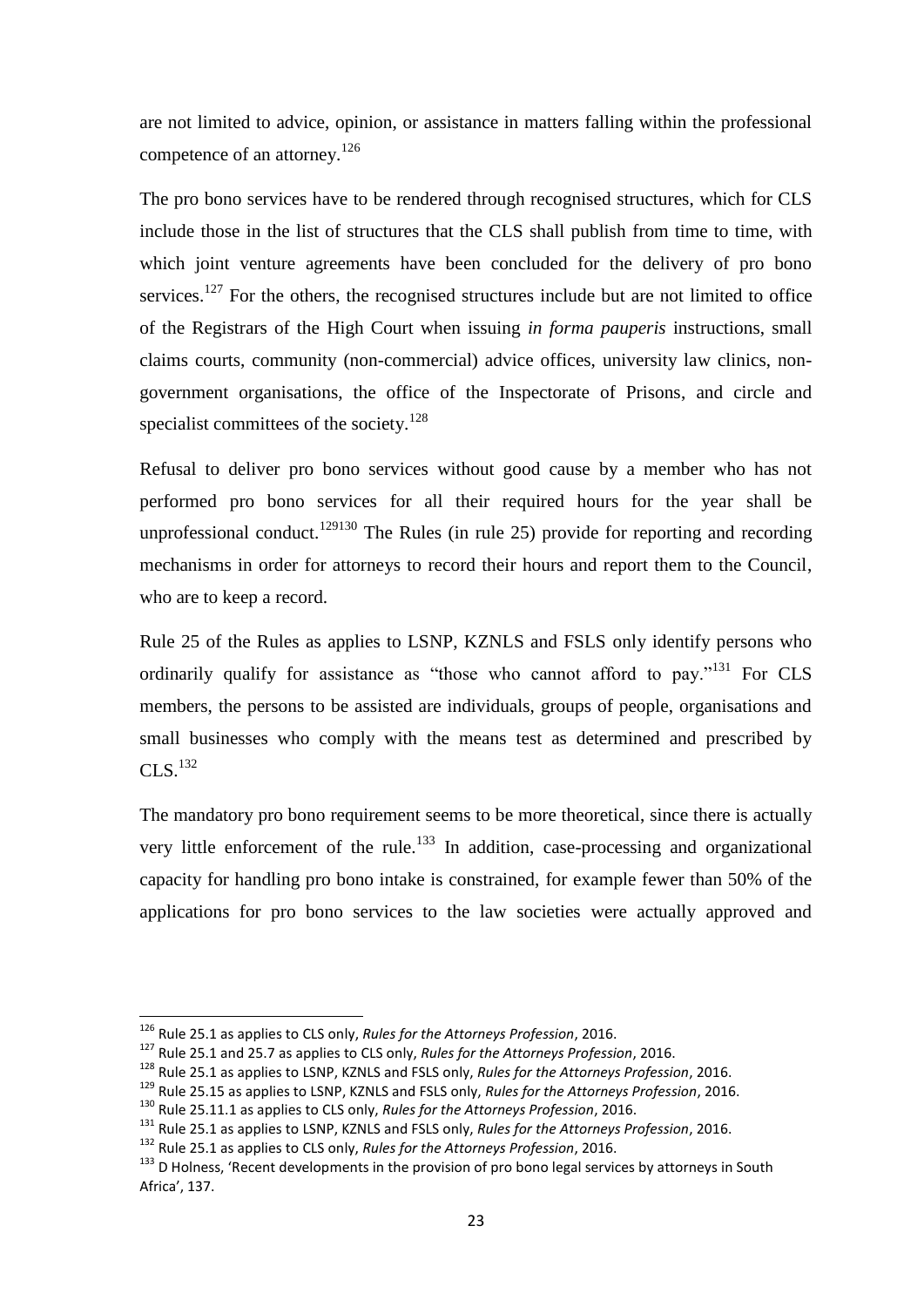referred to attorneys.<sup>134</sup> Attorneys are not always able to reach people in the rural areas who need these services, even when they are willing.

**<sup>.</sup>** <sup>134</sup> Latham & Watkins LLP, *A survey of pro bono practices and opportunities in 84 jurisdictions*, 2016, 604.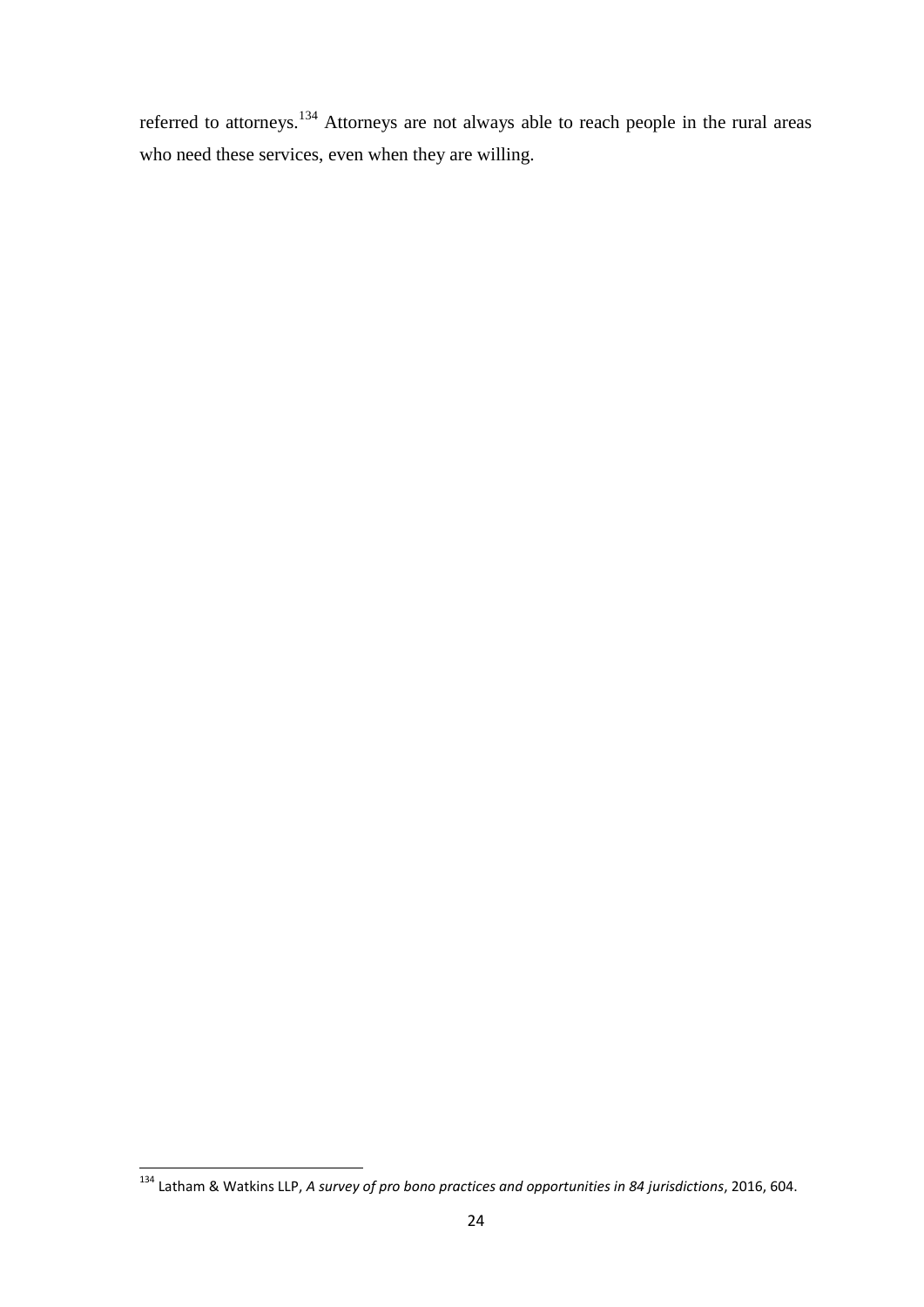## <span id="page-31-0"></span>**Chapter 4: Legal Aid in the United States of America**

## <span id="page-31-1"></span>**4.1 Country Background**

The United States of America is a country in North America with a population of about 323 million people.<sup>135</sup> Its annual GDP is 18 trillion US dollars and per capita GDP is 55,727 US dollars.<sup>136</sup> The USA's income inequality as measured by the Gini coefficient is 40.8, while it is ranked  $8<sup>th</sup>$  overall on the UNDP Human Development Index.<sup>137138</sup> The US Rule of Law score is  $0.74$  and it ranks  $18<sup>th</sup>$  out of 113 on the Rule of Law Index.<sup>139</sup>

## <span id="page-31-2"></span>**4.2 The Justice System**

The American constitution of 1787 is the supreme law of the USA. It provides for the federal government to be structured in the traditional three branches; the legislature in the form of the Senate and the House of Representatives, the executive in the form of the president, and the judiciary headed by a Chief Justice.<sup>140</sup> It creates a Supreme Court that is the highest federal court of the USA and allows the US Congress to create other federal courts.<sup>141</sup> The US system of federalism is also established by the constitution, with Articles  $4 - 6$  describing the relationship between the states and the federal government and their responsibilities. The judiciary is a complex system due to the structure of the federal system. It has a common law system, but two separate and distinct judiciary systems; federal and state. $142$ 

The American Bar Association, the national association of attorneys, lists the number of licensed lawyers in the USA as  $1,300,705$  as of  $2015$ .<sup>143</sup> Access to justice issues are mostly found in civil cases in the US because it is generally accepted that there is no right to legal representation in civil cases even though there is such a right in criminal cases and a public defender is appointed for criminal defendants who are unable to afford

1

<sup>&</sup>lt;sup>135</sup> [https://www.census.gov/quickfacts/table/PST045216/00,](https://www.census.gov/quickfacts/table/PST045216/00) on 1 Jan 2017.

<sup>136</sup> World Bank Group, *World development indicators: Gross Domestic Product 2015*, 2016, 1.

<sup>137</sup> [http://hdr.undp.org/en/content/income-gini-coefficient,](http://hdr.undp.org/en/content/income-gini-coefficient) on 30 October 2016.

<sup>138</sup> [http://hdr.undp.org/en/composite/HDI,](http://hdr.undp.org/en/composite/HDI) on 30 October 2016.

<sup>139</sup> World Justice Project, *Rule of Law Index 2016*, 2016, 5.

<sup>140</sup> Articles 1 – 3, *Constitution of the United States of America* (1787).

<sup>141</sup> Article 3, *Constitution of the United States of America* (1787).

<sup>142</sup> Latham & Watkins LLP, *A survey of pro bono practices and opportunities in 84 jurisdictions*, 2016, 687.

<sup>143</sup> American Bar Association, *Lawyer demographics: Year 2015*, 2015, 1.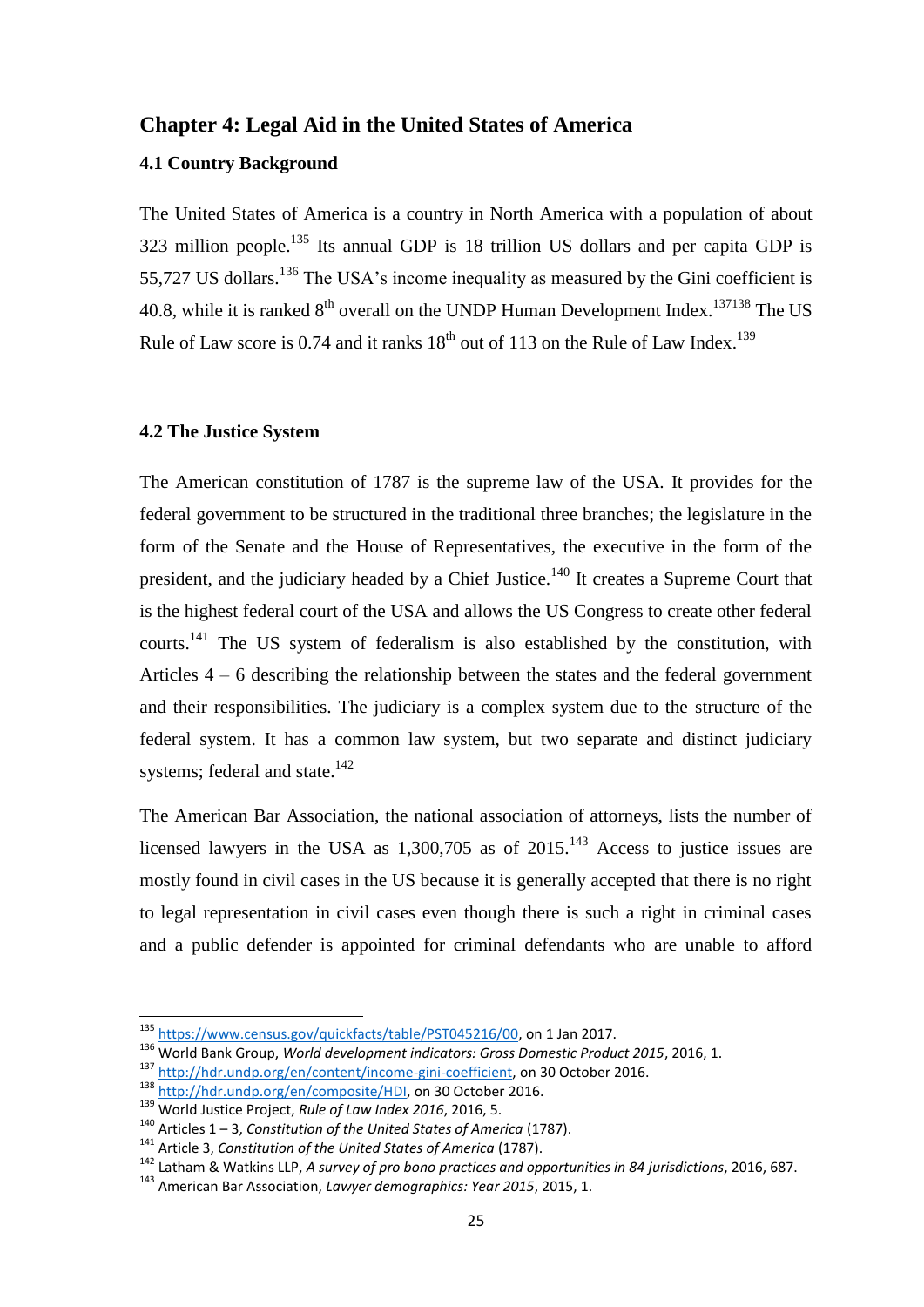one.<sup>144</sup> Nonetheless, the US generally fares better than the other jurisdictions discussed above when it comes to the functioning of its justice system and access to justice overall, with high scores in matters such as absence of corruption, fundamental rights and regulatory enforcement in the Rule of Law Index.<sup>145</sup> That being said, problem areas include accessibility and affordability of justice in civil cases, non-discrimination, and the low effectiveness of the criminal justice system.<sup>146</sup>

#### <span id="page-32-0"></span>**4.3 Legislative Framework for Legal Aid**

As discussed above, a public defendant is usually appointed for any defendant facing a prison sentence in a criminal case. This means that issues of legal aid only appear in civil cases. Legal aid in civil cases is primarily provided by private sources and barely has any legislation on the matter. $147$ 

## <span id="page-32-1"></span>**4.3.1 Legal Services Corporation Act, 1974**

This Act established the Legal Services Corporation, for the purpose of providing financial support for legal assistance in civil matters to indigent persons.<sup>148</sup> It has the power to provide financial assistance to programs that provide legal assistance but it cannot participate in litigation itself unless it is a party to the case.<sup>149</sup>

# <span id="page-32-2"></span>**4.3.2 Rules of the Court of Appeals for Admission of Attorneys and Counselors at Law, 22 N.Y.C.R.R. Part 520**

These rules regulate the admission of attorneys to the bar in the state of New York, and are where the only mandatory pro bono rule in the US is found. This shall be discussed further below.

<sup>144</sup> Latham & Watkins LLP, *A survey of pro bono practices and opportunities in 84 jurisdictions*, 2016, 691. <sup>145</sup> World Justice Project, *Rule of Law Index 2016*, 2016, 153.

<sup>146</sup> World Justice Project, *Rule of Law Index 2016*, 2016, 153.

<sup>147</sup> Latham & Watkins LLP, *A survey of pro bono practices and opportunities in 84 jurisdictions*, 2016, 691.

<sup>148</sup> Sec. 1003, *Legal Services Corporation Act* (1974) (USA).

<sup>149</sup> Sec. 1006, *Legal Services Corporation Act* (1974) (USA).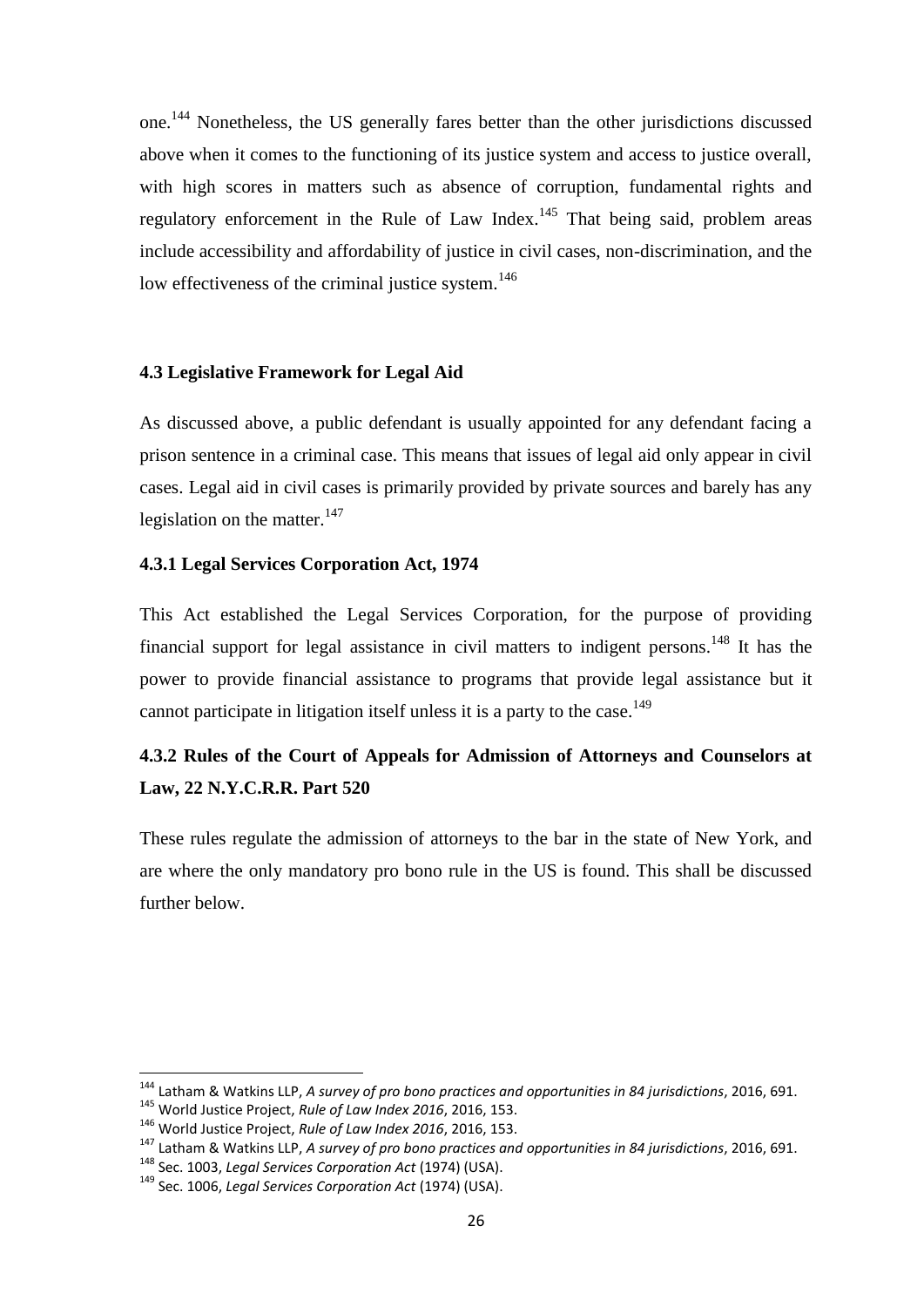#### <span id="page-33-0"></span>**4.4 Mandatory Pro Bono**

**.** 

The only mandatory pro bono requirement found in the USA is in the state of New York, which will be the focus of this section. All applicants for admission to the New York Bar (other than applicants for admission without examination) from 1 January 2015 must demonstrate that they have completed at least 50 hours of qualifying pro bono work.<sup>150</sup>

Pro bono work in this case is defined as supervised, pre-admission law related work which either assists in the provision of legal services without charge for persons of limited means, NGOs or persons seeking to secure or promote access to justice, including, but not limited to, the protection of civil rights, civil liberties or public rights; assists in the provision of legal assistance in public service for a judicial, legislative, executive or other governmental entity; or provides legal services pursuant to judiciary law, or pursuant to equivalent legal authority in the jurisdiction where the services are performed.<sup>151</sup> The work must be supervised by a member of a law school faculty or instructor employed by a law school, a practising attorney in good standing or by a judge or attorney employed by the court system in the case of a clerkship or externship in a court system. The applicant must provide documentation of the service, with their supervisor certifying the work and hours performed. It is prohibited to perform the work by engaging in partisan political activities.

Due to the recent nature of the rule, it may be too soon to see its effects. However, the New York County Lawyer"s Association carried out research on it after its introduction (in 2012) but before its implementation (in 2015), and had a number of findings in its report titled "*Report on New York State's 50-hour pro bono bar admission requirement'* that are relevant to this paper. The report finds that law schools both inside and outside of New York State are aware of the rule and taking measures to help students and alumni meet it. However, more than 60% of respondents in the survey of law firms and corporate legal departments foresaw difficulties in the implementation of the rule, such as providing appropriate projects and supervision, and this seemed to be more of a concern for the smaller firms than the larger firms. It was also noted that many law school graduates who did not go immediately go to the larger firms look to bar associations as a source of pro

<sup>150</sup> Rule 520.16, *Rules of the Court of Appeals for Admission of Attorneys and Counselors at Law* (22 N.Y.C.R.R. Part 520).

<sup>151</sup> Rule 520.16, *Rules of the Court of Appeals for Admission of Attorneys and Counselors at Law* (22 N.Y.C.R.R. Part 520).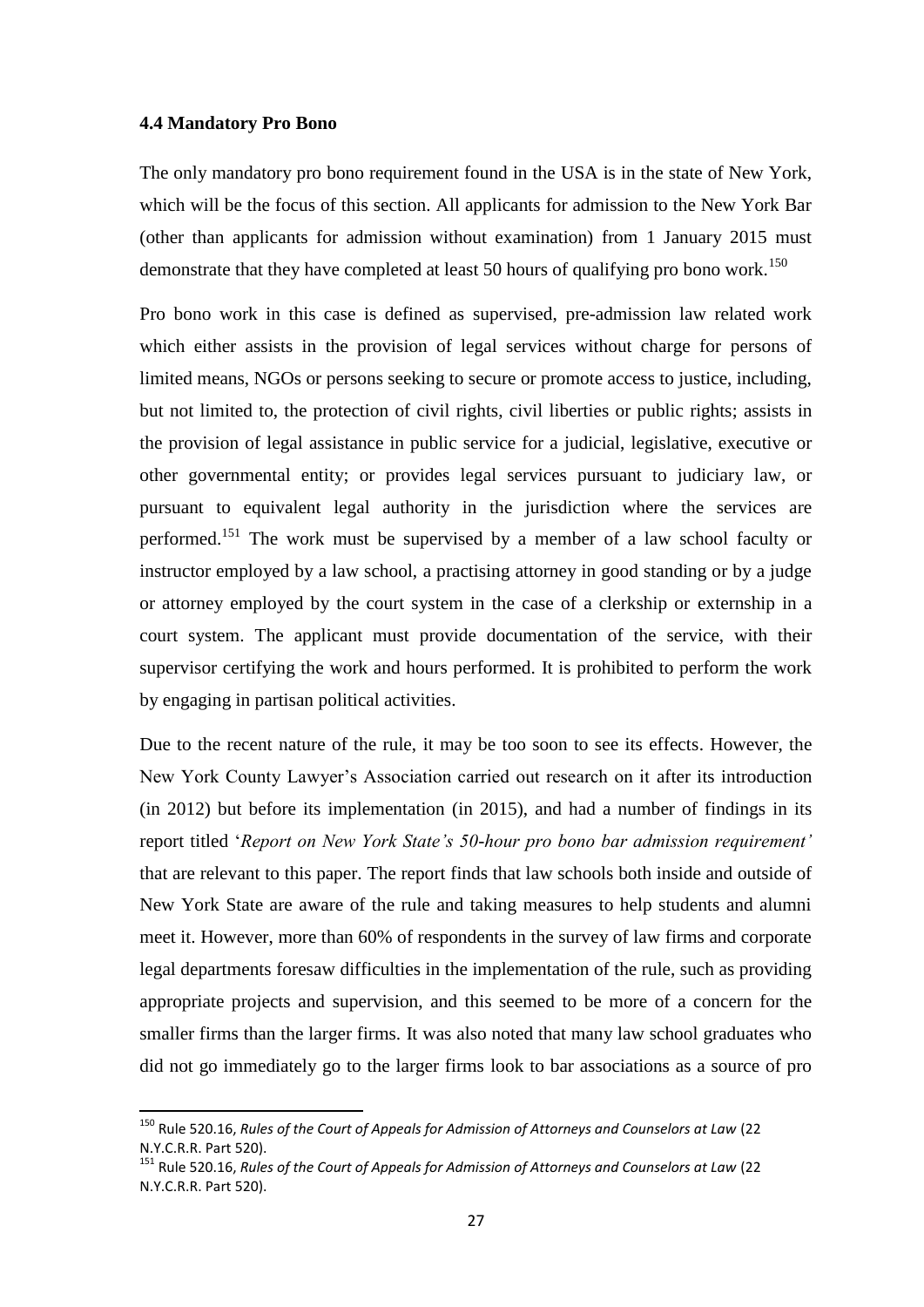bono work. Finally, it found that the process of compliance should be made electronic to both provide information and be convenient for recording and tracking the pro bono activities and hours.<sup>152</sup>

<sup>152</sup> New York County Lawyers' Association, *Report on New York State's 50-hour pro bono bar admission requirement*, 2014, 3 – 4.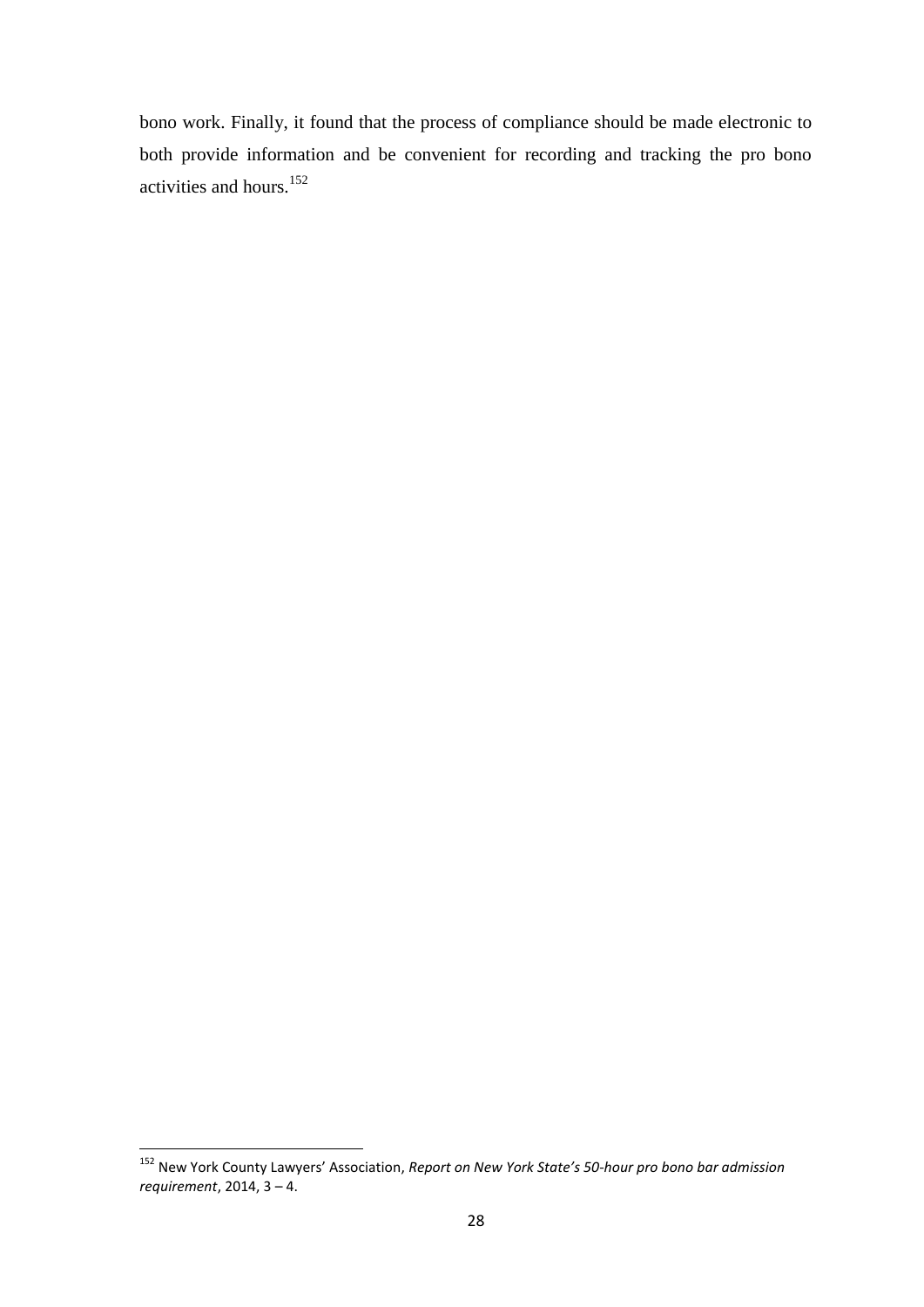## <span id="page-35-0"></span>**Chapter 5: Jurisdictional Comparison**

Having established the ways in which these pro bono rules function in the selected jurisdictions, one must look at how these jurisdictions compare to Kenya.

### <span id="page-35-1"></span>**5.1 Socio-Economic Comparison**

Kenya has a population of 43 million as of the last census.<sup>153</sup> The 2015 GDP is 63 billion US dollars and per capita GDP is 1,465 US dollars.<sup>154</sup> This places it well below the US and South Africa in terms of both GDP and GDP per capita, but above Uganda and in fact the GDP per capita is almost double that of Uganda.

Kenya's adult literacy rate is 78% for males and  $67\%$  for females.<sup>155</sup> This is similar to Uganda"s at 79% for males and 62% for females, but dissimilar to South Africa whose male literacy rate is 95% and female literacy rate is 93%. The US does not provide similar basic literacy statistics.

Kenya"s Gini coefficient is comparable to the other jurisdictions listed above at 47.7, alongside USA at 40.8 and Uganda at 44.3 (South Africa is an outlier at  $63.1$ ).<sup>156</sup> This means that the level of inequality in Kenya is similar to the level of inequality in the other countries, and Kenya should be as concerned about the inequality as the other countries are. In terms of overall development, the UNDP"s Human Development Index ranks Kenya at 145, which puts it between South Africa at 116 and Uganda at 163.<sup>157</sup> The USA is far ahead since it ranks  $8<sup>th</sup>$  overall in the world.

#### <span id="page-35-2"></span>**5.2 Justice System Comparison**

 $\overline{a}$ 

Like each of the countries above, Kenya has a constitution that provides for an independent judiciary with a Chief Justice at the helm. Kenya"s legal system is closest to Uganda because Kenya is also a common law system country which recognises traditional African community systems and customs. Although South Africa recognizes

<sup>153</sup> Kenya National Bureau of Statistics, *Facts and figures 2015*, 2015, 1.

<sup>154</sup> World Bank Group, *World development indicators: Gross Domestic Product 2015*, 2016, 2.

<sup>155</sup> World Bank Group, *World development indicators: Education completion and outcomes*, 2016, 2. <sup>156</sup> [http://hdr.undp.org/en/content/income-gini-coefficient,](http://hdr.undp.org/en/content/income-gini-coefficient) on 30 October 2016.

<sup>157</sup> [http://hdr.undp.org/en/composite/HDI,](http://hdr.undp.org/en/composite/HDI) on 30 October 2016.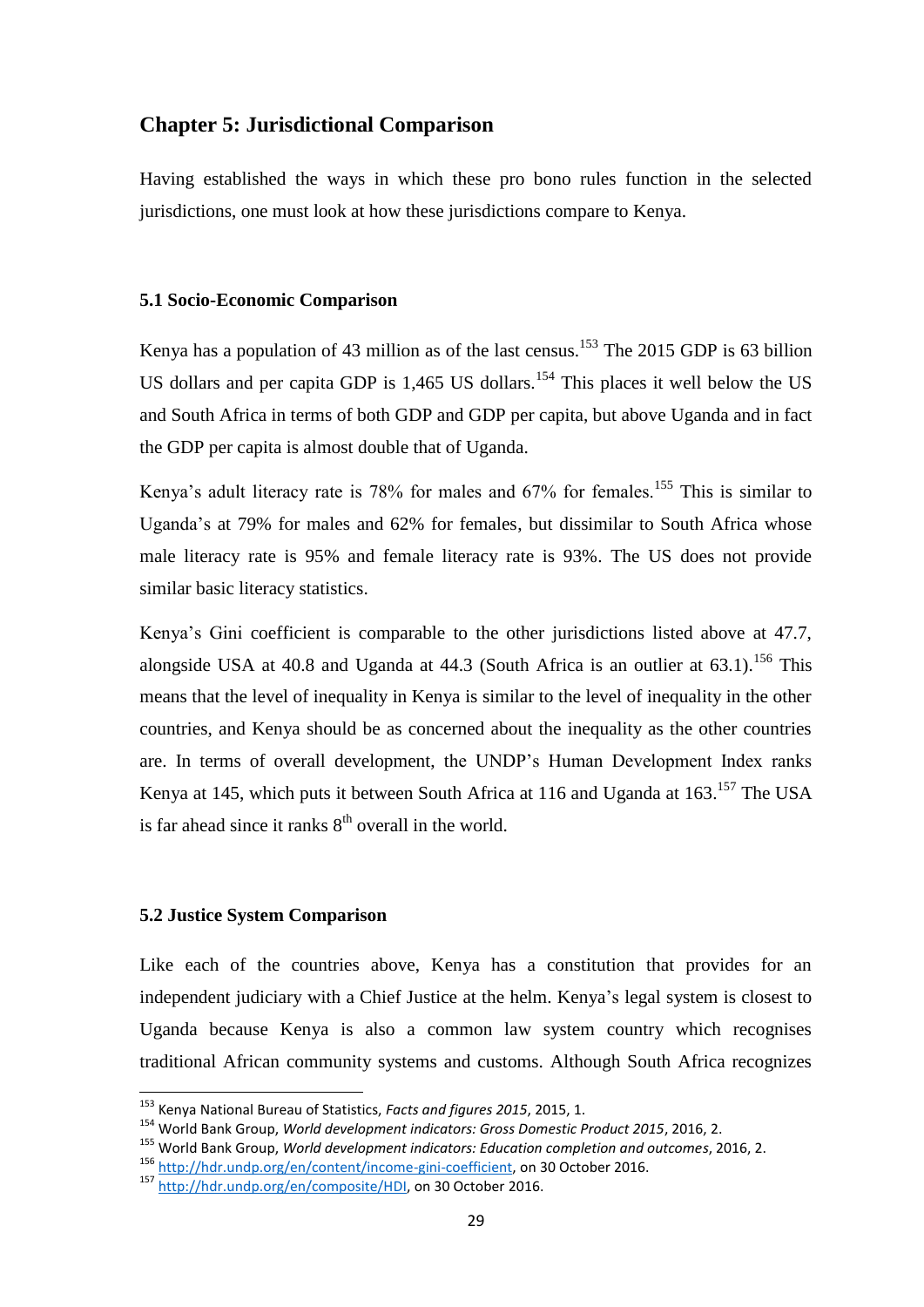these customs, its legal system is very different from Kenya because it is a hybrid based on Roman-Dutch common law. The US legal system is the most different though, due to the federal system with federal and state level courts and legislation. All of these countries have the right to legal representation in criminal cases, but only the US actually provides a lawyer for all criminal defendants.

The internationally recommended ratio of lawyers to people in the general population of a country is 1 lawyer for every  $600$  people.<sup>158</sup> From the statistics above, one can calculate the ratios for each of the jurisdictions. Uganda"s ratio is 1 lawyer for every 17,300 people. The US has 1 lawyer for every 248 people. In South Africa, the ratio for attorneys is 1 attorney for every 2,780 people and the ratio for advocates is 1 advocate for every 27,800 people. The Law Society of Kenya currently has over 13,000 advocates as members.<sup>159</sup> This means Kenya"s ratio is 1 lawyer for every 3,307 people, which is only comparable to South Africa"s ratio for attorneys and still well below the recommended standard. One of the factors that differentiate Kenya and Uganda from the likes of the USA is that the poor and vulnerable in the poorer countries usually have very little legal knowledge, particularly as pertains to their rights and legal procedure.<sup>160</sup>

Kenya's place on the Rule of Law Index is at position number 100 with a score of 0.43.<sup>161</sup> It is closest to Uganda at  $105<sup>th</sup>$  with a score of 0.39 and far from South Africa at 43 with a score of 0.59 and the US at 18 with a score of 0.74. Although slightly better than Uganda, Kenya"s performance on this index is still incredibly poor and indicates severe problems with the system of justice that need to be taken seriously and addressed, including access to justice.

## <span id="page-36-0"></span>**5.3 Comparison Conclusion**

**.** 

It is clear that Kenya is most comparable to Uganda from the above, even though it just slightly outranks Uganda in all measures. The measures show that Kenya"s development and access to justice are very poor by international standards, which would indicate that some measures need to be taken beyond seeking voluntary pro bono from lawyers. This is

<sup>158</sup> Latham & Watkins LLP, *A survey of pro bono practices and opportunities in 84 jurisdictions*, 2016, 604. 159 [http://www.lsk.or.ke/index.php/membership,](http://www.lsk.or.ke/index.php/membership) on 1 December 2016.

<sup>160</sup> Danish Institute for Human Rights, *Access to justice and legal aid in East Africa*, 2011, 42.

<sup>161</sup> World Justice Project, *Rule of Law Index 2016*, 2016, 5.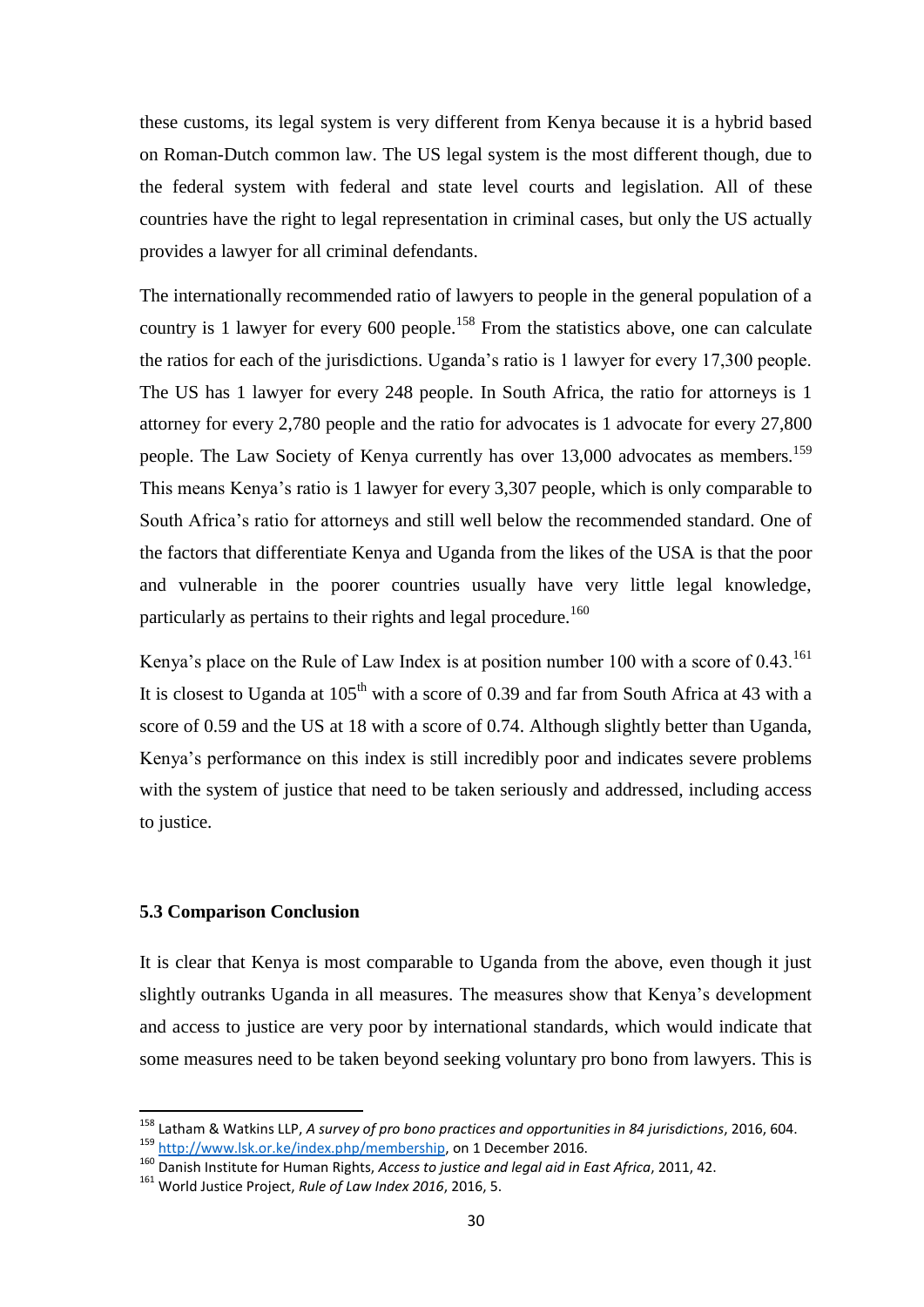especially clear from the fact that countries which are far better placed than Kenya in both justice and development (in this case South Africa and the USA) have taken the drastic measure of instituting mandatory pro bono to address the issue.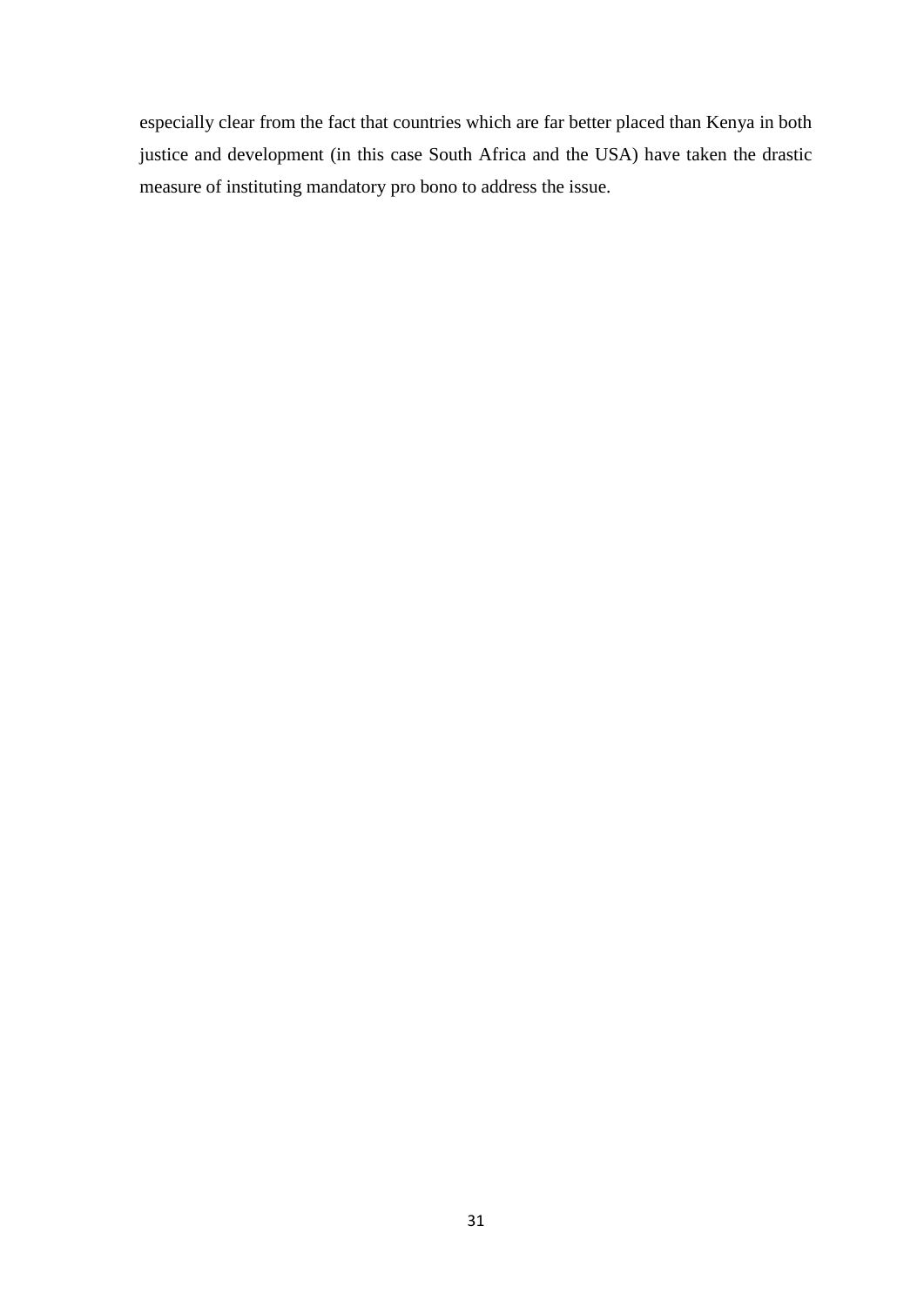## <span id="page-38-0"></span>**Chapter 6: Key Findings and Analysis**

This chapter summarises the key findings of the research and gives their analysis. It will seek to directly answer the research questions.

#### <span id="page-38-1"></span>**6.1 How does mandatory pro bono function in the select jurisdictions?**

In Uganda, all advocates are required to provide at least 40 hours of pro bono services every year to an indigent person, or pay a fee in lieu of providing the services. The regulations provide for the kind of services to be offered and the persons and issues to be given priority when deciding to offer services. The persons qualifying to receive legal aid are identified as those without the means to afford an advocate on their own, who have reasonable grounds for being involved in the suit and they are in need of or would benefit from legal aid. If it is a civil suit, there must also be a reasonable prospect of success. All legal aid provision in Uganda is supervised by the Law Council of Uganda. The introduction of the rule has been beneficial to lawyers in a few ways. Law firms that provide pro bono services have become attractive places to work as advocates seek to fulfil their hours. The requirement provides an avenue to give back and learn new skills or improve those that one has, enhancing morale for lawyers, and building new connections with clients. In practice though, very few lawyers actually undertake to provide pro bono legal services, despite the rule. The requirement is severely undermined by the fact that the Law Council is yet to operationalize an account that receives the penalty fees to be paid in lieu of providing the service.

In South Africa, the legal profession is divided into two, advocates and attorneys. Although both are required to provide mandatory pro bono services, this paper focused mainly on attorneys because they are the first point of contact for the indigent who are looking for legal services. Advocates generally wait to have a case referred to them by an attorney. For attorneys, the requirement to provide pro bono services depends on one"s law society. While all members of the CLS are required to provide at least 24 hours a year of pro bono legal services, only members who have practised for less than 40 years and/or are less than 60 years old in the LSNP, KZNLS and FSLS are required to provide the 24 hours a year of pro bono services and this is subject to them being asked to do so. Although there are prescribed services and structures for the provision, these are not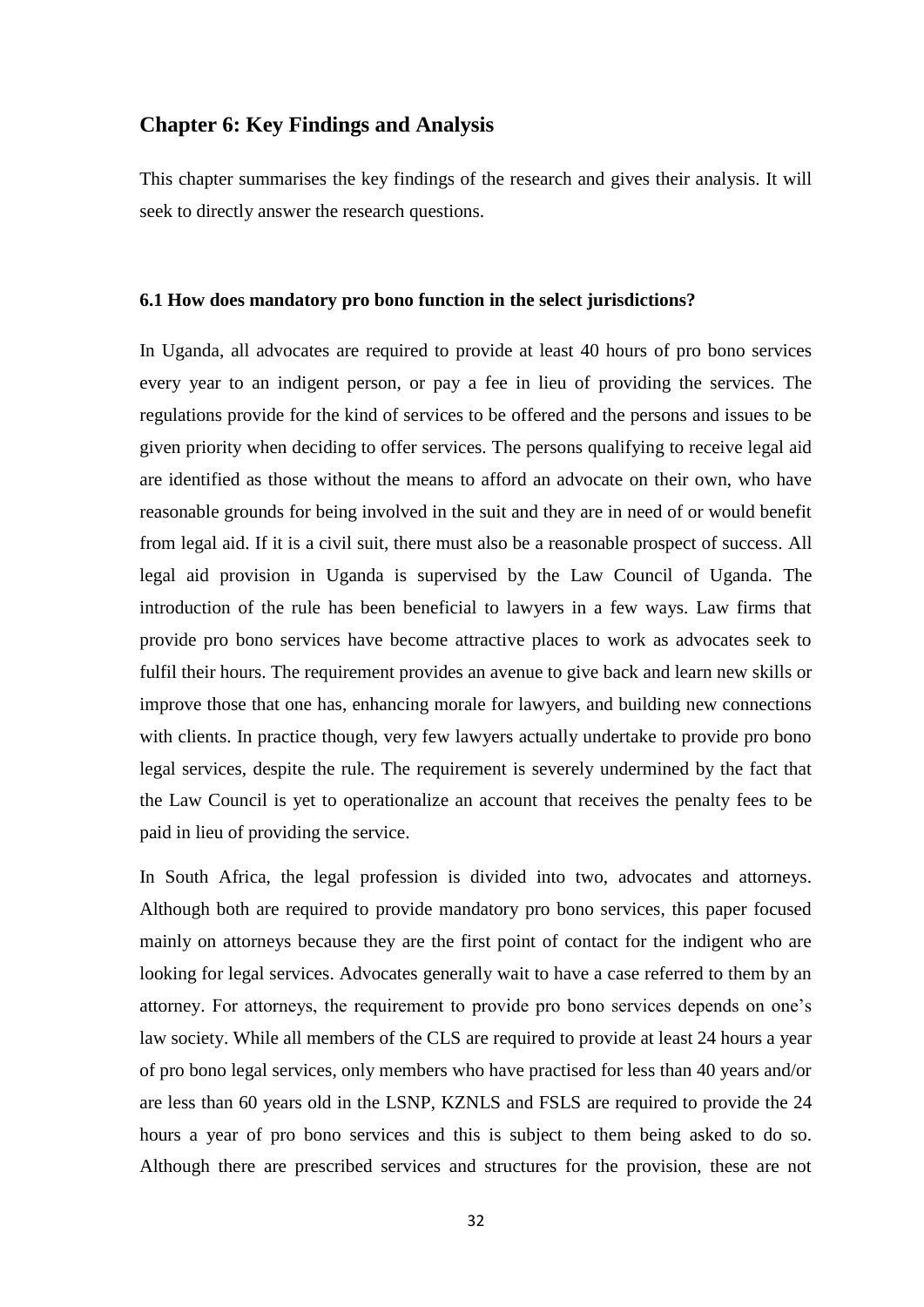limited and members may propose services and structures to be recognised. The rules also provide for the reporting and recording mechanisms for attorneys. The provision is supervised and tracked by the Council of the Society. There are different requirements as to who qualifies to receive the services, with the LSNP, KZNLS and FSLS only identifying persons who qualify as "those unable to pay" and CLS identifying individuals, groups of people, organisations and small businesses who comply with a means test as those qualifying to receive the services. In reality, there is very little enforcement of the rule. Case processing and organizational capacity of the societies is limited, with them being unable or unwilling to handle at least half of the cases from persons who approach them who are in need of pro bono services.

In the USA, the mandatory pro bono requirement is found in New York State. Applicants for admission to the New York Bar (other than applicants for admission without examination) are required to demonstrate completion of at least 50 hours qualifying pro bono legal services. The rule defines the type of work to that qualifies and that it must be undertaken under qualified supervision from a person approved by the same rule. Documentation of the times the work was undertaken and the hours completed must be provided, and such documentation must be signed by the supervisor. The persons who qualify for the provision of the services are persons who have limited means and NGOs or persons seeking to secure or promote access to justice. Due to the rule"s recent application, it is too early to gauge its practise and effects.

As established in the first section of this paper, Critical Theory espouses that there is a dominant way of thinking which keeps oppressive structures in place. This can be clearly seen from the discussion on the way that the rules function in the various jurisdictions. This research has established that even though the rules on mandatory pro bono exist on paper, most lawyers do not actually undertake pro bono services in practice. The status quo is that a lawyer provides services and is paid for those services, and so this is the dominant way of thinking, such that even where it is established that they are required to provide free legal services to the indigent for the aims of justice, most lawyers are unwilling to do so. The fact remains that there is a large percentage of people in these countries who simply cannot afford legal services, which makes the justice system actually unjust to them and therefore oppressive, and yet the only people who are qualified and able to do so simply will not even where required to. This ties in to the ideas of the Public Assets Theory and the Monopoly Approach, also discussed before. The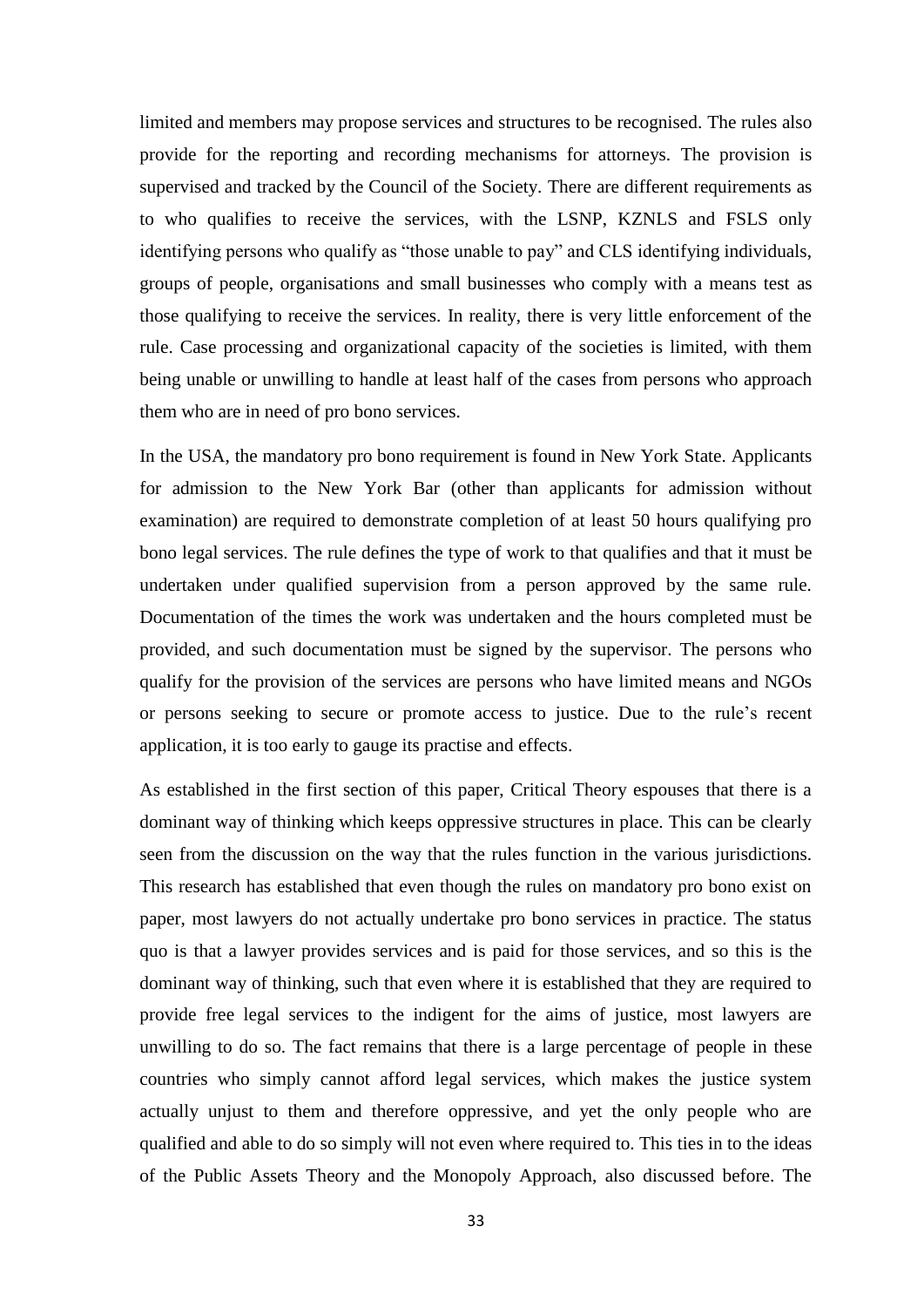government creates these legal goods for the good of the citizens and hands them over to lawyers, while placing barriers to entry on their use, through for example restrictions on who may enter into the profession. By instituting mandatory pro bono rules, it has been shown that legal goods are public assets on which certain conditions may apply. Although lawyers in these jurisdictions do not have a monopoly on legal knowledge, they do have a monopoly on qualified legal representation. It is possible to teach people basic legal information such as rights and court procedure, but that does not compare to actual qualified legal representation from a competent lawyer. Lawyers hold a monopoly on these public assets, and where the asset in question is something as important as justice for the underprivileged, there simply must be a duty to perform.

#### <span id="page-40-0"></span>**6.2 How do these jurisdictions compare to Kenya?**

Economically, Kenya is below both the USA and South Africa by far, but is above Uganda. It is also comparable to Uganda on literacy, but they are both well below South Africa which has high literacy statistics. In terms of inequality in the country, Kenya, Uganda and South Africa are all quite similar with Gini coefficients in the 40s, but South Africa is an outlier with a coefficient that is actually above 60. As expected the USA is far ahead of the three African countries in development, while Kenya is between South Africa and Uganda and all three are in positions above 100 on the UNDP"s Human Development Index.

Although all the countries have elements of the English common law system, Kenya is most comparable to Uganda since South Africa"s system is actually based on Roman-Dutch common law and the USA has a federal and state system of justice. South Africa is also different because of the division between attorneys and advocates. The three African countries all recognise African traditional systems to varying degrees. Although all four countries have a right to legal representation in criminal cases, only the USA provides a public defendant for all accused persons who are unable to get legal representation. It would seem understandable considering their level of development and their GDP; the USA can afford to do so while the rest of the countries cannot.

In terms of the ratio of lawyers to population, the USA is far ahead of the internationally recommended ratio, while the rest are far below. Kenya and South Africa are comparable,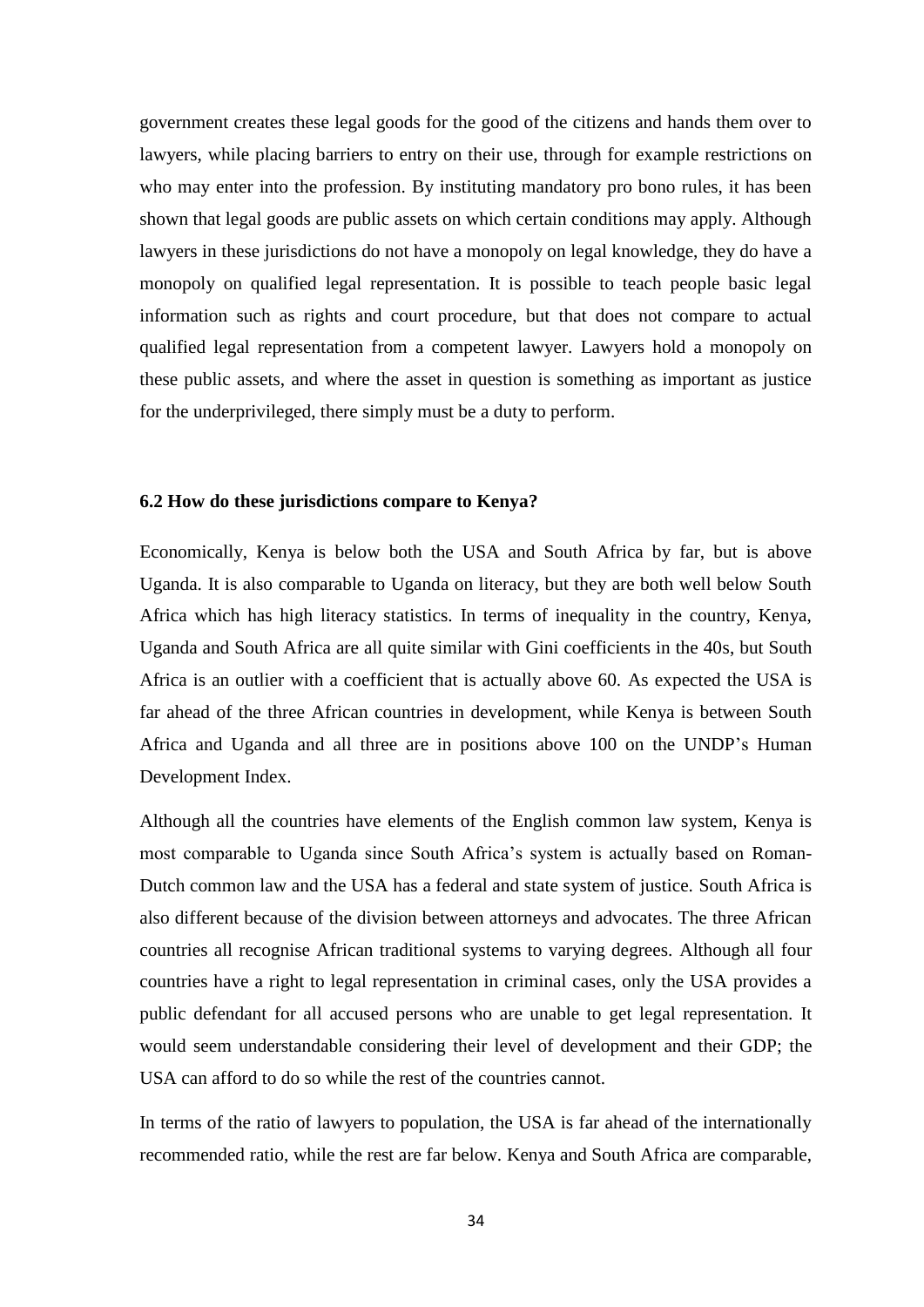although only when considering the ratio of attorneys to the population in South Africa, the ratio of advocates to the population is very different. This would signal that lawyers in Kenya should at least try to do more since they are much fewer than they should be based on international standards. Additionally, most of the legal aid models were developed in the wealthier countries, where basic legal information is widely available, so they pay very little attention to legal awareness raising. Legal aid in Kenya and Uganda would therefore involve a lot of legal education, as compared to the US which can afford to focus its mandatory pro bono program on simply doing legal work.

In terms of rule of law in the countries, both the USA and South Africa are in the top 50 of the Rule of Law Index while Kenya and Uganda are in the bottom 17, with Kenya at 100 and Uganda at 105.

Although the comparison shows that Kenya is most similar to Uganda, it is necessary to highlight three of the most relevant facts when it comes to access to justice; inequality, rule of law and ratio of lawyers to population. Kenya has high inequality between the rich and the poor, as indicated by the Gini coefficient of 47.7. if countries who have the same level of inequality between the rich and the poor such as Uganda and the USA felt the need to institute mandatory pro bono for lawyers, Kenya should certainly endeavour to do something. Secondly, the Rule of Law Index shows that even though the USA and South Africa have high inequality, they more or less have functional justice systems while Kenya and Uganda"s justice systems function very poorly. This is an issue that would compound the problem of inequality, since not only is there high inequality between the rich and the poor, there are also severe problems with the justice system itself, which no doubt affects the poor the most. As espoused by Critical Theory, the oppressive system stays in place because it is the status quo. This paper seeks to apply the theory by throwing off the status quo of lawyers only providing services to those who pay since there are clearly people who cannot afford to pay but also deserve justice. Finally, the most damning statistic is the ratio of lawyers to population. Kenya"s ratio of 1 lawyer for every 3,307 people while above Uganda, comparable to South Africa and below the USA is still far below the internationally recommended ratio of 1 to 600. This means that there are far fewer lawyers than there should be in the first place, so the obligation should surely fall on the lawyers who are actually there to serve the indigent. Once again, this brings us back to the Monopoly Approach. The few lawyers who actually exist have a monopoly on legal services since there are barriers to entry which would stop more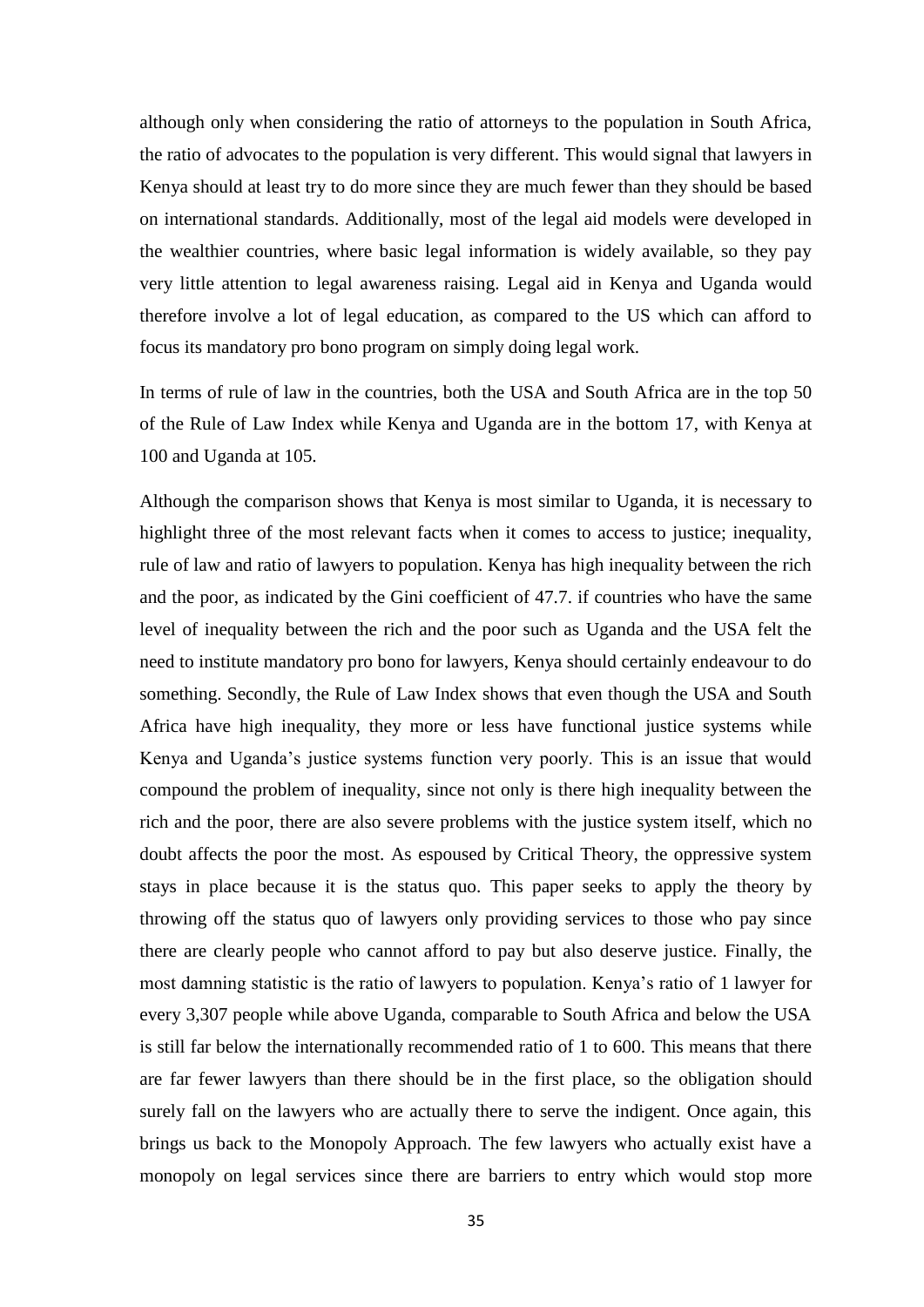lawyers coming in, and this monopoly itself creates a problem of access to justice since there are people who cannot afford the lawyers services. Therefore, the monopoly must find a way to serve the needs of those unable to access justice, and the best way is by all lawyers contributing a small portion of their time to those unable to pay. Since they are not currently doing so willingly, they should be required to.

#### <span id="page-42-0"></span>**6.3 Would mandatory pro bono work in Kenya?**

Initially, this research set out to determine the factors that make mandatory pro bono rules function in the selected jurisdictions, and then compare those jurisdictions to Kenya to identify whether Kenya has those factors. However, from the foregoing it has become apparent that these rules barely function in practice for Uganda and South Africa. For the USA, the rule just came into place in New York, which is only one of 50 states, and it only applies to persons seeking bar admission. In practice therefore, the mandatory pro bono rules in these jurisdictions have little impact so far, so it is difficult to establish factors that make them work since they do not actually do so at the moment. It is however possible to determine why they do not work from the foregoing, which would be useful for Kenya in implementing the rule.

To begin with, it is clear that there are two great obstacles to the functioning of mandatory pro bono rules: lack of support from lawyers and lack of enforcement. In both South Africa and Uganda, the rule was enacted to apply to all lawyers, but few lawyers undertake to do pro bono work. In both cases, despite the fact that there are sanctions for lawyers who do not undertake the work, there is no enforcement of the rule by the law societies. The situation in New York is different; since pro bono work has been made a requisite of bar admission, persons who wish to be admitted simply must perform the work. But this rule also would not work without actual enforcement, since people could simply disregard it if it was not enforced. Therefore, for mandatory pro bono to work in Kenya, the first step must be getting the support of at least a substantial amount of lawyers, and putting in place an appropriate and strong enforcement mechanism.

On the question of whether it would work in actually assisting with access to justice, it should go without saying that a system of free legal services which is not solely reliant on voluntary legal aid providers but instead harnesses a few hours a year of every advocate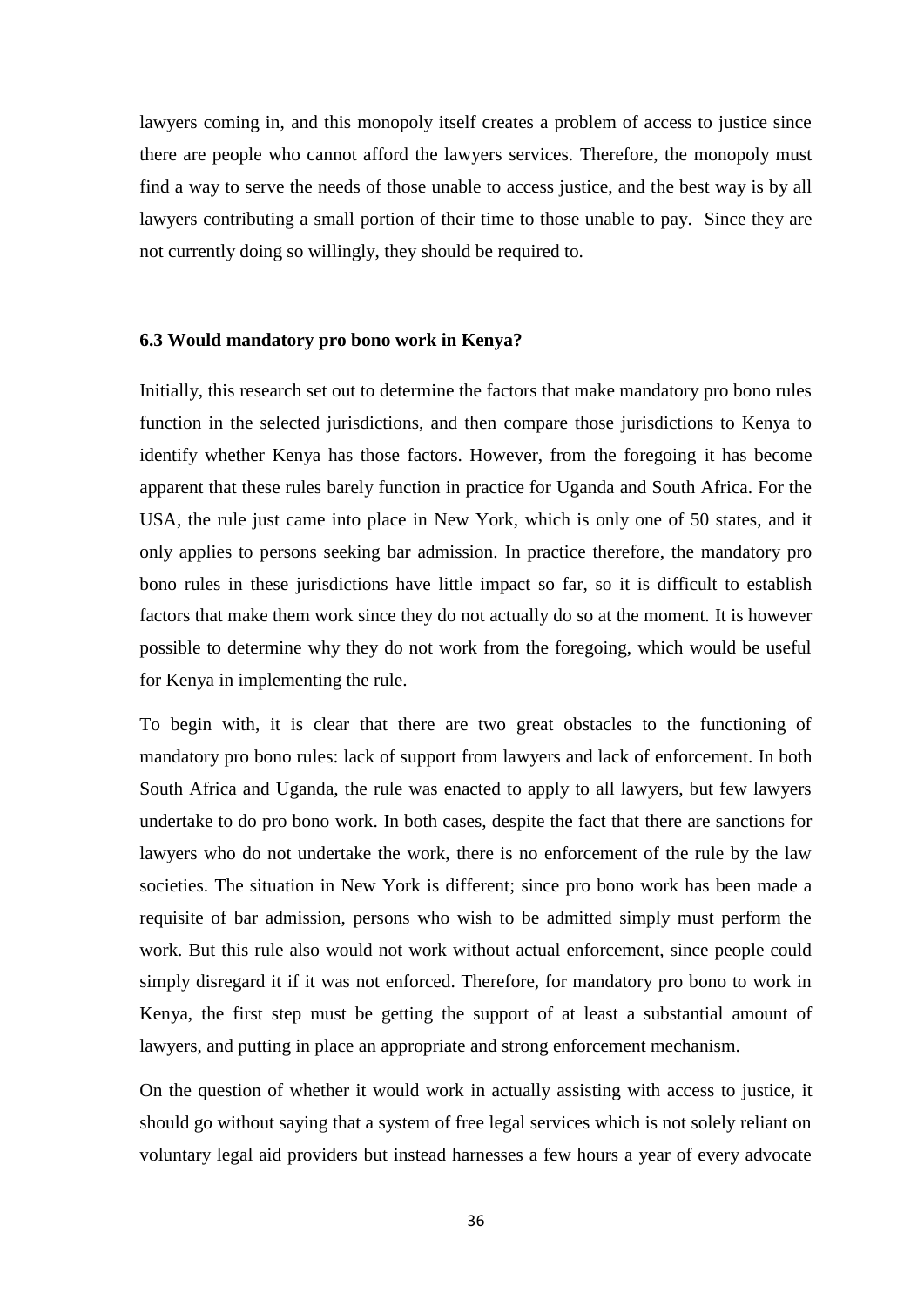in a country would have a greater impact in providing access to justice for the indigent than could be had by an entirely voluntary system, since there will be more people providing the service.<sup>162</sup> For a concrete example, in Uganda, from 2005 to 2015, the percentage of persons on remand in the total prison population fell from 64% to 55%.<sup>163</sup> This coincided with the institution of a Paralegal Advisory Service which aimed to assist detainees with basic legal assistance, for example by educating them on their rights and the procedures and workings of the justice system.<sup>164</sup> This clearly shows that a system that provides additional legal services free of charge would be beneficial to the indigent in Kenya, especially considering the similarities of Kenya and Uganda as established by the previous section.

However, other obstacles have been observed in the foregoing jurisdictions which would be obstacles to Kenya. It is possible that a good number of lawyers will simply take whatever penalty is placed in lieu of performing the pro bono work, which would defeat the rule in the first place. For it to work in Kenya, lawyers have to be sensitised on the value of pro bono work and the access to justice problems in the country.

Another problem that was noted in both Uganda and South Africa was access to the rural population. Kenya might experience a similar problem in enacting the rule, where lawyers (who are concentrated in the urban areas) might want to assist but be unable to reach those in the rural areas. This would be a difficult problem to solve, as it would require either extensive resources devoted to reaching the rural populations or an improvement in the country"s infrastructure.

In terms of enacting the rule for law students, the findings on the New York rule earlier are instructive. Law schools would need to be involved and active in assisting students with fulfilling any pro bono requirements. There would also need to be some kind of coordination and cooperation between the law society"s pro bono arm and law schools, law firms and corporate legal departments on getting the pro bono opportunities and allocating them to students/recent graduates. There can be difficulty in the implementation of a mandatory pro bono rule for smaller law firms, as indicated by the New York report. In this case, implementation of the rule should ideally take into account

<sup>&</sup>lt;sup>162</sup> D Holness, 'Recent developments in the provision of pro bono legal services by attorneys in South Africa', 134.

<sup>163</sup> [http://www.prisonstudies.org/country/uganda,](http://www.prisonstudies.org/country/uganda) on 8 September 2016.

<sup>164</sup>Latham & Watkins LLP, *A survey of pro bono practices and opportunities in 84 jurisdictions*, 2016, 666.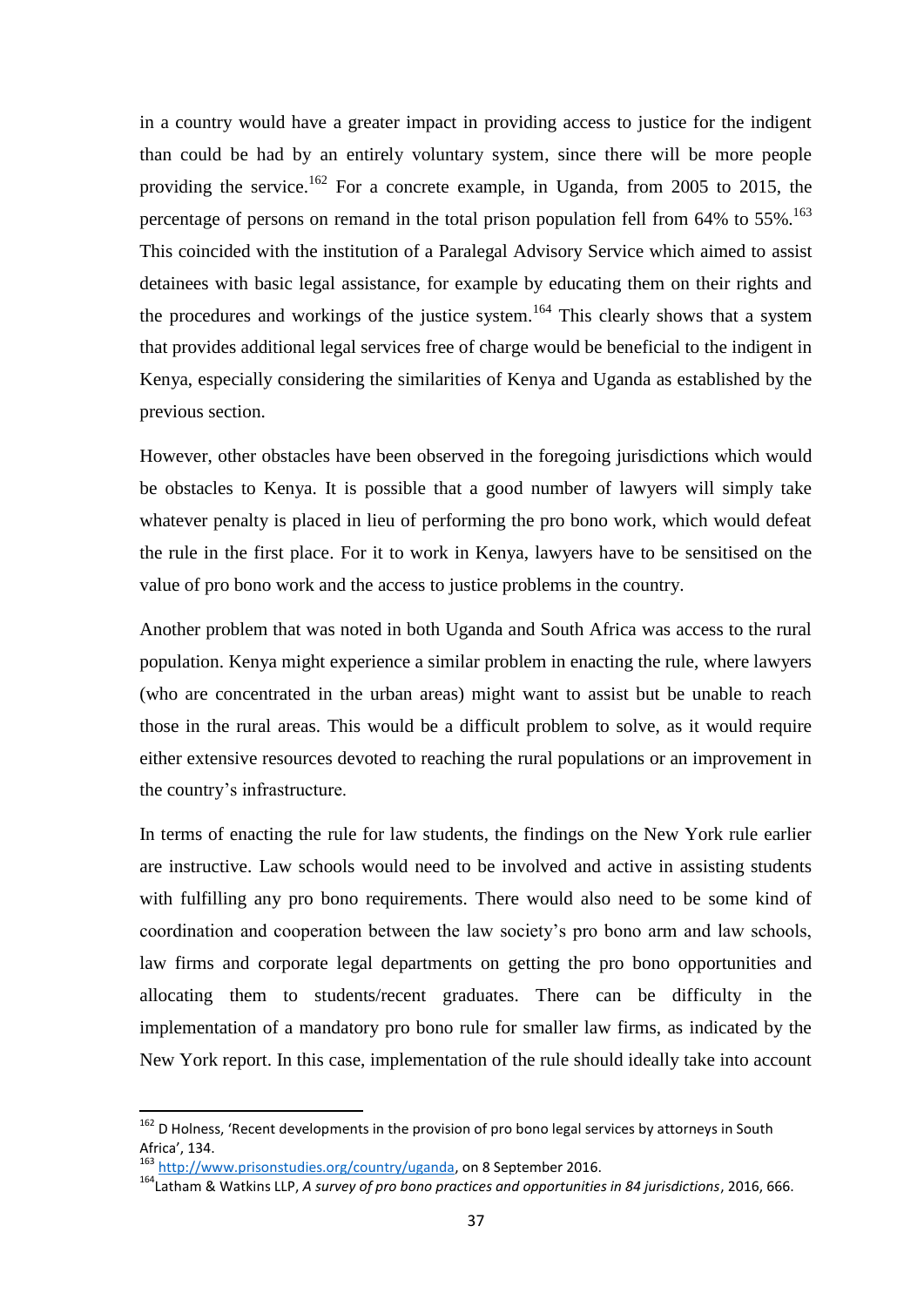the size of the law firm. It is possible to have a graduated scale of hours that are to be performed depending on the size of the firm one is operating in, for those operating in firms. The same report also highlighted the important role of law societies, a role which is similarly highlighted by a look at the other jurisdictions. Law societies should be the first place where indigent persons are able to apply for pro bono services, and the societies should have a mechanism in place for evaluation and allocating them to appropriate lawyers/students. They should similarly have some mechanism for tracking the actual hours logged and keeping the records of each lawyer, for which an electronic means has been recommended.

Apart from increasing access to justice through availing more pro bono services for more indigent people, it has also been noted that a mandatory pro bono rule can be beneficial to lawyers. It can allow lawyers to gain experience in areas they otherwise would not, which is especially attractive for newly qualified lawyers and law students. It would also provide an avenue for lawyers to give back to the community, which some lawyers may not currently have. This allows forming a connection with the community that could be beneficial to the members of the firm both socially and financially, since it can open up new personal and professional networks.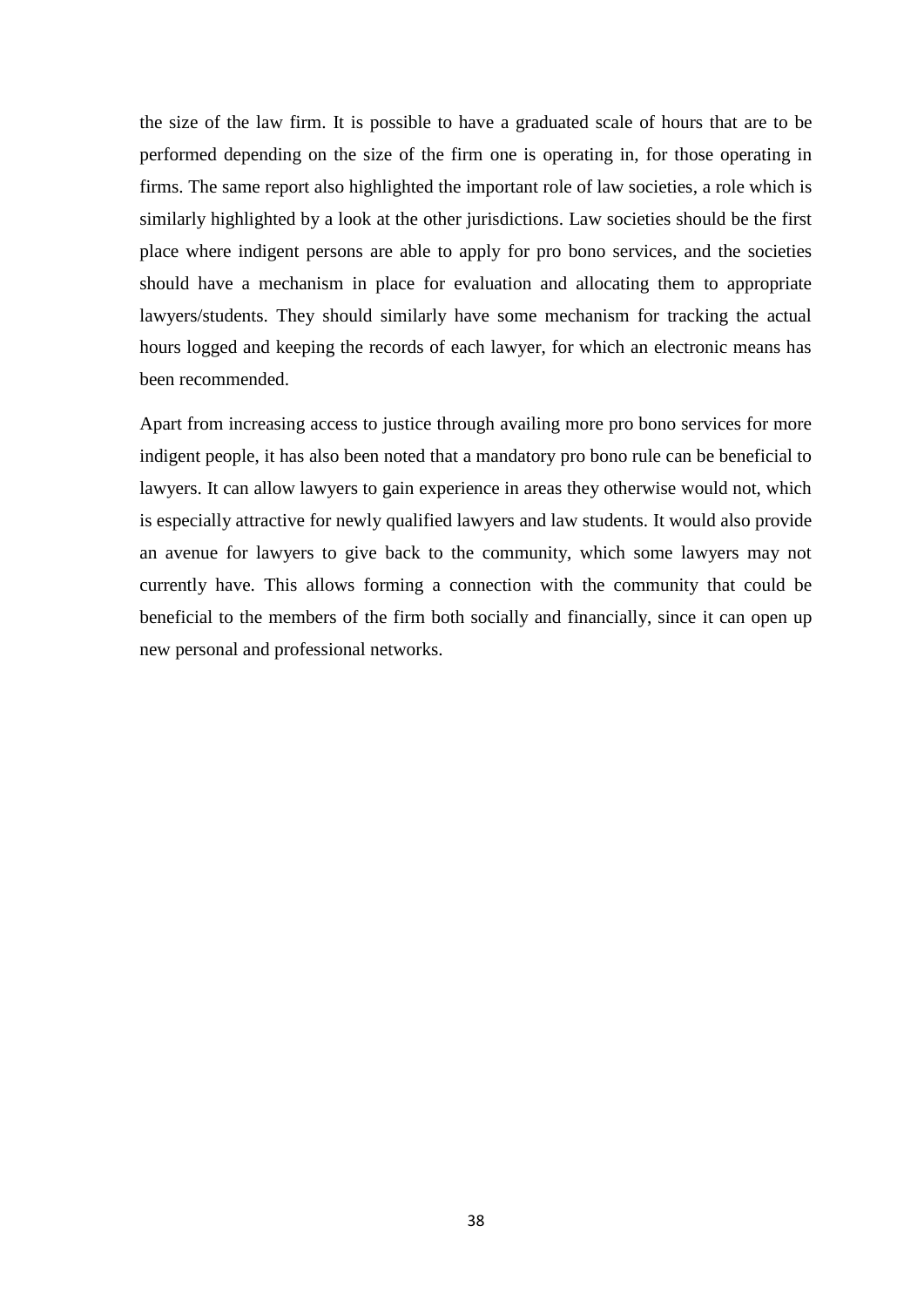### <span id="page-45-0"></span>**Chapter 7: Conclusion and Recommendations**

This research project set out to find out three things; how mandatory pro bono rules function in select jurisdictions, how those jurisdictions compare to Kenya, and whether mandatory pro bono rules would function in Kenya based on the answers to the first two questions. The purpose of this was to attempt to establish a model for mandatory pro bono from which Kenya could build a legal aid program, due to the severe access to justice problems in the country. However, it soon became apparent in the conduct of the research that the mandatory pro bono rules do not actually function in practice in the selected jurisdictions, at least not to an extent as to be considered impactful for the entire country. This shows how difficult it is to actually have a functional mandatory legal aid program. It then became necessary to analyse why they do not work, and see the lessons that can be learned for Kenya from these. From this, it is recommended that Kenya institute a mandatory legal aid program through the Law Society of Kenya, which will handle requests for pro bono work and allocating the needy to lawyers, sensitising lawyers on the need for and benefits of pro bono work, and monitoring lawyers' actual performance of pro bono work. It would also be necessary to establish appropriate enforcement mechanisms, such as having proper sanctions and allocating persons who will follow up on the sanctions where lawyers are not compliant. The services to be provided in the requirement should include but not be limited to legal advice, handling of court cases and legal education.

For further research on the subject, this researcher recommends widening the scope of this research by looking at the other jurisdictions that have mandatory pro bono rules; how the rules function in those jurisdictions and whether they actually work. This is bound to produce further lessons on how to go about it in Kenya, or even any other country that would be interested in instituting mandatory pro bono rules. It is also important to research into other ways in which to increase access to justice for the indigent, apart from mandatory pro bono for lawyers and the basic legal aid provision that has been provided for Kenya"s Legal Aid Act (2016). Finally, for Kenya, it is imperative to research on the actual causes of access to justice problems because it is not always an issue of being unable to afford legal services, there can also be issues of proximity to justice centres or discrimination in the process. Access to justice problems which have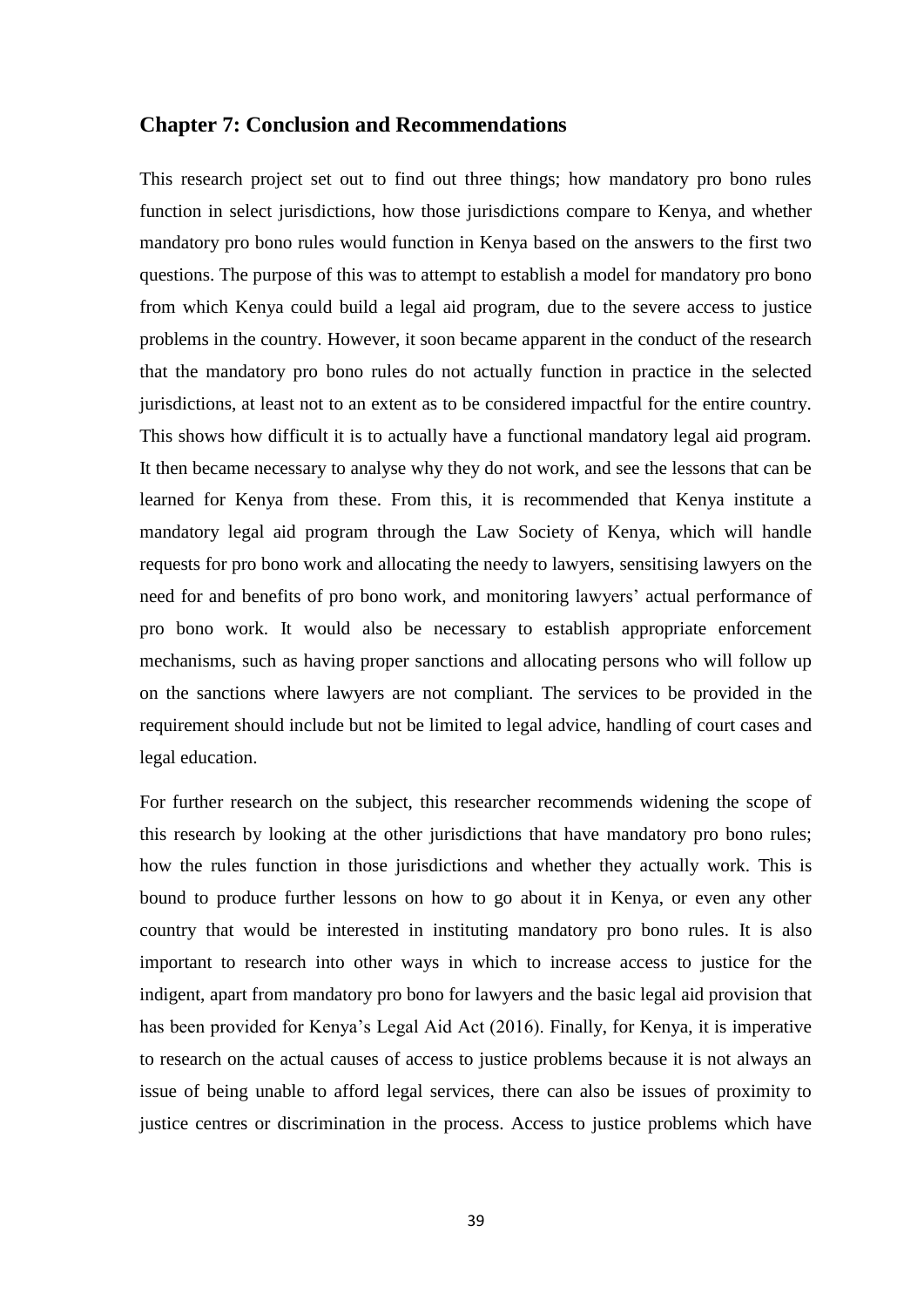nothing to do with being unable to afford legal services will not be solved through the institution of mandatory pro bono for lawyers.

Inevitably, the issue of pro bono would seem to come down to a single sentiment; while voluntary pro bono is preferable and should be encouraged, where the keepers of justice do not show willingness to attend to the needs of the indigent, it may be best to adopt mandatory models to ensure justice is served for the underprivileged. For Kenya, a mandatory pro bono rule could certainly work for everyone involved as long as the issues outlined above are taken into consideration. Like any rule, it is best to conduct extensive research on the best way to go about it before enacting it.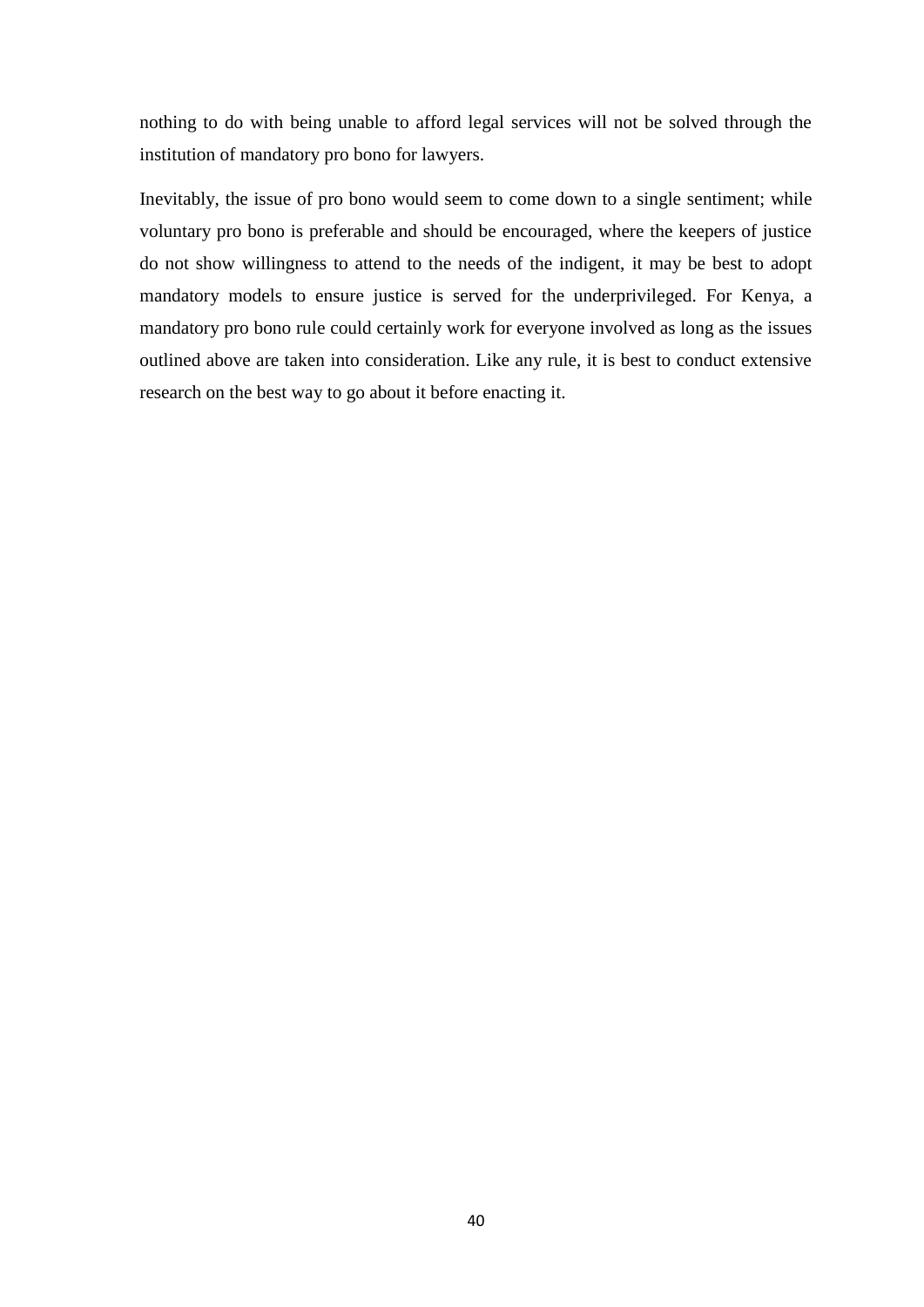## <span id="page-47-0"></span>**Bibliography**

#### **Books**

Golding MP and Edmundson WA, *The Blackwell Guide to the philosophy of law and legal studies*, Blackwell Publishing Ltd, Oxford, 2005.

### **Journal Articles**

"Adopting and adapting: Clinical Legal Education and access to justice in China", 120 *Harvard Law Review*, 8, (2007), 2134-2155.

D Holness, "Recent developments in the provision of pro bono legal services by attorneys in South Africa", 16 *Potchefstroom Electronic Law Journal*, 1, (2013), 129 – 164.

Freeman M and Vasconcelos E, "Critical Social Theory: Core tenets, inherent issues", 2010 *New Directions for Evaluation*, 127, (2010), 7 - 19.

Gordon RW, "The citizen lawyer - A brief informal history of a myth with some basis in reality", 50 *William and Mary Law Review*, 4, (2009), 1169 - 1206.

Hansford J, "Lippman's law: Debating the fifty-hour pro bono requirement for bar admission", 41 *Fordham Urban Law Journal*, 4, (2014), 1141-1188.

Lubet S and Stewart C, "Public Assets Theory of lawyers' pro bono obligations", 145 *University of Pennsylvania Law Review*, 5, (1997), 1245 – 1307.

Maguire R, Shearer G and Field R, "Reconsidering pro bono: A comparative analysis of protocols in Australia, the United States, the United Kingdom and Singapore', 37 *University of New South Wales Law Journal*, 3, (2014), 1164-1197.

Marx A, "A Restitution Theory of mandatory pro bono", 22 *Business & Professional Ethics Journal*, 4, (2003), 1-24.

Maxeiner JR "A right to legal aid: The ABA Model Access Act in international perspective", 13 *Loyola Journal of Public Interest Law*, 1 (2011), 61 – 113.

McColl-Kennedy JR, Patterson P, Brady MK, Cheung M, Nguyen D, "To give or not to give professional services to non-paying clients", 26 *Journal of Service Management*, 3  $(2015), 426 - 459.$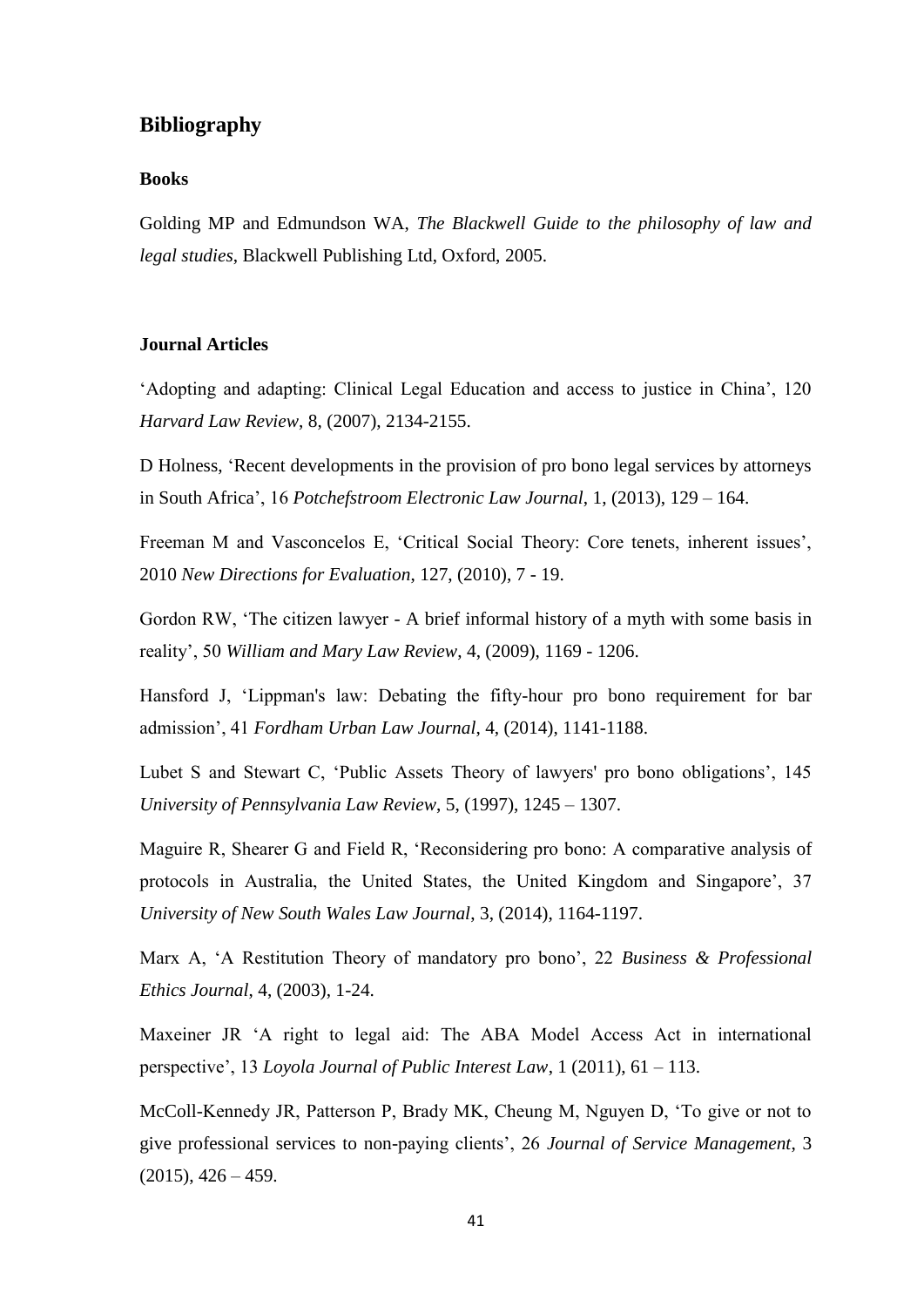McQuoid-Mason D, "Access to justice in South Africa: Are there enough lawyers?", 3 *Oñati Socio-legal Series*, 3, (2013), 561-579.

Moy LM, 'Justice, justice, shall you pursue for rich and poor, high and low alike', 75 *Albany Law Review*, 2, (2011), 635.

Ortoleva S, "Inaccessible justice: Human rights, persons with disabilities and the legal system", 17 *ILSA Journal of International & Comparative Law*, 2 (2011), 282 - 317.

## **Legislation**

*Advocates Act* (2000).

*Attorneys Act* (Act No. 53 of 1979) (South Africa).

*Advocates Act Remuneration Amendment* (Order No. 2 of 2014).

*American Bar Association Model Rules of Professional Conduct* (2012).

*Canons of Professional Ethics* (1908) (USA).

*Cape Law Society Rules* (South Africa).

*Constitution of Kenya* (2010).

*Constitution of South Africa* (1996).

*Constitution of Uganda* (1995).

*Constitution of the United States of America* (1787).

*International Covenant on Civil and Political Rights*, 16 December 1966, 999 UNTS 171.

*Korean Bar Association Rules*.

*KwaZulu-Natal Law Society Rules* (South Africa).

*Law Development Centre Act* (1970) (Uganda).

*Legal Aid South Africa Act* (Act No. 39 of 2014).

*Legal Services Corporation Act* (1974) (USA).

*Model Code of Professional Responsibility* (1983) (USA).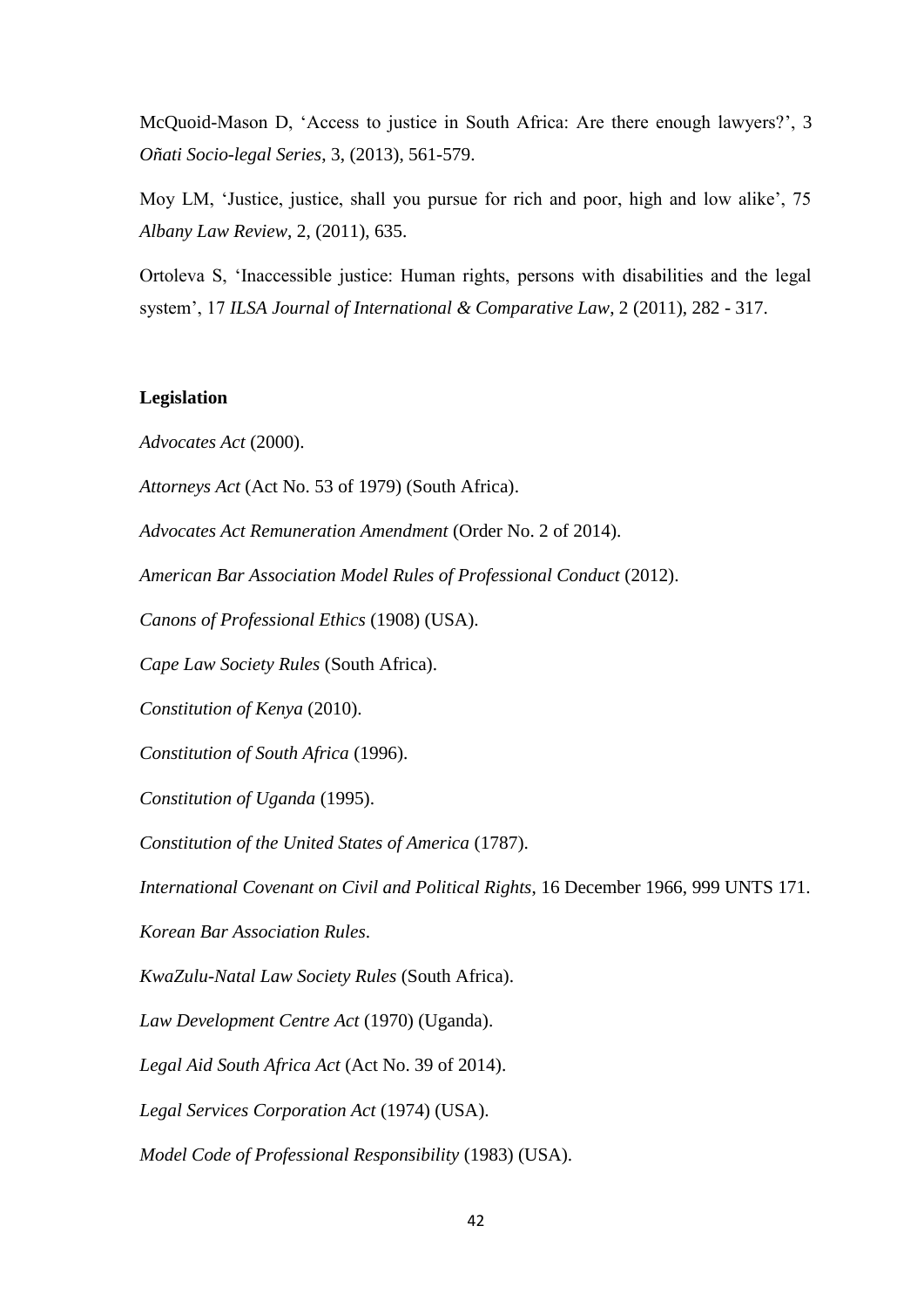*Poor Persons Defence Act* (1998) (Uganda).

*Rules for the Attorneys' Profession* (2016) (South Africa).

*Rules of the Court of Appeals for Admission of Attorneys and Counselors at Law* (22 N.Y.C.R.R. Part 520) (USA).

*The Advocates (Legal Aid to Indigent Persons) Regulations* (SI No. 6 of 2007) (Uganda).

*The Advocates (Pro-bono Services to Indigent Persons) Regulations (SI No. 39 of 2009)* (Uganda).

*The Advocates (Student Practice) Regulations* (S.I No. 70 of 2004) (Uganda).

### **Institutional Reports**

African Centre for Research and Legal Studies, *Judiciary staff handbook*, 2006.

American Bar Association, *Lawyer demographics: Year 2015*, 2015.

Danish Institute for Human Rights, *Access to justice and legal aid in East Africa*, 2011.

Kenya National Bureau of Statistics, *Economic survey 2015*, 2015.

Kenya National Bureau of Statistics, *Facts and figures 2015*, 2015.

Latham & Watkins LLP, *A survey of pro bono practices and opportunities in 71 jurisdictions*, 2012.

Latham & Watkins LLP, *A survey of pro bono practices and opportunities in 84 jurisdictions*, 2016.

Law Society of South Africa, *Career guide to the legal profession*, 2016.

Legal Aid Review, *Improving the legal aid system: A public discussion paper*, 2009.

Legal Aid South Africa, *Country report*, 2015.

New York County Lawyers" Association, *Report on New York State's 50-hour pro bono bar admission requirement*, 2014.

Statistics South Africa, *Community survey 2016: Statistical release*, 2016.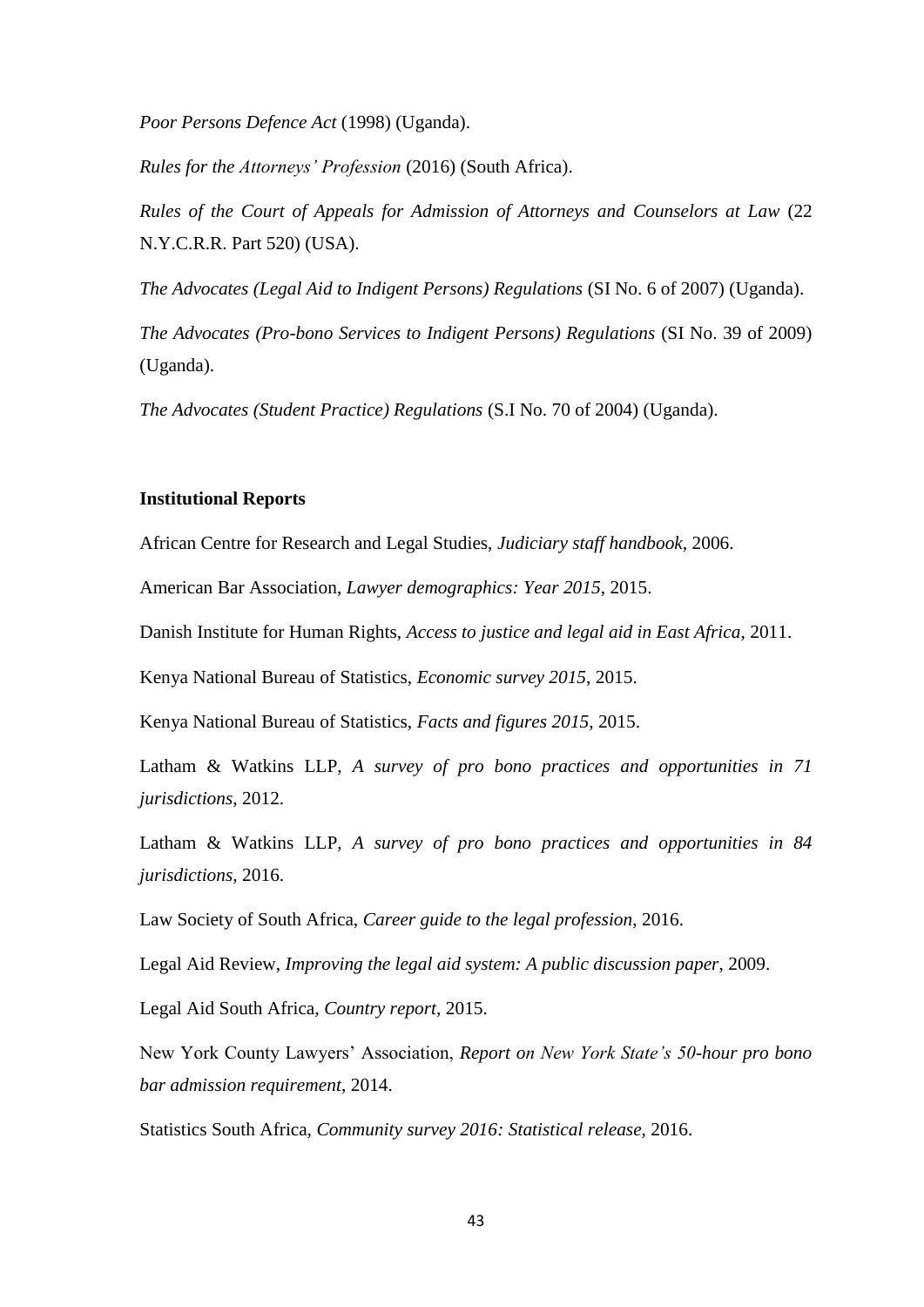The Open Society Initiative for Eastern Africa, *Kenya: Justice sector and the rule of law*, 2011.

Uganda Bureau of Statistics, *The national population and housing census 2014 – Main report*, 2016.

Uganda Bureau of Statistics, *Key economic indicators 101st Issue: Quarter 3 2015/16 (Jan – Mar 2016)*, 2016.

United Nations Office on Drugs and Crime, *Access to legal aid in criminal justice systems in Africa: Survey report*, 2011.

United States Department of State, *Country reports on human rights practices, Kenya*, 2006.

World Bank Group, *The Uganda poverty assessment report 2016*, 2016.

World Bank Group, *World development indicators: Gross Domestic Product 2015*, 2016.

World Bank Group, *World development indicators: Education completion and outcomes*, 2016.

World Justice Project, *Rule of Law Index 2016*, 2016.

## **Web Resources**

"Dyer C: Win or lose, no fee: pro bono week promotes free legal services", *The Guardian*, 5 June 2006 <http://www.theguardian.com/uk/2006/jun/05/law.world> on 4 December 2015.

'Lippman J: Address at Law Day 2012 Ceremony at the New York Court of Appeals' *New York State Unified Court System*, [http://www.nycourts.gov/whatsnewATranscript](http://www.nycourts.gov/whatsnewATranscript-of-LawDay-Speech-Mayl-2012.pdf)[of-LawDay-Speech-Mayl-2012.pdf,](http://www.nycourts.gov/whatsnewATranscript-of-LawDay-Speech-Mayl-2012.pdf) on 4 January 2016.

[http://hdr.undp.org/en/composite/HDI,](http://hdr.undp.org/en/composite/HDI) on 30 October 2016.

[http://hdr.undp.org/en/content/income-gini-coefficient,](http://hdr.undp.org/en/content/income-gini-coefficient) on 30 October 2016.

[https://capebar.co.za/cape-bar/pro-bono/,](https://capebar.co.za/cape-bar/pro-bono/) on 12 September 2016.

[https://www.census.gov/quickfacts/table/PST045216/00,](https://www.census.gov/quickfacts/table/PST045216/00) on 1 Jan 2017.